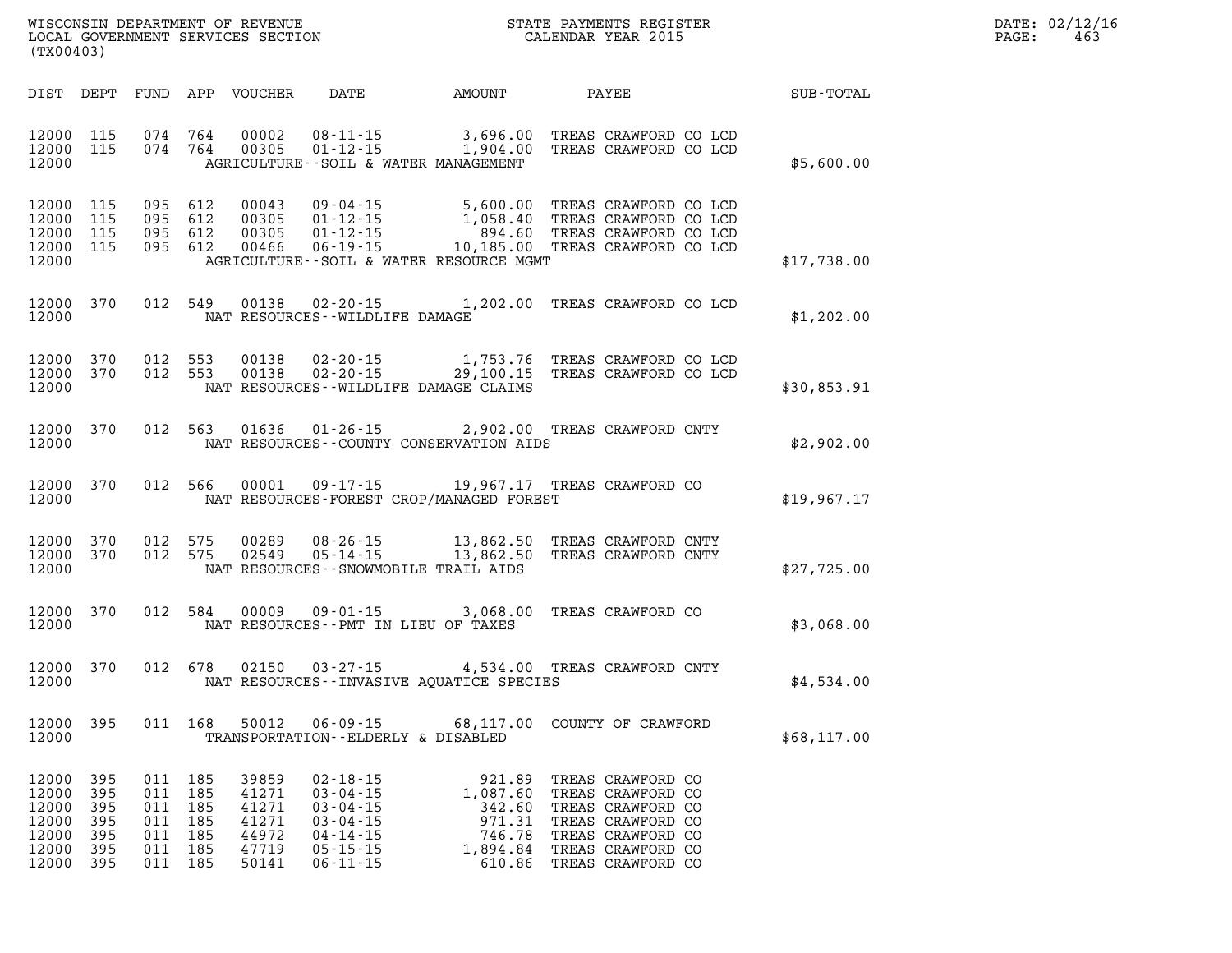| DIST                                                                                                                       | DEPT                                                                                    | FUND                                                                                    | APP                                                                                     | <b>VOUCHER</b>                                                                                                    | DATE                                                                                                                                                                                                                                                                      | AMOUNT                                                                                                                                                           | PAYEE                                                                                                                                                                                                    | SUB-TOTAL                                                                                                                           |
|----------------------------------------------------------------------------------------------------------------------------|-----------------------------------------------------------------------------------------|-----------------------------------------------------------------------------------------|-----------------------------------------------------------------------------------------|-------------------------------------------------------------------------------------------------------------------|---------------------------------------------------------------------------------------------------------------------------------------------------------------------------------------------------------------------------------------------------------------------------|------------------------------------------------------------------------------------------------------------------------------------------------------------------|----------------------------------------------------------------------------------------------------------------------------------------------------------------------------------------------------------|-------------------------------------------------------------------------------------------------------------------------------------|
| 12000<br>12000<br>12000<br>12000<br>12000<br>12000<br>12000<br>12000<br>12000<br>12000<br>12000                            | 395<br>395<br>395<br>395<br>395<br>395<br>395<br>395<br>395<br>395                      | 011<br>011<br>011<br>011<br>011<br>011<br>011<br>011<br>011<br>011                      | 185<br>185<br>185<br>185<br>185<br>185<br>185<br>185<br>185<br>185                      | 57079<br>60433<br>60433<br>60433<br>61488<br>63188<br>65943<br>70024<br>70024<br>70024                            | $08 - 17 - 15$<br>$09 - 21 - 15$<br>$09 - 21 - 15$<br>$09 - 21 - 15$<br>$10 - 01 - 15$<br>$10 - 19 - 15$<br>$11 - 13 - 15$<br>$12 - 29 - 15$<br>$12 - 29 - 15$<br>$12 - 29 - 15$                                                                                          | 984.55<br>1,231.35<br>1,869.38<br>754.65<br>4,000.00<br>4,999.99<br>5,949.45<br>1,019.83<br>943.36<br>1,222.36<br>TRANSPORTATION - - HIGHWAY SAFETY - FEDERAL    | TREAS CRAWFORD CO<br>TREAS CRAWFORD CO<br>TREAS CRAWFORD CO<br>TREAS CRAWFORD CO<br>CRAWFORD CO<br>TREAS CRAWFORD CO<br>TREAS CRAWFORD CO<br>TREAS CRAWFORD CO<br>TREAS CRAWFORD CO<br>TREAS CRAWFORD CO | ABSTRACTO<br>\$29,550.80                                                                                                            |
| 12000<br>12000<br>12000<br>12000                                                                                           | 395<br>395<br>395                                                                       | 011<br>011<br>011                                                                       | 190<br>190<br>190                                                                       | 36012<br>52012<br>64012                                                                                           | $01 - 05 - 15$<br>$07 - 06 - 15$<br>$10 - 05 - 15$                                                                                                                                                                                                                        | 172,372.28<br>344,744.56<br>172,372.28<br>TRANSPORTATION--GENERAL TRANSP AIDS-GTA                                                                                | COUNTY OF CRAWFORD<br>COUNTY OF CRAWFORD<br>COUNTY OF CRAWFORD                                                                                                                                           | \$689,489.12                                                                                                                        |
| 12000<br>12000<br>12000                                                                                                    | 395<br>395                                                                              | 011<br>011                                                                              | 278<br>278                                                                              | 52125<br>68872                                                                                                    | $06 - 26 - 15$<br>$12 - 14 - 15$                                                                                                                                                                                                                                          | 420,168.05<br>3,368.76<br>TRANSPORTATION - - LRIP/TRIP/MSIP GRANTS                                                                                               | TREAS CRAWFORD CO<br>TREAS CRAWFORD CO                                                                                                                                                                   | \$423,536.81                                                                                                                        |
| 12000<br>12000<br>12000<br>12000<br>12000<br>12000<br>12000<br>12000<br>12000<br>12000<br>12000<br>12000<br>12000<br>12000 | 435<br>435<br>435<br>435<br>435<br>435<br>435<br>435<br>435<br>435<br>435<br>435<br>435 | 005<br>005<br>005<br>005<br>005<br>005<br>005<br>005<br>005<br>005<br>005<br>005<br>005 | 000<br>000<br>000<br>000<br>000<br>000<br>000<br>000<br>000<br>000<br>000<br>000<br>000 | 90511<br>90514<br>90515<br>90517<br>90518<br>90519<br>90600<br>90601<br>90604<br>90607<br>90609<br>90611<br>90612 | $01 - 01 - 15$<br>$02 - 01 - 15$<br>$03 - 01 - 15$<br>$04 - 01 - 15$<br>$05 - 01 - 15$<br>$06 - 01 - 15$<br>$07 - 01 - 15$<br>$08 - 01 - 15$<br>$09 - 01 - 15$<br>$10 - 01 - 15$<br>$11 - 02 - 15$<br>$12 - 01 - 15$<br>$12 - 15 - 15$<br>HEALTH SERVICES--STATE/FED AIDS | 47,902.00<br>7,652.00<br>5,730.00<br>9,605.00<br>7,884.00<br>4,087.00<br>17,890.00<br>10,858.00<br>711,234.00<br>49,439.00<br>32,045.00<br>78,192.00<br>8,666.00 | CRAWFORD CO<br>CRAWFORD CO<br>CRAWFORD CO<br>CRAWFORD CO<br>CRAWFORD CO<br>CRAWFORD CO<br>CRAWFORD CO<br>CRAWFORD CO<br>CRAWFORD CO<br>CRAWFORD CO<br>CRAWFORD CO<br>CRAWFORD CO<br>CRAWFORD CO          | \$991,184.00                                                                                                                        |
| 12000<br>12000<br>12000<br>12000<br>12000<br>12000<br>12000<br>12000<br>12000<br>12000<br>12000<br>12000                   | 437<br>437<br>437<br>437<br>437<br>437<br>437<br>437<br>437<br>437<br>437<br>437        | 005<br>005<br>005<br>005<br>005<br>005<br>005<br>005<br>005<br>005<br>005<br>005        | 000<br>000<br>000<br>000<br>000<br>000<br>000<br>000<br>000<br>000<br>000<br>000        | 00000<br>00000<br>00000<br>00000<br>00000<br>00000<br>00000<br>00000<br>00000<br>00000<br>00000<br>00000          | $01 - 05 - 15$<br>$01 - 30 - 15$<br>$02 - 05 - 15$<br>$02 - 12 - 15$<br>$03 - 05 - 15$<br>$04 - 06 - 15$<br>$04 - 17 - 15$<br>$04 - 30 - 15$<br>$05 - 05 - 15$<br>$06 - 05 - 15$<br>$07 - 06 - 15$<br>$07 - 30 - 15$                                                      | 8,057.69<br>51,711.34<br>8,415.92<br>1,206.88<br>84, 372. 34<br>61,527.90<br>1,766.86<br>57,725.34<br>26,765.94<br>10,772.58<br>12,885.30<br>63,002.00           | CRAWFORD<br>CRAWFORD CHILD SUPPORT<br>CRAWFORD<br>CRAWFORD CHILD SUPPORT<br>CRAWFORD<br>CRAWFORD<br>CRAWFORD<br>CRAWFORD CHILD SUPPORT<br>CRAWFORD<br>CRAWFORD<br>CRAWFORD<br>CRAWFORD CHILD SUPPORT     | $\star$<br>$^\star$<br>$^\star$<br>$\star$<br>$\star$<br>$\star$<br>$\star$<br>$^\star$<br>$\star$<br>$\star$<br>$\star$<br>$\star$ |

**12000 437 005 000 00000 08-05-15 11,529.58 CRAWFORD \***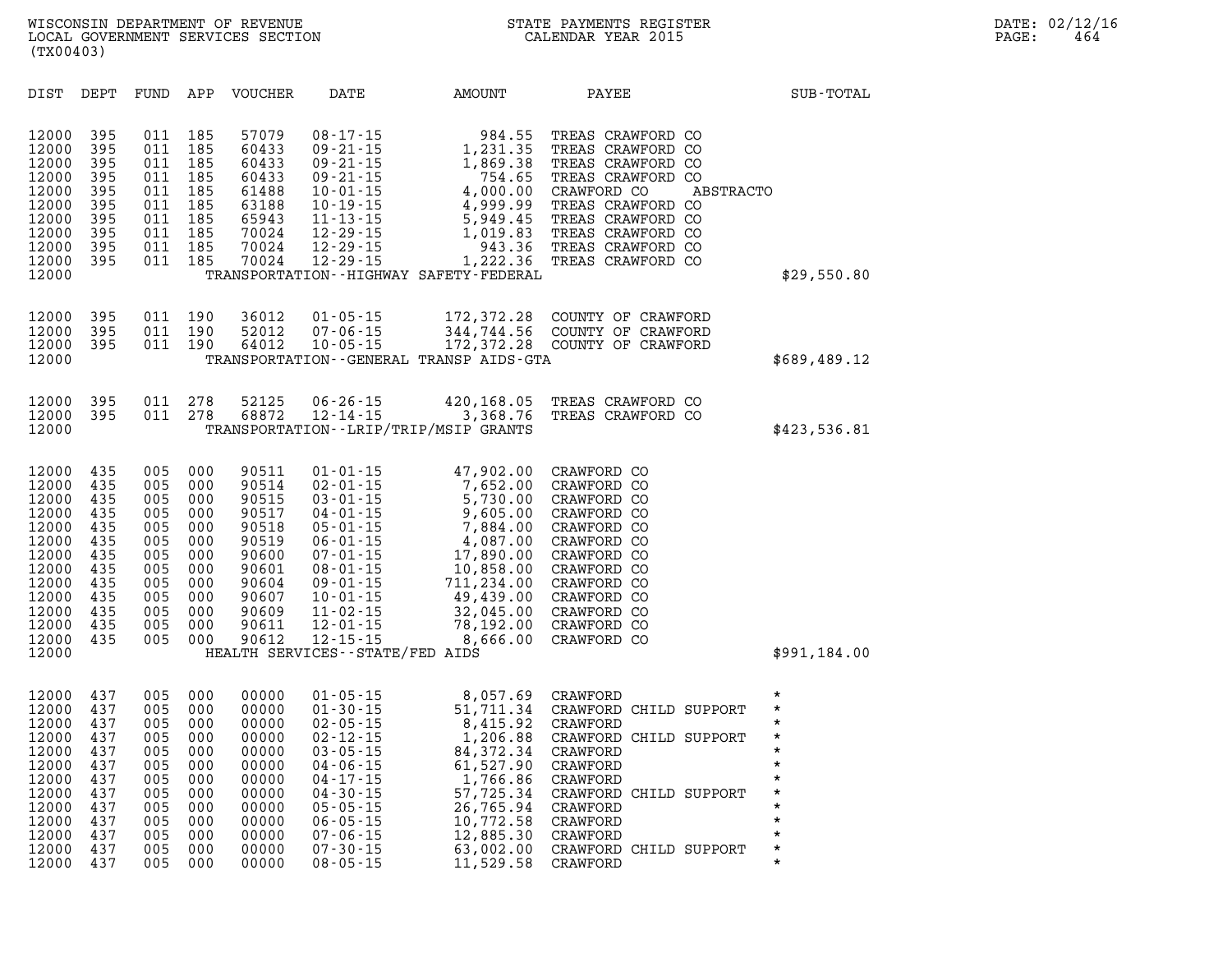|           | WISCONSIN DEPARTMENT OF REVENUE   |  |  |  |
|-----------|-----------------------------------|--|--|--|
|           | LOCAL GOVERNMENT SERVICES SECTION |  |  |  |
| (TX00403) |                                   |  |  |  |

## **WIGCONSIN DEPAYMENTS REGISTER CALENDAR YEAR 2015 CALENDAR YEAR 2015** CALENDAR YEAR 2015

| DIST                                                                 | DEPT                                                 | FUND                                                 | APP                                                  | VOUCHER                                                              | DATE                                                                                                                                         | AMOUNT                                                                                                    | PAYEE                                                                                                                                                                | SUB-TOTAL                                                           |
|----------------------------------------------------------------------|------------------------------------------------------|------------------------------------------------------|------------------------------------------------------|----------------------------------------------------------------------|----------------------------------------------------------------------------------------------------------------------------------------------|-----------------------------------------------------------------------------------------------------------|----------------------------------------------------------------------------------------------------------------------------------------------------------------------|---------------------------------------------------------------------|
| 12000<br>12000<br>12000<br>12000<br>12000<br>12000                   | 437<br>437<br>437<br>437<br>437                      | 005<br>005<br>005<br>005<br>005                      | 000<br>000<br>000<br>000<br>000                      | 00000<br>00000<br>00000<br>00000<br>00000                            | $08 - 21 - 15$<br>$09 - 08 - 15$<br>$09 - 23 - 15$<br>$09 - 25 - 15$<br>$10 - 05 - 15$                                                       | 1,267.00<br>8,830.67<br>222,780.96<br>1,439.98<br>47,282.48<br>CHILDREN & FAMILIES - - STATE/FEDERAL AIDS | CRAWFORD CHILD SUPPORT<br>CRAWFORD<br>CRAWFORD<br>CRAWFORD<br>CRAWFORD                                                                                               | $\star$<br>$\star$<br>$\star$<br>$\star$<br>$\star$<br>\$681,340.76 |
| 12000<br>12000                                                       | 455                                                  | 002                                                  | 221                                                  | 14                                                                   | $07 - 21 - 15$                                                                                                                               | 120.00<br>JUSTICE -- LAW ENFORCEMENT SERVICES AID                                                         | TREAS CRAWFORD CNTY                                                                                                                                                  | \$120.00                                                            |
| 12000<br>12000                                                       | 455                                                  | 002                                                  | 532                                                  | 12                                                                   | $07 - 27 - 15$                                                                                                                               | JUSTICE--VICTIM/WITNESS ASSISTANCE SERV                                                                   | 9,633.77 TREAS CRAWFORD CO                                                                                                                                           | \$9,633.77                                                          |
| 12000<br>12000                                                       | 465                                                  | 002                                                  | 337                                                  | 01329                                                                | $06 - 24 - 15$                                                                                                                               | MILITARY AFFAIRS-EMERGENCY MGMT PLANNING                                                                  | 3,443.00 TREAS CRAWFORD CO                                                                                                                                           | \$3,443.00                                                          |
| 12000<br>12000<br>12000                                              | 465<br>465                                           | 002<br>002                                           | 342<br>342                                           | 00893<br>01401                                                       | $01 - 15 - 15$<br>$06 - 25 - 15$                                                                                                             | 13,860.60<br>MILITARY AFFAIRS-EMERGENCY MGMT-FED FUND                                                     | TREAS CRAWFORD CO<br>13,858.42 TREAS CRAWFORD CO                                                                                                                     | \$27,719.02                                                         |
| 12000<br>12000                                                       | 465                                                  | 072                                                  | 364                                                  | 00976                                                                | $01 - 20 - 15$                                                                                                                               | 3,528.00<br>MILITARY AFFAIRS-EMER MGMT-PLANNING AID                                                       | TREAS CRAWFORD CO                                                                                                                                                    | \$3,528.00                                                          |
| 12000<br>12000                                                       | 485                                                  | 002                                                  | 127                                                  | 06012                                                                | $06 - 12 - 15$<br>VETERANS AFFAIRS GRANTS                                                                                                    | 850.00                                                                                                    | TREAS CRAWFORD CNTY                                                                                                                                                  | \$850.00                                                            |
| 12000<br>12000                                                       | 485                                                  | 082                                                  | 267                                                  | 06012                                                                | $06 - 12 - 15$                                                                                                                               | 3,825.00<br>VETERANS AFFAIRS -- GRANTS TO COUNTIES                                                        | TREAS CRAWFORD CNTY                                                                                                                                                  | \$3,825.00                                                          |
| 12000<br>12000                                                       | 485                                                  | 082                                                  | 280                                                  | 02989                                                                | $01 - 02 - 15$<br>VETERANS AFFAIRS - - GRANTS                                                                                                | 1,417.60                                                                                                  | TREAS CRAWFORD CO                                                                                                                                                    | \$1,417.60                                                          |
| 12000<br>12000                                                       | 485                                                  | 083                                                  | 370                                                  | 06012                                                                | $06 - 12 - 15$                                                                                                                               | 3,825.00<br>VETERANS AFFAIRS - - GRANTS TO COUNTIES                                                       | TREAS CRAWFORD CNTY                                                                                                                                                  | \$3,825.00                                                          |
| 12000<br>12000<br>12000<br>12000<br>12000<br>12000<br>12000<br>12000 | 505<br>505<br>505<br>505<br>505<br>505<br>505<br>505 | 002<br>002<br>002<br>002<br>002<br>002<br>002<br>002 | 155<br>155<br>155<br>155<br>155<br>155<br>155<br>155 | 60024<br>60092<br>60386<br>60386<br>60483<br>60483<br>60559<br>60656 | $08 - 06 - 15$<br>$09 - 09 - 15$<br>$01 - 06 - 15$<br>$01 - 06 - 15$<br>$02 - 10 - 15$<br>$02 - 10 - 15$<br>$03 - 10 - 15$<br>$04 - 23 - 15$ | 562.55<br>497.45<br>184.05<br>5,229.41<br>2,836.59<br>177.89<br>414.71<br>1,144.99                        | TREAS CRAWFORD CO<br>TREAS CRAWFORD CO<br>TREAS CRAWFORD CO<br>TREAS CRAWFORD CO<br>TREAS CRAWFORD CO<br>TREAS CRAWFORD CO<br>TREAS CRAWFORD CO<br>TREAS CRAWFORD CO |                                                                     |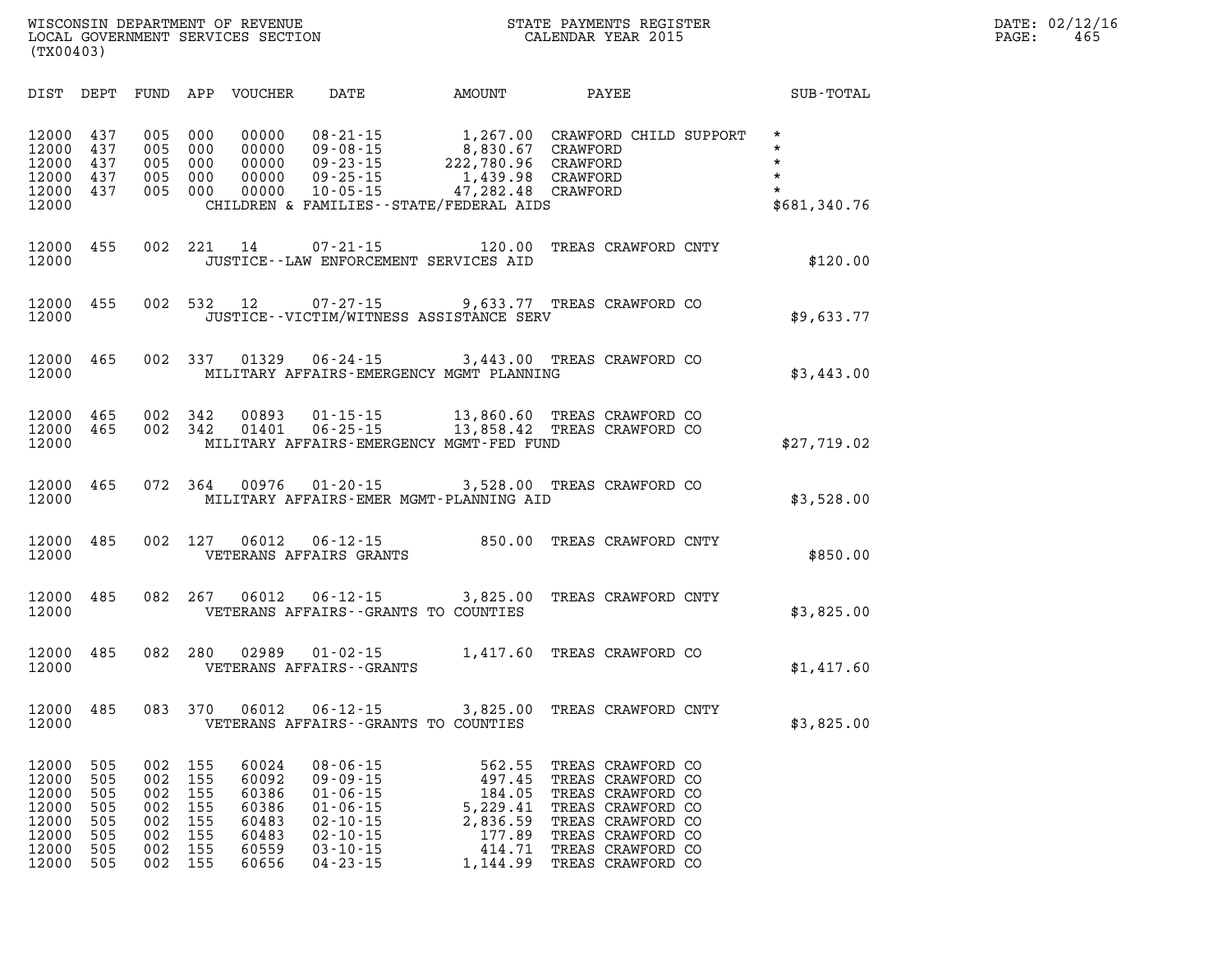| WISCONSIN DEPARTMENT OF REVENUE   | PAYMENTS REGISTER<br>3TATE | DATE: | 02/12/16 |
|-----------------------------------|----------------------------|-------|----------|
| LOCAL GOVERNMENT SERVICES SECTION | CALENDAR YEAR 2015         | PAGE  | 466      |

| LOCAL GOVERNMENT SERVICES SECTION<br>(TX00403)                                                                                                                                                                                                                                                                                                                                                                                                          | <b>CALENDAR YEAR 2015</b>                                                                                                                                                                                                                                           |                                                                    |                | PAGE: | 466 |
|---------------------------------------------------------------------------------------------------------------------------------------------------------------------------------------------------------------------------------------------------------------------------------------------------------------------------------------------------------------------------------------------------------------------------------------------------------|---------------------------------------------------------------------------------------------------------------------------------------------------------------------------------------------------------------------------------------------------------------------|--------------------------------------------------------------------|----------------|-------|-----|
| DIST DEPT<br>FUND APP VOUCHER<br>DATE                                                                                                                                                                                                                                                                                                                                                                                                                   | AMOUNT                                                                                                                                                                                                                                                              | PAYEE                                                              | SUB-TOTAL      |       |     |
| 12000<br>505<br>002 155<br>60698<br>$05 - 21 - 15$<br>$06 - 23 - 15$<br>12000<br>505<br>002 155<br>60813<br>12000<br>505<br>002 155<br>60858<br>12000                                                                                                                                                                                                                                                                                                   | 2,573.75<br>06-23-15<br>07-07-15 1,803.79<br>DOA-HOUSING ASSISTANCE-FEDERAL FUNDS                                                                                                                                                                                   | 523.17 TREAS CRAWFORD CO<br>TREAS CRAWFORD CO<br>TREAS CRAWFORD CO | \$15,948.35    |       |     |
| 12000<br>505<br>002 743<br>505<br>12000<br>002 743<br>12000<br>DOA--HOUSING ASSISTANCE GRANTS                                                                                                                                                                                                                                                                                                                                                           | 05624  02-11-15  32,462.20 TREAS CRAWFORD CO<br>05624  02-11-15  4,153.40 TREAS CRAWFORD CO                                                                                                                                                                         |                                                                    | \$36,615.60    |       |     |
| 505<br>035 371<br>12000<br>60386<br>$01 - 06 - 15$<br>505<br>035<br>371<br>12000<br>60386<br>$01 - 06 - 15$<br>035<br>12000<br>505<br>371<br>60483<br>505<br>035 371<br>12000<br>60483<br>505<br>035<br>12000<br>371<br>60559<br>12000<br>505<br>035 371<br>60559<br>12000<br>505<br>035 371<br>60656<br>035 371<br>12000<br>505<br>60656<br>035 371<br>12000<br>505<br>60698<br>035 371<br>12000<br>505<br>60698<br>12000<br>DOA--PUBLIC BENEFITS FUND | 01-06-15<br>02-10-15<br>02-10-15<br>1,292.49<br>1,292.49<br>TREAS CRAWFORD CO<br>03-10-15<br>1,296.11<br>TREAS CRAWFORD CO<br>03-10-15<br>1,192.57<br>TREAS CRAWFORD CO<br>04-23-15<br>2,231.22<br>TREAS CRAWFORD CO<br>04-23-15<br>625.01<br>TREAS CRAWFORD CO<br> | 2,015.81 TREAS CRAWFORD CO<br>2,030.00 TREAS CRAWFORD CO           | \$12,103.00    |       |     |
| 505<br>12000<br>089 166<br>04907<br>12000<br>505<br>089 166<br>07559<br>$04 - 20 - 15$<br>12000<br>DOA--LAND INFORMATION FUND                                                                                                                                                                                                                                                                                                                           | 01-21-15 1,000.00 TREAS CRAWFORD CO<br>76,080.00 TREAS CRAWFORD CO                                                                                                                                                                                                  |                                                                    | \$77,080.00    |       |     |
| 507<br>002 130<br><b>PL002</b><br>$06 - 11 - 15$<br>12000<br>12000                                                                                                                                                                                                                                                                                                                                                                                      | PUBLIC LANDS-FLOOD CONTROL-FEDERAL FUNDS                                                                                                                                                                                                                            | 809.19 TREAS CRAWFORD CO                                           | \$809.19       |       |     |
| 43226<br>12000 835<br>002 105<br>12000<br>REVENUE - - STATE SHARED REVENUES                                                                                                                                                                                                                                                                                                                                                                             | 07-27-15 133,464.68 TREAS CRAWFORD CO                                                                                                                                                                                                                               |                                                                    | \$133,464.68   |       |     |
| 12000 835<br>002 109<br>01012<br>12000<br>REVENUE--EXEMPT COMPUTER AID                                                                                                                                                                                                                                                                                                                                                                                  | 07-27-15 17,317.00 TREAS CRAWFORD CO                                                                                                                                                                                                                                |                                                                    | \$17,317.00    |       |     |
| 12000<br>835<br>002<br>302<br>10019<br>$07 - 27 - 15$<br>12000<br>002 302<br>11019<br>$07 - 27 - 15$<br>835<br>12000                                                                                                                                                                                                                                                                                                                                    | REVENUE-FIRST DOLLAR/SCHOOL LEVY CREDITS                                                                                                                                                                                                                            | 1,659,665.18 TREAS CRAWFORD CO<br>584,906.13 TREAS CRAWFORD CO     | \$2,244,571.31 |       |     |
| 12000 835<br>021 363<br>37158<br>03-23-15<br>12000<br>REVENUE--LOTTERY CREDIT -                                                                                                                                                                                                                                                                                                                                                                         |                                                                                                                                                                                                                                                                     | 549,806.45 TREAS CRAWFORD CO                                       | \$549,806.45   |       |     |
| 12000<br>DISTRICT TOTAL APPROPRIATIONS                                                                                                                                                                                                                                                                                                                                                                                                                  |                                                                                                                                                                                                                                                                     |                                                                    | \$6,138,885.54 |       |     |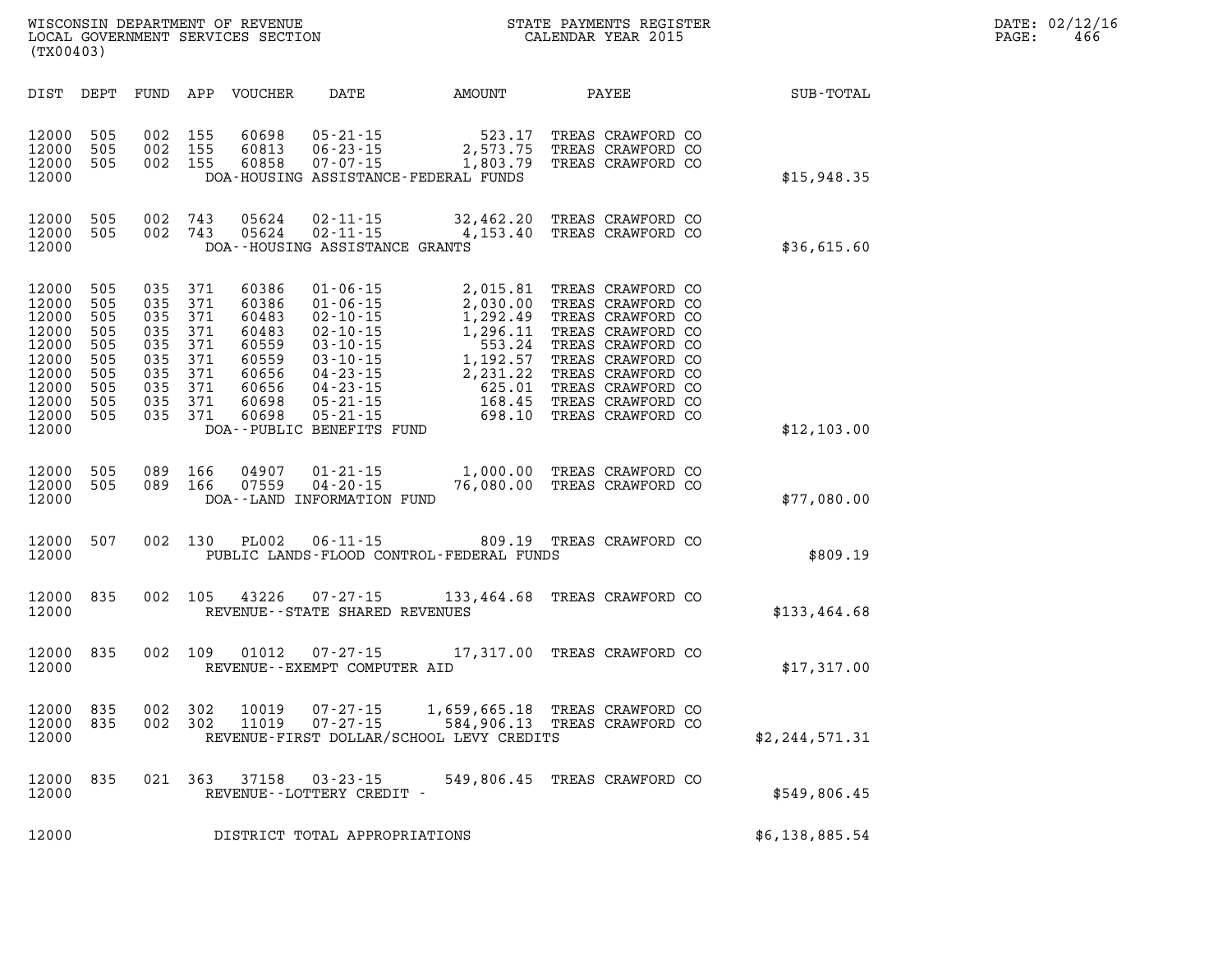| WISCONSIN DEPARTMENT OF REVENUE   | STATE PAYMENTS REGISTER | DATE: | : 02/12/16 |
|-----------------------------------|-------------------------|-------|------------|
| LOCAL GOVERNMENT SERVICES SECTION | CALENDAR YEAR 2015      | PAGE  | 46         |

| (TX00403)                                                             |                          |                          |                                  |                                                                        |                                                                                                  |                                                                                      |              |
|-----------------------------------------------------------------------|--------------------------|--------------------------|----------------------------------|------------------------------------------------------------------------|--------------------------------------------------------------------------------------------------|--------------------------------------------------------------------------------------|--------------|
| DEPT<br>DIST                                                          | FUND                     | APP                      | VOUCHER                          | DATE                                                                   | AMOUNT                                                                                           | PAYEE                                                                                | SUB-TOTAL    |
| 165<br>12002<br>12002                                                 | 002                      | 225                      | 00293                            | $06 - 25 - 15$                                                         | 4,163.40<br>SAFETY/PROF SERV--FIRE INSURANCE DUES                                                | TREAS TN BRIDGEPORT                                                                  | \$4, 163.40  |
| 12002<br>370<br>12002<br>370                                          | 002<br>002               | 503<br>503               | 17374<br>17374                   | $01 - 12 - 15$<br>$01 - 12 - 15$                                       | 5,497.90<br>7,524.91                                                                             | TREAS TN BRIDGEPORT<br>TREAS TN BRIDGEPORT<br>1061.48 TOWN SHARE                     |              |
| 12002                                                                 |                          |                          |                                  |                                                                        | NAT RESOURCES -- AIDS IN LIEU OF TAXES                                                           |                                                                                      | \$13,022.81  |
| 12002<br>370<br>12002                                                 | 012                      | 571                      | 38713                            | $06 - 02 - 15$                                                         | 106.02<br>NAT RESOURCES - - FOREST CROP/MFL/CO FOREST                                            | TREAS TN BRIDGEPORT                                                                  | \$106.02     |
| 370<br>12002<br>12002                                                 | 012                      | 579                      | 20097                            | $04 - 03 - 15$                                                         | 103.18<br>NAT RESOURCES -- AIDS IN LIEU OF TAXES                                                 | TREAS TN BRIDGEPORT                                                                  | \$103.18     |
| 12002<br>395<br>12002<br>395<br>12002                                 | 011<br>011               | 174<br>174               | 63154<br>67582                   | $10 - 19 - 15$<br>$12 - 03 - 15$<br>TRANSPORTATION -- FLOOD DAMAGE AID | 72,914.71<br>26,402.26                                                                           | TREAS TN BRIDGEPORT<br>TREAS TN BRIDGEPORT                                           | \$99,316.97  |
| 395<br>12002<br>12002<br>395<br>12002<br>395<br>12002<br>395<br>12002 | 011<br>011<br>011<br>011 | 191<br>191<br>191<br>191 | 38296<br>46296<br>54296<br>66296 | $01 - 05 - 15$<br>$04 - 06 - 15$<br>$07 - 06 - 15$<br>$10 - 05 - 15$   | 10,938.43<br>10,938.43<br>10,938.43<br>10,938.45<br>TRANSPORTATION - - GENERAL TRANSP AIDS - GTA | TOWN OF BRIDGEPORT<br>TOWN OF BRIDGEPORT<br>TOWN OF BRIDGEPORT<br>TOWN OF BRIDGEPORT | \$43,753.74  |
| 835<br>12002<br>12002                                                 | 002                      | 105                      | 43205                            | $07 - 27 - 15$<br>REVENUE - - STATE SHARED REVENUES                    | 1,613.81                                                                                         | TREAS TN BRIDGEPORT                                                                  | \$1,613.81   |
| 835<br>12002<br>12002                                                 | 002                      | 109                      | 02274                            | $07 - 27 - 15$<br>REVENUE--EXEMPT COMPUTER AID                         | 559.00                                                                                           | TREAS TN BRIDGEPORT                                                                  | \$559.00     |
| 835<br>12002<br>12002                                                 | 021                      | 363                      | 35565                            | $03 - 23 - 15$<br>REVENUE - - LOTTERY CREDIT -                         | 7,385.98                                                                                         | TREAS TN BRIDGEPORT                                                                  | \$7,385.98   |
| 12002                                                                 |                          |                          |                                  | DISTRICT TOTAL APPROPRIATIONS                                          |                                                                                                  |                                                                                      | \$170,024.91 |

WISCONSIN DEPARTMENT OF REVENUE **STATE PAYMENTS REGISTER**<br>LOCAL GOVERNMENT SERVICES SECTION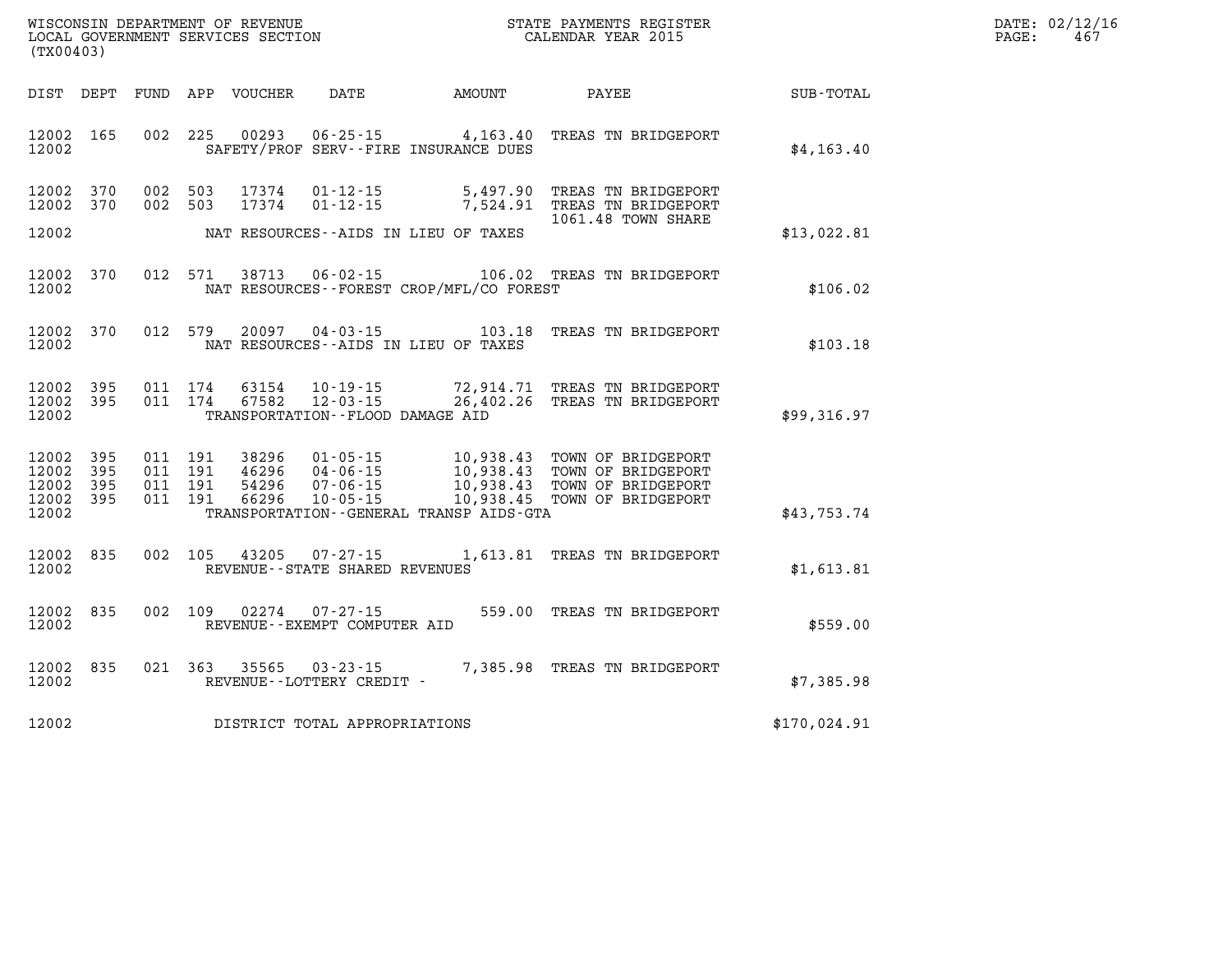| DATE: | 02/12/16 |
|-------|----------|
| PAGE: | 468      |

| (TX00403)                                                             |                          |                                                              |                                                                      |                                                                            |                                                                                              |                  |
|-----------------------------------------------------------------------|--------------------------|--------------------------------------------------------------|----------------------------------------------------------------------|----------------------------------------------------------------------------|----------------------------------------------------------------------------------------------|------------------|
| DIST<br>DEPT                                                          | FUND                     | APP<br><b>VOUCHER</b>                                        | DATE                                                                 | AMOUNT                                                                     | PAYEE                                                                                        | <b>SUB-TOTAL</b> |
| 165<br>12004<br>12004                                                 | 002                      | 225<br>00294<br>SAFETY/PROF                                  | $06 - 25 - 15$                                                       | 2,329.19<br>SERV--FIRE INSURANCE DUES                                      | TREAS TN CLAYTON                                                                             | \$2,329.19       |
| 12004<br>370<br>12004<br>370<br>12004<br>370<br>12004                 | 000<br>000<br>000        | 001<br>01DNR<br>001<br>$04$ DNR<br>001<br>05DNR              | $04 - 09 - 15$<br>$06 - 03 - 15$<br>$09 - 28 - 15$                   | 3,690.29<br>621.87<br>2,266.33<br>NAT RESOURCES-SEVERANCE/YIELD/WITHDRAWAL | TREAS TOWN CLAYTON<br>TREAS TOWN CLAYTON<br>TREAS TOWN CLAYTON                               | \$6,578.49       |
| 12004<br>370<br>12004                                                 | 012                      | 571<br>38714                                                 | $06 - 02 - 15$                                                       | NAT RESOURCES - - FOREST CROP/MFL/CO FOREST                                | 1,886.70 TREAS TN CLAYTON                                                                    | \$1,886.70       |
| 12004<br>395<br>12004<br>395<br>12004<br>395<br>12004<br>395<br>12004 | 011<br>011<br>011<br>011 | 38297<br>191<br>46297<br>191<br>191<br>54297<br>191<br>66297 | $01 - 05 - 15$<br>$04 - 06 - 15$<br>$07 - 06 - 15$<br>$10 - 05 - 15$ | 50,249.64<br>50,249.64<br>TRANSPORTATION--GENERAL TRANSP AIDS-GTA          | TOWN OF CLAYTON<br>50,249.64 TOWN OF CLAYTON<br>50,249.64 TOWN OF CLAYTON<br>TOWN OF CLAYTON | \$200,998.56     |
| 12004<br>835<br>12004                                                 | 002                      | 105<br>43206<br>REVENUE - - STATE SHARED REVENUES            | 07 - 27 - 15                                                         | 5,525.99                                                                   | TREAS TN CLAYTON                                                                             | \$5,525.99       |
| 12004<br>835<br>12004                                                 | 002                      | 109<br>02275<br>REVENUE--EXEMPT COMPUTER AID                 | $07 - 27 - 15$                                                       | 9.00                                                                       | TREAS TN CLAYTON                                                                             | \$9.00           |
| 12004                                                                 |                          |                                                              | DISTRICT TOTAL APPROPRIATIONS                                        |                                                                            |                                                                                              | \$217,327.93     |

WISCONSIN DEPARTMENT OF REVENUE **STATE PAYMENTS REGISTER**<br>LOCAL GOVERNMENT SERVICES SECTION

LOCAL GOVERNMENT SERVICES SECTION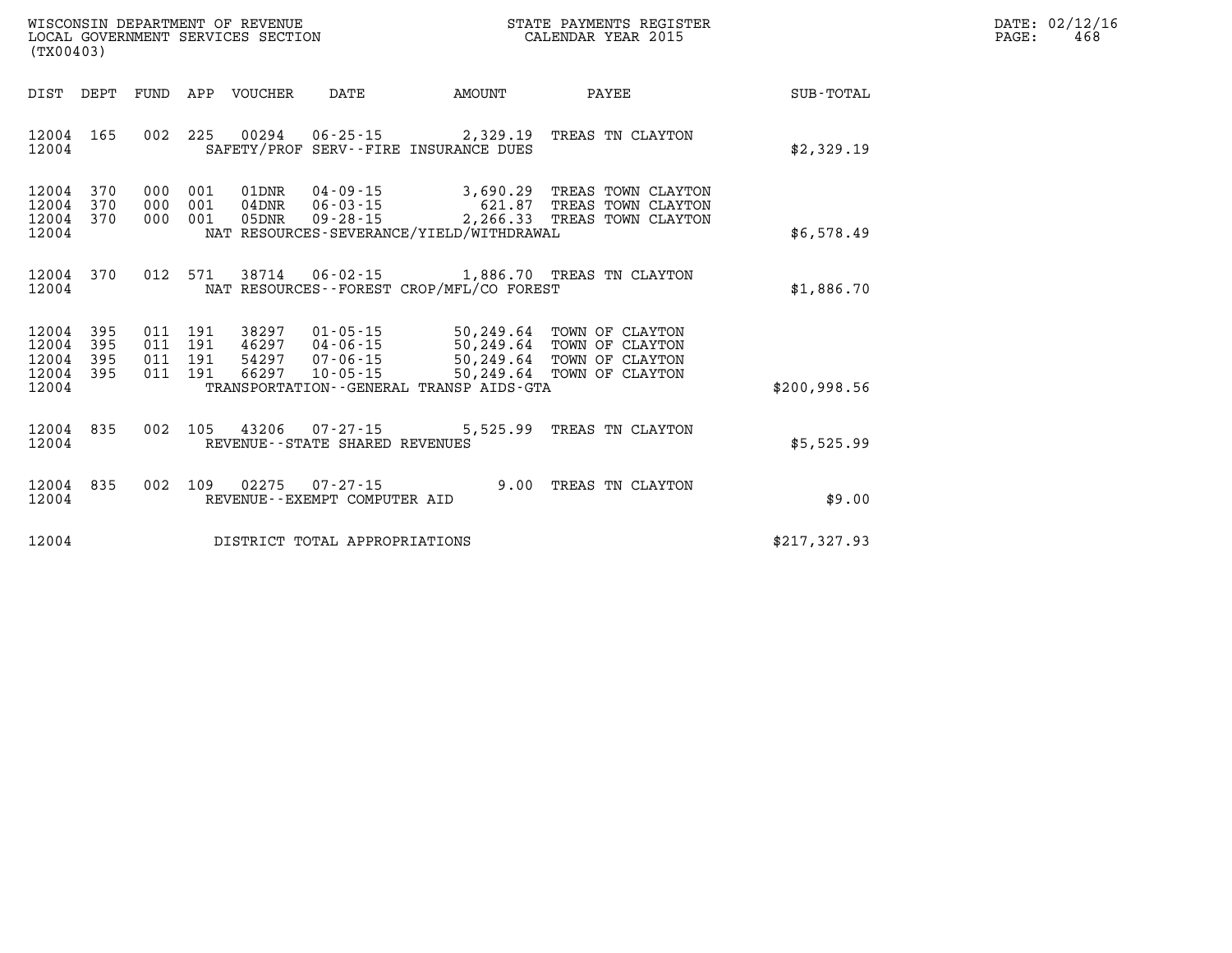| WISCONSIN DEPARTMENT OF REVENUE   | STATE PAYMENTS REGISTER |       | DATE: 02/12/16 |
|-----------------------------------|-------------------------|-------|----------------|
| LOCAL GOVERNMENT SERVICES SECTION | CALENDAR YEAR 2015      | PAGE: | 46.            |

| (TX00403)                                         |            |                                          | LOCAL GOVERNMENT SERVICES SECTION |                                                                |                                              | CALENDAR YEAR 2015                                                                                               |               | PAGE: | 469 |
|---------------------------------------------------|------------|------------------------------------------|-----------------------------------|----------------------------------------------------------------|----------------------------------------------|------------------------------------------------------------------------------------------------------------------|---------------|-------|-----|
|                                                   |            |                                          | DIST DEPT FUND APP VOUCHER        |                                                                | DATE AMOUNT PAYEE                            |                                                                                                                  | SUB-TOTAL     |       |     |
| 12006 165<br>12006                                |            | 002 225                                  | 00295                             |                                                                | SAFETY/PROF SERV--FIRE INSURANCE DUES        | 06-25-15 2,167.75 TREAS TN EASTMAN                                                                               | \$2,167.75    |       |     |
| 12006 370<br>12006 370<br>12006 370<br>12006      |            | 000 001<br>000 001<br>000 001            | 01DNR<br>04DNR<br>05DNR           | 04 - 09 - 15<br>06 - 03 - 15<br>$09 - 28 - 15$                 | NAT RESOURCES-SEVERANCE/YIELD/WITHDRAWAL     | 939.72 TREAS TOWN EASTMAN<br>852.94 TREAS TOWN EASTMAN<br>673.52 TREAS TOWN EASTMAN                              | \$2,466.18    |       |     |
| 12006 370                                         |            | 002 503                                  | 17375                             |                                                                |                                              | 01-12-15 11, 127.16 TREAS TN EASTMAN<br>2754.53 TOWN SHARE                                                       |               |       |     |
| 12006 370<br>12006                                |            |                                          | 002 503 17375                     |                                                                | NAT RESOURCES--AIDS IN LIEU OF TAXES         | 01-12-15 4, 293.15 TREAS TN EASTMAN                                                                              | \$15,420.31   |       |     |
| 12006 370<br>12006                                |            | 012 571                                  | 38715                             | $06 - 02 - 15$                                                 | NAT RESOURCES - - FOREST CROP/MFL/CO FOREST  | 1,170.47 TREAS TN EASTMAN                                                                                        | \$1,170.47    |       |     |
| 12006 370<br>12006 370<br>12006                   |            | 012 579<br>012 579                       | 20098<br>20098                    |                                                                | NAT RESOURCES -- AIDS IN LIEU OF TAXES       | 04-03-15 28.35 TREAS TN EASTMAN<br>04-03-15 20.56 TREAS TN EASTMAN                                               | \$48.91       |       |     |
| 12006 370<br>12006                                |            |                                          | 074 670 42382                     | NAT RESOURCES - - RU RECYCLING GRANT                           |                                              | 05-29-15 1,533.76 TREAS TN EASTMAN                                                                               | \$1,533.76    |       |     |
| 12006<br>12006                                    | 395        | 011 174                                  |                                   | TRANSPORTATION - - FLOOD DAMAGE AID                            |                                              | 41030  03-02-15  20,546.41  TREAS TN EASTMAN                                                                     | \$20,546.41   |       |     |
| 12006<br>12006<br>12006 395<br>12006 395<br>12006 | 395<br>395 | 011 191<br>011 191<br>011 191<br>011 191 | 38298<br>46298<br>54298<br>66298  | $01 - 05 - 15$<br>04-06-15<br>$07 - 06 - 15$<br>$10 - 05 - 15$ | TRANSPORTATION - - GENERAL TRANSP AIDS - GTA | 42,228.85 TOWN OF EASTMAN<br>42,228.85 TOWN OF EASTMAN<br>42,228.85 TOWN OF EASTMAN<br>42,228.87 TOWN OF EASTMAN | \$168, 915.42 |       |     |
| 12006<br>12006                                    | 835        | 002 105                                  | 43207                             | $07 - 27 - 15$<br>REVENUE - - STATE SHARED REVENUES            |                                              | 5,561.25 TREAS TN EASTMAN                                                                                        | \$5,561.25    |       |     |
| 12006<br>12006                                    | 835        | 002 109                                  |                                   | 02276 07-27-15<br>REVENUE--EXEMPT COMPUTER AID                 |                                              | 6.00 TREAS TN EASTMAN                                                                                            | \$6.00        |       |     |
| 12006                                             |            |                                          |                                   | DISTRICT TOTAL APPROPRIATIONS                                  |                                              |                                                                                                                  | \$217,836.46  |       |     |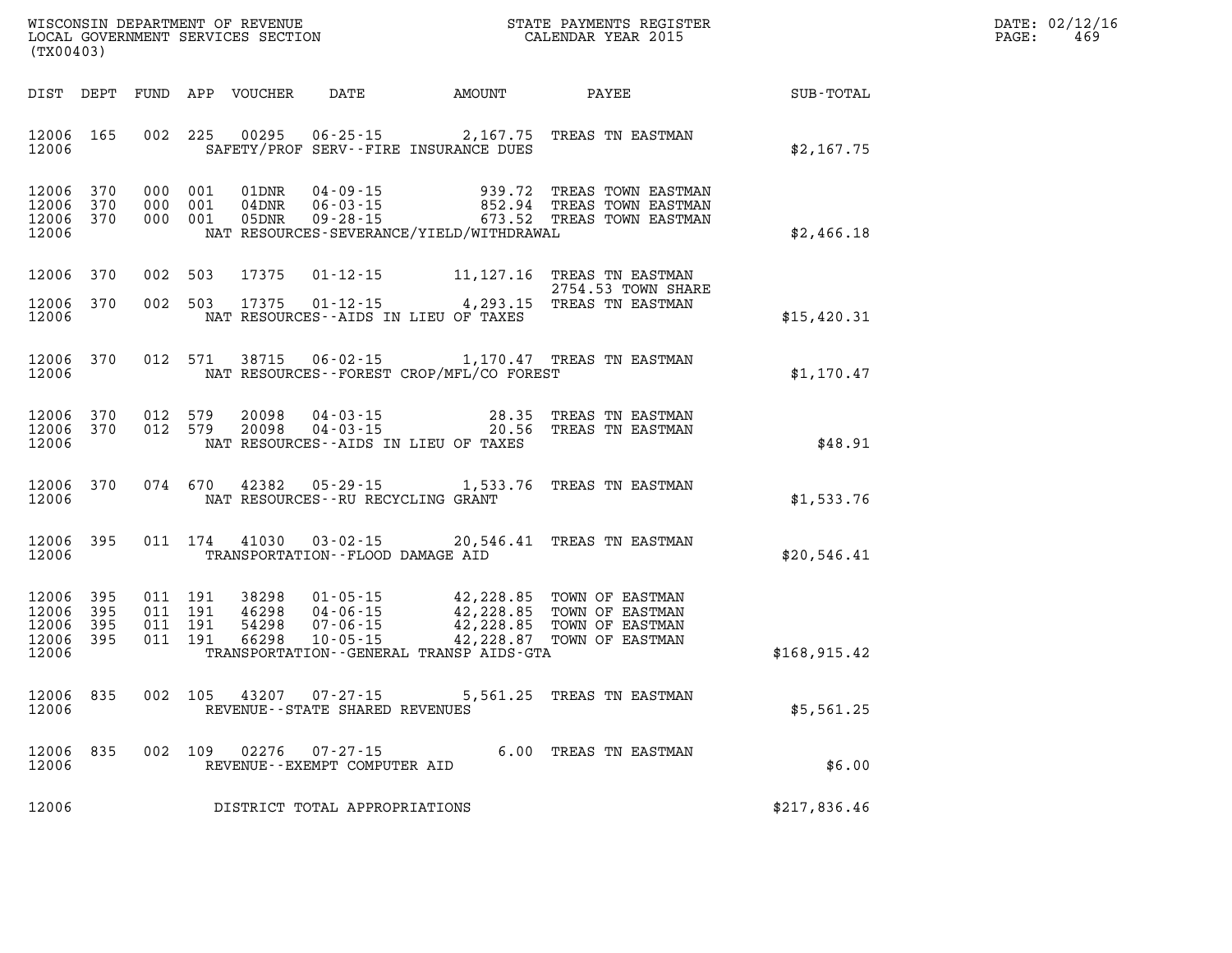| (TX00403)                                                                             |                                        |                                                                                      |         |                                                                      |                                                  |                                                        | WISCONSIN DEPARTMENT OF REVENUE<br>LOCAL GOVERNMENT SERVICES SECTION TERM COLLENDAR YEAR 2015                                                                                                                                                                                                                                                                           |                  | DATE: 02/12/16<br>470<br>PAGE: |
|---------------------------------------------------------------------------------------|----------------------------------------|--------------------------------------------------------------------------------------|---------|----------------------------------------------------------------------|--------------------------------------------------|--------------------------------------------------------|-------------------------------------------------------------------------------------------------------------------------------------------------------------------------------------------------------------------------------------------------------------------------------------------------------------------------------------------------------------------------|------------------|--------------------------------|
|                                                                                       |                                        |                                                                                      |         |                                                                      |                                                  | DIST DEPT FUND APP VOUCHER DATE AMOUNT<br><b>PAYEE</b> |                                                                                                                                                                                                                                                                                                                                                                         | <b>SUB-TOTAL</b> |                                |
| 12008                                                                                 | 12008 165                              |                                                                                      |         |                                                                      |                                                  | SAFETY/PROF SERV--FIRE INSURANCE DUES                  | 002 225 00296 06-25-15 2,170.07 TREAS TN FREEMAN                                                                                                                                                                                                                                                                                                                        | \$2,170.07       |                                |
| 12008                                                                                 | 12008 370                              |                                                                                      |         | 000 001 01DNR                                                        |                                                  | NAT RESOURCES-SEVERANCE/YIELD/WITHDRAWAL               | 04-09-15 725.24 TREAS TOWN FREEMAN                                                                                                                                                                                                                                                                                                                                      | \$725.24         |                                |
| 12008 370<br>12008<br>12008<br>12008<br>12008<br>12008<br>12008<br>12008 370<br>12008 | 370<br>370<br>370<br>370<br>370<br>370 | 002 503<br>002 503<br>002 503<br>002 503<br>002 503<br>002 503<br>002 503<br>002 503 |         | 17376<br>17376<br>17376<br>17376<br>18072<br>18072<br>18072<br>18072 |                                                  | NAT RESOURCES - AIDS IN LIEU OF TAXES                  | 01-12-15 16,362.13 TREAS TN FREEMAN<br>01-12-15<br>01-12-15<br>01-12-15<br>01-12-15<br>01-12-15<br>01-30-15<br>16,362.13<br>TREAS TN FREEMAN<br>01-30-15<br>01-30-15<br>01-30-15<br>02,385.18<br>TREAS TN FREEMAN<br>01-30-15<br>02,385.18<br>TREAS TN FREEMAN<br>01-30-15<br>02,385.18<br>TREAS TN FREEM<br>8737.76 TOWN SHARE<br>$01-30-15$ 1,947.83 TREAS TN FREEMAN | \$168,052.78     |                                |
| 12008                                                                                 | 12008 370                              |                                                                                      | 012 571 |                                                                      |                                                  | NAT RESOURCES--FOREST CROP/MFL/CO FOREST               | 38716  06-02-15  1,449.99  TREAS TN FREEMAN                                                                                                                                                                                                                                                                                                                             | \$1,449.99       |                                |
| 12008                                                                                 | 12008 370                              |                                                                                      | 012 579 |                                                                      |                                                  | NAT RESOURCES -- AIDS IN LIEU OF TAXES                 | 20099  04-03-15  1,036.95  TREAS TN FREEMAN                                                                                                                                                                                                                                                                                                                             | \$1,036.95       |                                |
| 12008                                                                                 | 12008 370                              |                                                                                      | 074 670 | 42383                                                                | NAT RESOURCES--RU RECYCLING GRANT                |                                                        | 05-29-15 895.68 TREAS TN FREEMAN                                                                                                                                                                                                                                                                                                                                        | \$895.68         |                                |
| 12008<br>12008<br>12008<br>12008                                                      | 395<br>- 395<br>395<br>12008 395       | 011 191<br>011 191<br>011 191<br>011 191                                             |         | 38299<br>46299<br>54299<br>66299                                     |                                                  | TRANSPORTATION - - GENERAL TRANSP AIDS - GTA           | 01-05-15 46,908.10 TOWN OF FREEMAN<br>04-06-15 46,908.10 TOWN OF FREEMAN<br>07-06-15 46,908.10 TOWN OF FREEMAN<br>10-05-15 46,908.12 TOWN OF FREEMAN                                                                                                                                                                                                                    | \$187,632.42     |                                |
| 12008                                                                                 | 12008 835                              | 002 105                                                                              |         |                                                                      | 43208 07-27-15<br>REVENUE--STATE SHARED REVENUES |                                                        | 2,609.21 TREAS TN FREEMAN                                                                                                                                                                                                                                                                                                                                               | \$2,609.21       |                                |
| 12008                                                                                 |                                        |                                                                                      |         |                                                                      | DISTRICT TOTAL APPROPRIATIONS                    |                                                        |                                                                                                                                                                                                                                                                                                                                                                         | \$364,572.34     |                                |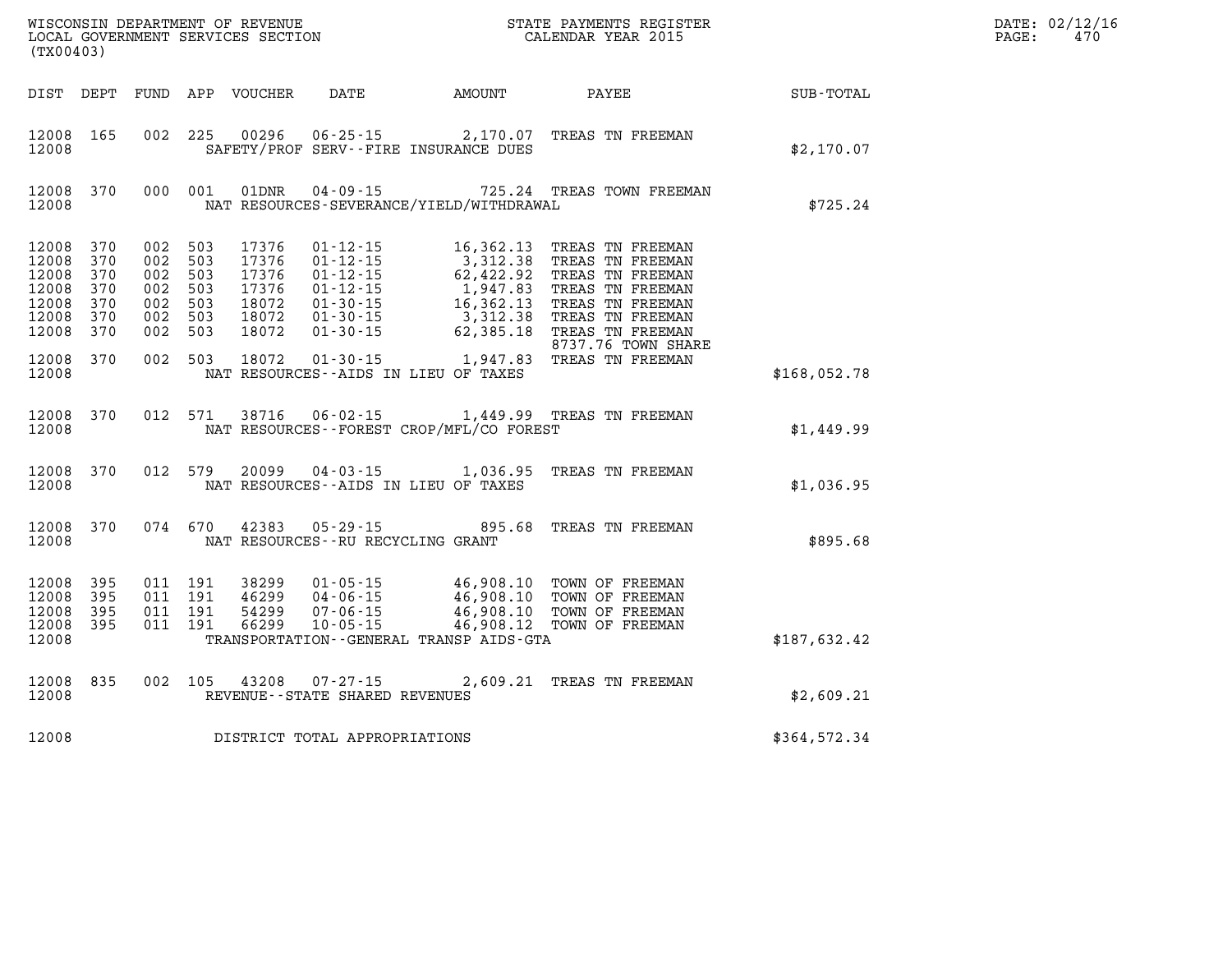| (TX00403)                       |           |         |         |                            | WISCONSIN DEPARTMENT OF REVENUE<br>LOCAL GOVERNMENT SERVICES SECTION |                                                                                                                                       | STATE PAYMENTS REGISTER<br>CALENDAR YEAR 2015  |              | DATE: 02/12/16<br>471<br>$\mathtt{PAGE:}$ |
|---------------------------------|-----------|---------|---------|----------------------------|----------------------------------------------------------------------|---------------------------------------------------------------------------------------------------------------------------------------|------------------------------------------------|--------------|-------------------------------------------|
|                                 |           |         |         | DIST DEPT FUND APP VOUCHER | DATE                                                                 | <b>EXAMPLE THE PROPERTY OF AMOUNT</b>                                                                                                 | <b>PAYEE</b>                                   | SUB-TOTAL    |                                           |
| 12010                           | 12010 165 |         |         |                            |                                                                      | 002 225 00297 06-25-15 744.76 TREAS TN HANEY<br>SAFETY/PROF SERV--FIRE INSURANCE DUES                                                 |                                                | \$744.76     |                                           |
| 12010                           | 12010 370 |         |         |                            |                                                                      | NAT RESOURCES-SEVERANCE/YIELD/WITHDRAWAL                                                                                              | 000 001 05DNR 09-28-15 791.80 TREAS TOWN HANEY | \$791.80     |                                           |
| 12010 370                       |           | 002 503 |         | 17377                      |                                                                      | 01-12-15 15,534.85 TREAS TN HANEY                                                                                                     | 4048.68 TOWN SHARE                             |              |                                           |
| 12010 370<br>12010              |           | 002 503 |         |                            |                                                                      | 17377 01-12-15 7,657.37 TREAS TN HANEY<br>NAT RESOURCES--AIDS IN LIEU OF TAXES                                                        |                                                | \$23,192.22  |                                           |
| 12010 370<br>12010              |           |         |         |                            | 012 571 38717 06-02-15                                               | NAT RESOURCES - - FOREST CROP/MFL/CO FOREST                                                                                           | 514.32 TREAS TN HANEY                          | \$514.32     |                                           |
| 12010 395<br>12010 395<br>12010 | 395       | 011 191 | 011 191 |                            |                                                                      | 38300  01-05-15  22,647.57  TOWN OF HANEY<br>011 191 46300 04-06-15 22,647.57 TOWN OF HANEY<br>54300 07-06-15 22,647.57 TOWN OF HANEY |                                                |              |                                           |
| 12010 395<br>12010              |           | 011 191 |         |                            |                                                                      | 66300  10-05-15  22,647.57  TOWN OF HANEY<br>TRANSPORTATION--GENERAL TRANSP AIDS-GTA                                                  |                                                | \$90,590.28  |                                           |
| 12010                           | 12010 835 |         |         |                            | REVENUE - - STATE SHARED REVENUES                                    | 002 105 43209 07-27-15 6,637.43 TREAS TN HANEY                                                                                        |                                                | \$6,637.43   |                                           |
| 12010                           | 12010 835 |         |         |                            | 002 109 02277 07-27-15<br>REVENUE--EXEMPT COMPUTER AID               |                                                                                                                                       | 6.00 TREAS TN HANEY                            | \$6.00       |                                           |
| 12010                           |           |         |         |                            | DISTRICT TOTAL APPROPRIATIONS                                        |                                                                                                                                       |                                                | \$122,476.81 |                                           |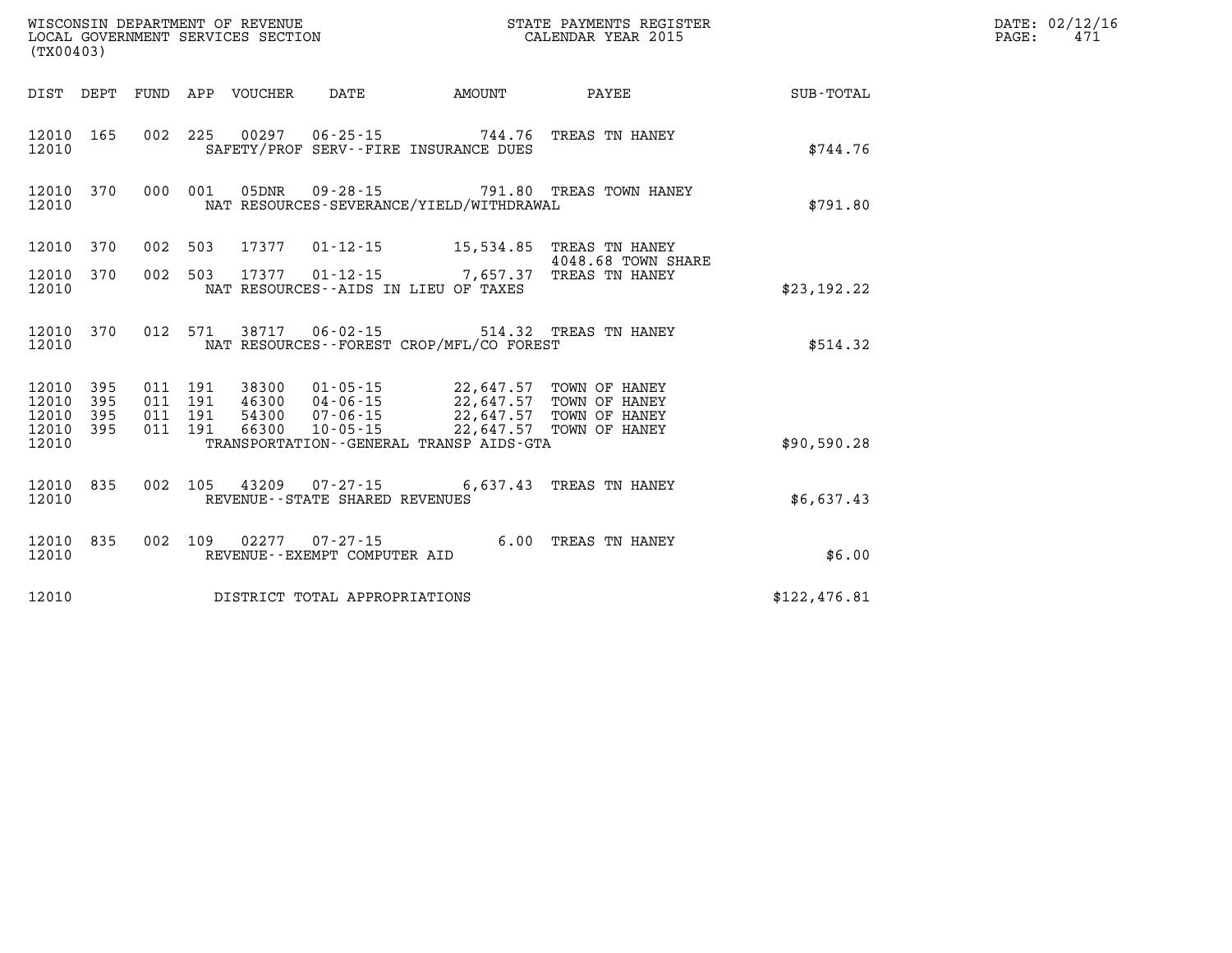| (TX00403)                                                 |           |                                          |         |                            |                                                        |                                             |                                                                                                                                                                                  | $\mathbb{E} \mathbf{R}$ | DATE: 02/12/16<br>PAGE:<br>472 |
|-----------------------------------------------------------|-----------|------------------------------------------|---------|----------------------------|--------------------------------------------------------|---------------------------------------------|----------------------------------------------------------------------------------------------------------------------------------------------------------------------------------|-------------------------|--------------------------------|
|                                                           |           |                                          |         | DIST DEPT FUND APP VOUCHER | DATE                                                   | AMOUNT                                      | PAYEE                                                                                                                                                                            | SUB-TOTAL               |                                |
| 12012                                                     | 12012 165 |                                          |         |                            |                                                        | SAFETY/PROF SERV--FIRE INSURANCE DUES       | 002 225 00298 06-25-15 1,288.77 TREAS TN MARIETTA                                                                                                                                | \$1,288.77              |                                |
| 12012                                                     | 12012 370 |                                          |         |                            |                                                        | NAT RESOURCES-SEVERANCE/YIELD/WITHDRAWAL    | 000 001 01DNR 04-09-15 352.99 TREAS TOWN MARIETTA                                                                                                                                | \$352.99                |                                |
| 12012                                                     | 12012 370 |                                          |         |                            |                                                        | NAT RESOURCES--AIDS IN LIEU OF TAXES        | 002 503 17378 01-12-15 58,655.56 TREAS TN MARIETTA                                                                                                                               | \$58,655.56             |                                |
| 12012                                                     | 12012 370 |                                          |         |                            |                                                        | NAT RESOURCES - - FOREST CROP/MFL/CO FOREST | 012 571 38718 06-02-15 465.55 TREAS TN MARIETTA                                                                                                                                  | \$465.55                |                                |
| 12012 370<br>12012<br>12012 370<br>12012 370<br>12012     | 370       | 012 579<br>012 579<br>012 579<br>012 579 |         |                            |                                                        | NAT RESOURCES--AIDS IN LIEU OF TAXES        | 20100 04-03-15 3.67 TREAS TN MARIETTA<br>20100 04-03-15 35.92 TREAS TN MARIETTA<br>20100 04-03-15 20.91 TREAS TN MARIETTA<br>20100 04-03-15 422.80 TREAS TN MARIETTA             | \$483.30                |                                |
| 12012                                                     | 12012 370 | 074 670                                  |         |                            | 42384 05-29-15<br>NAT RESOURCES--RU RECYCLING GRANT    |                                             | 2,321.41 TREAS TN MARIETTA                                                                                                                                                       | \$2,321.41              |                                |
| 12012 395<br>12012 395<br>12012 395<br>12012 395<br>12012 |           | 011 191<br>011 191<br>011 191<br>011 191 |         |                            |                                                        | TRANSPORTATION--GENERAL TRANSP AIDS-GTA     | 38301 01-05-15 33,002.47 TOWN OF MARIETTA<br>46301 04-06-15 33,002.47 TOWN OF MARIETTA<br>54301 07-06-15 33,002.47 TOWN OF MARIETTA<br>66301 10-05-15 33,002.49 TOWN OF MARIETTA | \$132,009.90            |                                |
| 12012                                                     | 12012 465 |                                          | 002 305 | 01051                      |                                                        | MILITARY AFFAIRS-EMER MGMT-DISASTER RECO    | 01-30-15 1,171.40 TREAS TN MARIETTA                                                                                                                                              | \$1,171.40              |                                |
| 12012                                                     | 12012 465 |                                          |         | 002 342 01051              |                                                        | MILITARY AFFAIRS-EMERGENCY MGMT-FED FUND    | 01-30-15 7,028.40 TREAS TN MARIETTA                                                                                                                                              | \$7,028.40              |                                |
| 12012 835<br>12012                                        |           |                                          | 002 105 |                            | 43210 07-27-15<br>REVENUE - - STATE SHARED REVENUES    |                                             | 6,137.60 TREAS TN MARIETTA                                                                                                                                                       | \$6,137.60              |                                |
| 12012 835<br>12012                                        |           |                                          |         |                            | 002 109 02278 07-27-15<br>REVENUE--EXEMPT COMPUTER AID |                                             | 12.00 TREAS TN MARIETTA                                                                                                                                                          | \$12.00                 |                                |
| 12012                                                     |           |                                          |         |                            | DISTRICT TOTAL APPROPRIATIONS                          |                                             |                                                                                                                                                                                  | \$209,926.88            |                                |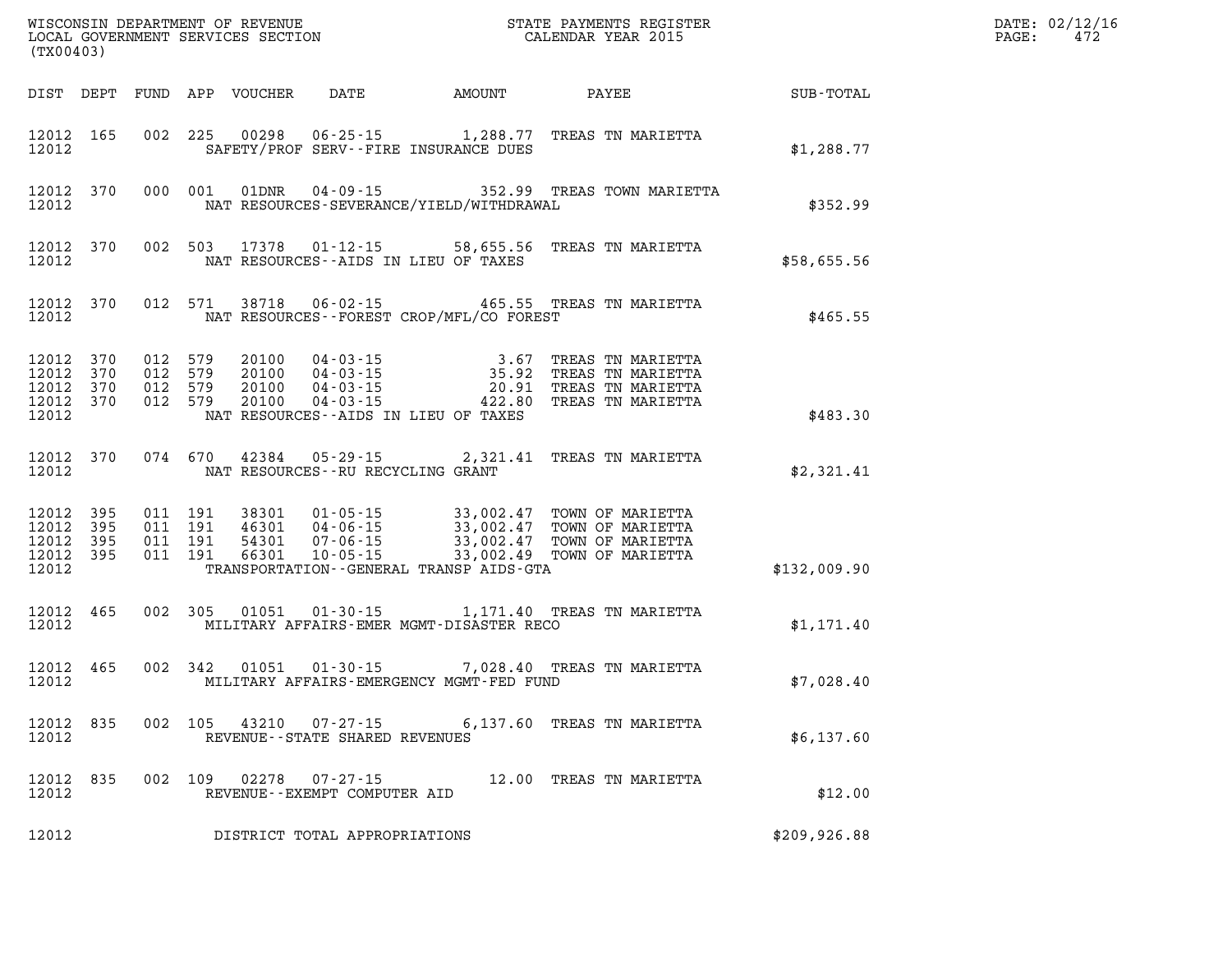| DATE: | 02/12/16 |
|-------|----------|
| PAGE: | 473      |

| (TX00403)          |  |                                |                                                |                                                                                                                                                                                                                                        |                                                                          | DATE: 02/12/1<br>PAGE: 473 |
|--------------------|--|--------------------------------|------------------------------------------------|----------------------------------------------------------------------------------------------------------------------------------------------------------------------------------------------------------------------------------------|--------------------------------------------------------------------------|----------------------------|
|                    |  |                                |                                                |                                                                                                                                                                                                                                        | DIST DEPT FUND APP VOUCHER DATE AMOUNT PAYEE SUB-TOTAL                   |                            |
|                    |  |                                |                                                | 12014 165 002 225 00299 06-25-15 2,144.39 TREAS TN PRAIRIE DU CHIEN<br>12014 SAFETY/PROF SERV--FIRE INSURANCE DUES                                                                                                                     | \$2,144.39                                                               |                            |
|                    |  |                                |                                                | 12014 370 000 001 01DNR 04-09-15 232.43 TREAS TOWN PRAIRIE DU CHIEN<br>12014 NAT RESOURCES-SEVERANCE/YIELD/WITHDRAWAL                                                                                                                  | \$232.43                                                                 |                            |
|                    |  |                                |                                                | 12014 370 002 503 17379 01-12-15 11,618.95 TREAS TN PRAIRIE DU CHIEN                                                                                                                                                                   |                                                                          |                            |
|                    |  |                                | 12014 NAT RESOURCES--AIDS IN LIEU OF TAXES     | 12014 370 002 503 17379 01-12-15 6.99 TREAS TN PRAIRIE DU CHIEN                                                                                                                                                                        | \$11,625.94                                                              |                            |
|                    |  |                                | 12014 NAT RESOURCES--FOREST CROP/MFL/CO FOREST | 12014 370 012 571 38719 06-02-15 369.61 TREAS TN PRAIRIE DU CHIEN                                                                                                                                                                      | \$369.61                                                                 |                            |
|                    |  |                                | 12014 NAT RESOURCES--AIDS IN LIEU OF TAXES     |                                                                                                                                                                                                                                        | 12014 370 012 579 20101 04-03-15 10.14 TREAS TN PRAIRIE DU CHIEN \$10.14 |                            |
|                    |  |                                | 12014 TRANSPORTATION--FLOOD DAMAGE AID         | 12014 395 011 174 48778 05-28-15 66,153.92 TREAS TN PRAIRIE DU CHIEN                                                                                                                                                                   | \$66,153.92                                                              |                            |
|                    |  |                                |                                                | 12014 395 011 191 38302 01-05-15 19,162.90 TOWN OF PRAIRIE DU CHIEN<br>12014 395 011 191 46302 04-06-15 19,162.90 TOWN OF PRAIRIE DU CHIEN<br>12014 395 011 191 54302 07-06-15 19,162.90 TOWN OF PRAIRIE DU CHIEN<br>12014 395 011 191 | 12014 TRANSPORTATION - - GENERAL TRANSP AIDS - GTA 676, 651.62           |                            |
|                    |  |                                |                                                | 12014 435 005 162 01DHS 09-17-15 4,932.59 NORTH CRAWFORD RESCUE SQUAD<br>12014 HS--AMBULANCE FUNDING ASSISTANCE GRANTS                                                                                                                 | \$4,932.59                                                               |                            |
|                    |  |                                |                                                | 12014 465 002 305 00972 05-18-15 137.74 TREAS TN PRAIRIE DU CHIEN<br>12014 MILITARY AFFAIRS-EMER MGMT-DISASTER RECO                                                                                                                    | \$137.74                                                                 |                            |
| 12014              |  |                                | MILITARY AFFAIRS-EMERGENCY MGMT-FED FUND       | 12014 465 002 342 00972 05-18-15 826.40 TREAS TN PRAIRIE DU CHIEN                                                                                                                                                                      | \$826.40                                                                 |                            |
| 12014 835<br>12014 |  | REVENUE--STATE SHARED REVENUES |                                                | 002 105 43211 07-27-15 8,043.43 TREAS TN PRAIRIE DU CHIEN                                                                                                                                                                              | \$8,043.43                                                               |                            |
| 12014 835<br>12014 |  | REVENUE--EXEMPT COMPUTER AID   |                                                | 002 109 02279 07-27-15 62.00 TREAS TN PRAIRIE DU CHIEN                                                                                                                                                                                 | \$62.00                                                                  |                            |
|                    |  |                                |                                                | 12014 835 021 363 35566 03-23-15 11,836.00 TREAS TN PRAIRIE DU CHIEN                                                                                                                                                                   |                                                                          |                            |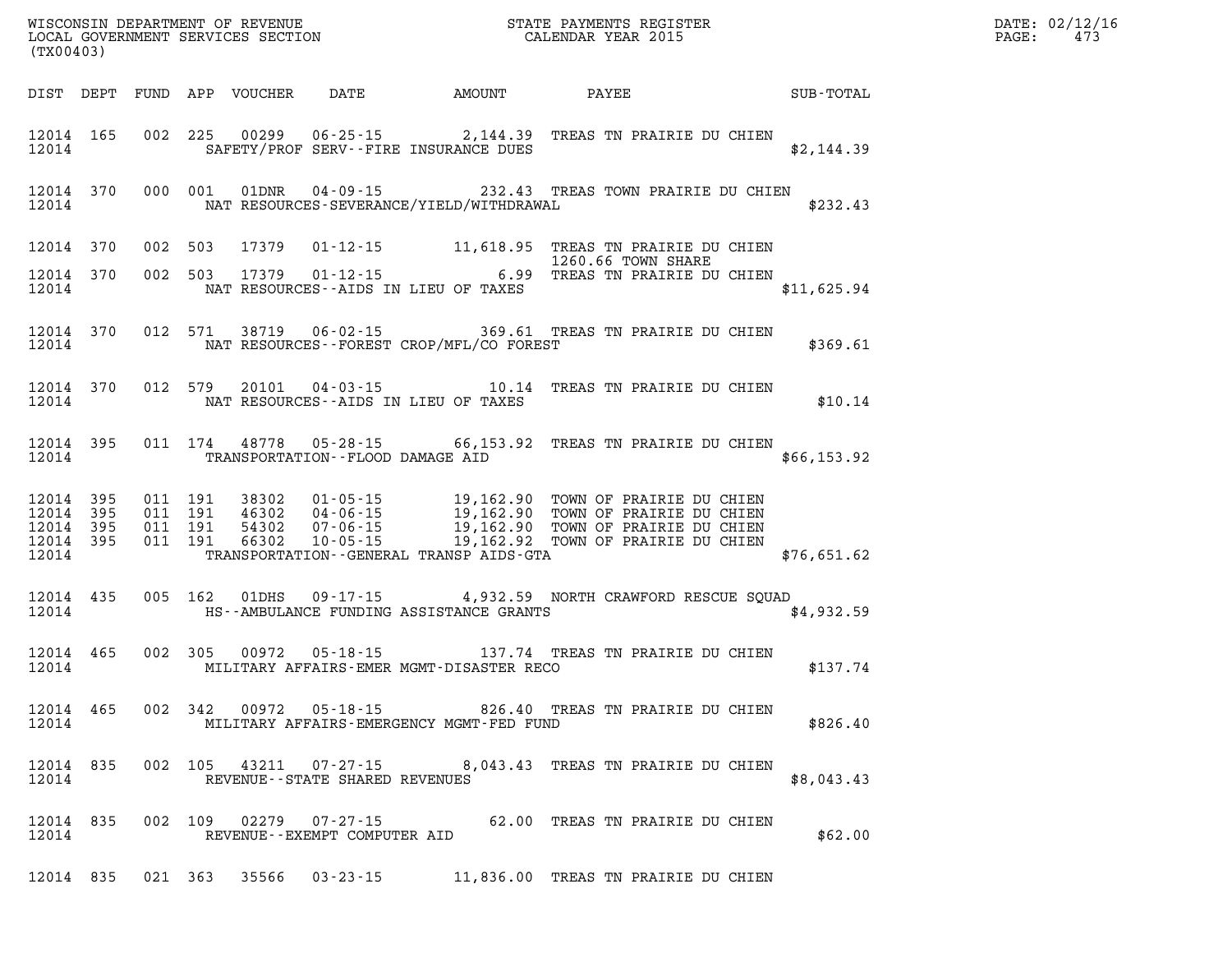| WISCONSIN DEPARTMENT OF REVENUE<br>LOCAL GOVERNMENT SERVICES SECTION<br>(TX00403) |      |      |     |         |                               | STATE PAYMENTS REGISTER<br>CALENDAR YEAR 2015 |       | PAGE:        | DATE: 02/12/16<br>474 |  |
|-----------------------------------------------------------------------------------|------|------|-----|---------|-------------------------------|-----------------------------------------------|-------|--------------|-----------------------|--|
| DIST                                                                              | DEPT | FUND | APP | VOUCHER | DATE                          | AMOUNT                                        | PAYEE | SUB-TOTAL    |                       |  |
| 12014                                                                             |      |      |     |         | REVENUE - - LOTTERY CREDIT -  |                                               |       | \$11,836.00  |                       |  |
| 12014                                                                             |      |      |     |         | DISTRICT TOTAL APPROPRIATIONS |                                               |       | \$183,026.21 |                       |  |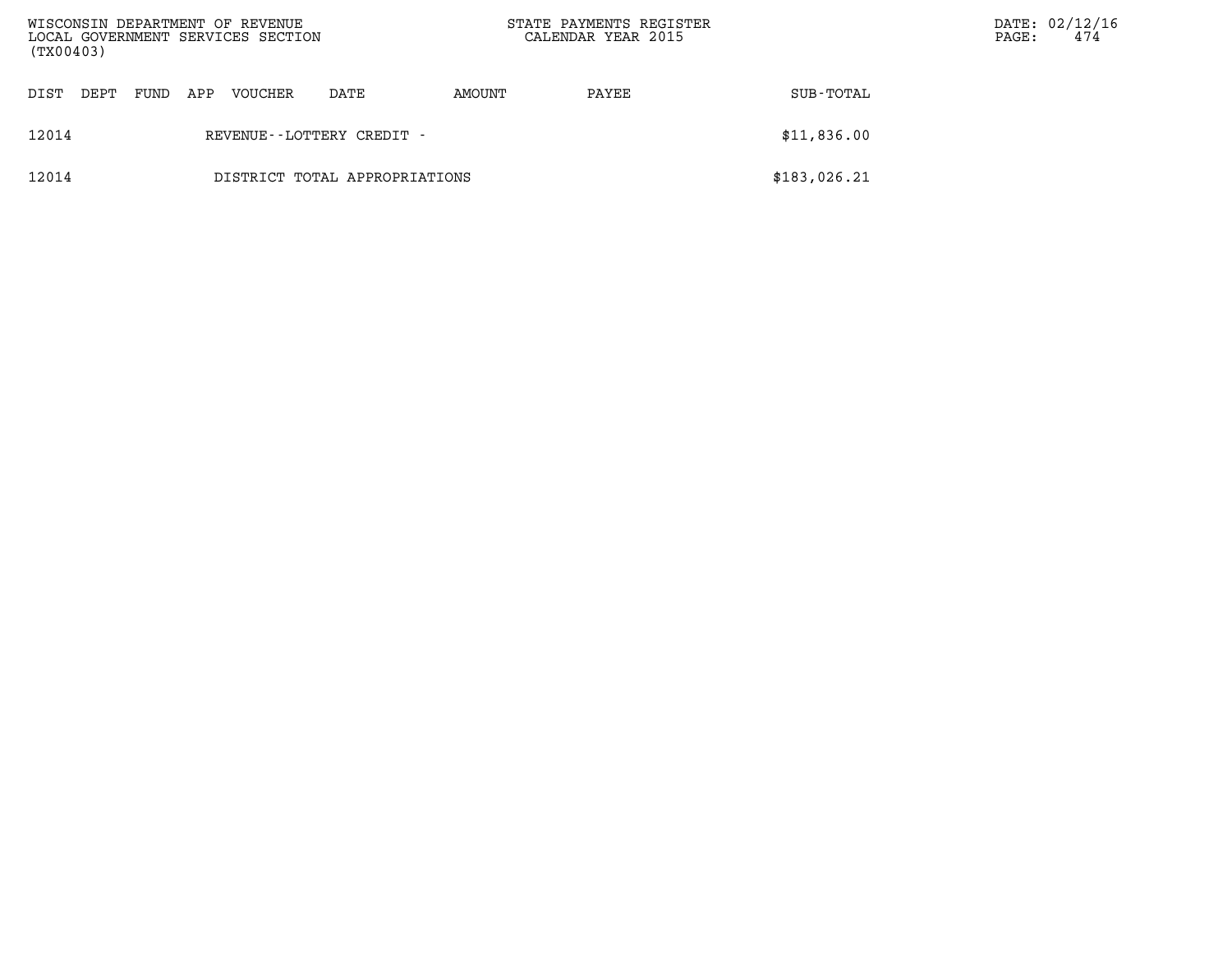| DATE: | 02/12/16 |
|-------|----------|
| PAGE: | 475      |

|       | (TX00403)                                        |         | LOCAL GOVERNMENT SERVICES SECTION |                                                             |                                                                                                                                                                                                                                                                                                                                                                                               | CALENDAR YEAR 2015                                                                                 |              | PAGE: | 475 |
|-------|--------------------------------------------------|---------|-----------------------------------|-------------------------------------------------------------|-----------------------------------------------------------------------------------------------------------------------------------------------------------------------------------------------------------------------------------------------------------------------------------------------------------------------------------------------------------------------------------------------|----------------------------------------------------------------------------------------------------|--------------|-------|-----|
|       |                                                  |         |                                   |                                                             |                                                                                                                                                                                                                                                                                                                                                                                               | DIST DEPT FUND APP VOUCHER DATE AMOUNT PAYEE                                                       | SUB-TOTAL    |       |     |
| 12016 | 12016 165                                        |         |                                   |                                                             | 002 225 00300 06-25-15 1,095.69 TREAS TN SCOTT<br>SAFETY/PROF SERV--FIRE INSURANCE DUES                                                                                                                                                                                                                                                                                                       |                                                                                                    | \$1,095.69   |       |     |
| 12016 | 12016 370<br>12016 370                           | 000 001 |                                   |                                                             | NAT RESOURCES-SEVERANCE/YIELD/WITHDRAWAL                                                                                                                                                                                                                                                                                                                                                      | 000 001 04DNR 06-03-15 142.24 TREAS TOWN SCOTT<br>000 001 05DNR 09-28-15 1,491.18 TREAS TOWN SCOTT | \$1,633.42   |       |     |
| 12016 | 12016 370                                        |         |                                   |                                                             | NAT RESOURCES - - FOREST CROP/MFL/CO FOREST                                                                                                                                                                                                                                                                                                                                                   | 012 571 38720 06-02-15 810.17 TREAS TN SCOTT NAT RESOURCES--FOREST CROP/MFL/CO FOREST              | \$810.17     |       |     |
| 12016 | 12016 370                                        |         |                                   |                                                             | NAT RESOURCES--RU RECYCLING GRANT                                                                                                                                                                                                                                                                                                                                                             | 074 670 42385 05-29-15 1,238.90 TREAS TN SCOTT                                                     | \$1,238.90   |       |     |
| 12016 | 12016 395<br>12016 395<br>12016 395<br>12016 395 |         |                                   |                                                             | $\begin{array}{cccc} 011 & 191 & 38303 & 01\cdot 05\cdot 15 & 28,510.39 & \text{TOWN OF SCOTT} \\ 011 & 191 & 46303 & 04\cdot 06\cdot 15 & 28,510.39 & \text{TOWN OF SCOTT} \\ 011 & 191 & 54303 & 07\cdot 06\cdot 15 & 28,510.39 & \text{TOWN OF SCOTT} \\ 011 & 191 & 66303 & 10\cdot 05\cdot 15 & 28,510.41 & \text{TOWN OF SCOTT} \end{array}$<br>TRANSPORTATION--GENERAL TRANSP AIDS-GTA |                                                                                                    | \$114,041.58 |       |     |
| 12016 | 12016 465<br>12016 465                           |         |                                   |                                                             | 002 305 00747 03-04-15 677.16 TREAS TN SCOTT<br>002 305 01048 01-30-15 355.50 TREAS TN SCOTT<br>MILITARY AFFAIRS-EMER MGMT-DISASTER RECO                                                                                                                                                                                                                                                      |                                                                                                    | \$1,032.66   |       |     |
| 12016 | 12016 465<br>12016 465                           |         |                                   |                                                             | $\begin{array}{cccc} 002 & 342 & 00747 & 03-04-15 & 4,062.92 & \text{TREAS TN SCOTT} \\ 002 & 342 & 01048 & 01-30-15 & 2,133.00 & \text{TREAS TN SCOTT} \end{array}$<br>MILITARY AFFAIRS-EMERGENCY MGMT-FED FUND                                                                                                                                                                              |                                                                                                    | \$6,195.92   |       |     |
| 12016 | 12016 835                                        |         |                                   | 002 105 43212 07-27-15<br>REVENUE - - STATE SHARED REVENUES |                                                                                                                                                                                                                                                                                                                                                                                               | 5,599.92 TREAS TN SCOTT                                                                            | \$5,599.92   |       |     |
| 12016 | 12016 835                                        |         |                                   | REVENUE--EXEMPT COMPUTER AID                                | 002 109 02280 07-27-15 49.00 TREAS TN SCOTT                                                                                                                                                                                                                                                                                                                                                   |                                                                                                    | \$49.00      |       |     |
| 12016 |                                                  |         |                                   | DISTRICT TOTAL APPROPRIATIONS                               |                                                                                                                                                                                                                                                                                                                                                                                               |                                                                                                    | \$131,697.26 |       |     |

WISCONSIN DEPARTMENT OF REVENUE **STATE PAYMENTS REGISTER**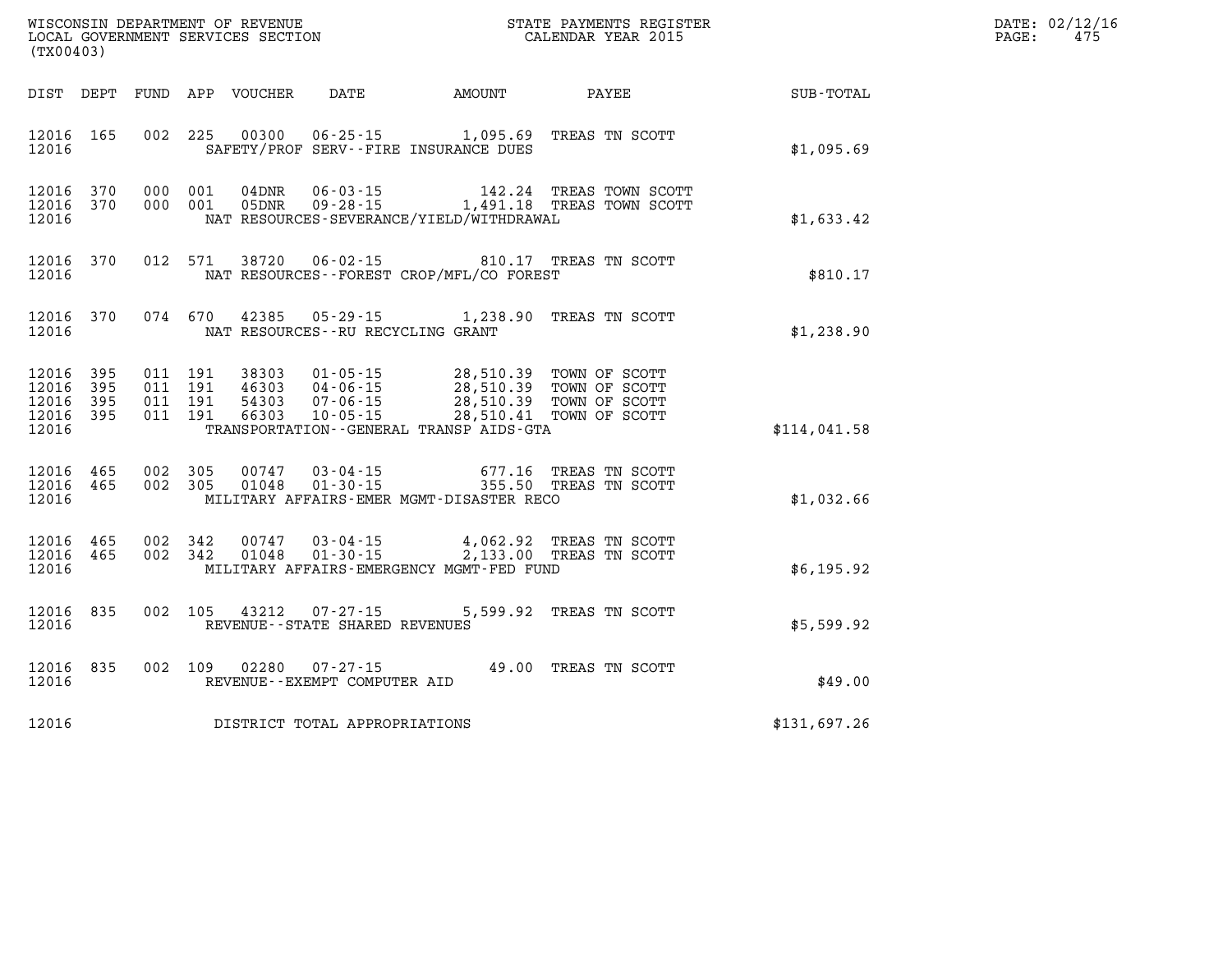| (TX00403)                                                    | WISCONSIN DEPARTMENT OF REVENUE<br>LOCAL GOVERNMENT SERVICES SECTION<br>CALENDAR YEAR 2015                                                                                                                                                                                                                                               |                   |               | DATE: 02/12/16<br>$\mathtt{PAGE:}$<br>476 |
|--------------------------------------------------------------|------------------------------------------------------------------------------------------------------------------------------------------------------------------------------------------------------------------------------------------------------------------------------------------------------------------------------------------|-------------------|---------------|-------------------------------------------|
|                                                              | DIST DEPT FUND APP VOUCHER DATE AMOUNT PAYEE SUB-TOTAL                                                                                                                                                                                                                                                                                   |                   |               |                                           |
| 12018 165<br>12018                                           | 002 225 00301 06-25-15 2,657.21 TREAS TN SENECA<br>SAFETY/PROF SERV--FIRE INSURANCE DUES                                                                                                                                                                                                                                                 |                   | \$2,657.21    |                                           |
| 12018 370<br>12018 370<br>12018                              | 000 001 01DNR 04-09-15 1,264.83 TREAS TOWN SENECA<br>000 001 04DNR 06-03-15 230.06 TREAS TOWN SENECA<br>NAT RESOURCES-SEVERANCE/YIELD/WITHDRAWAL                                                                                                                                                                                         |                   | \$1,494.89    |                                           |
| 12018 370<br>12018                                           | 002 503 17380 01-12-15 1,314.68 TREAS TN SENECA<br>NAT RESOURCES--AIDS IN LIEU OF TAXES                                                                                                                                                                                                                                                  | 207.99 TOWN SHARE | \$1,314.68    |                                           |
| 12018 370<br>12018                                           | 012 571 38721 06-02-15 993.07 TREAS TN SENECA<br>NAT RESOURCES - - FOREST CROP/MFL/CO FOREST                                                                                                                                                                                                                                             |                   | \$993.07      |                                           |
| 12018 370<br>12018                                           | 074 670 42386 05-29-15 1,743.81 TREAS TN SENECA<br>NAT RESOURCES--RU RECYCLING GRANT                                                                                                                                                                                                                                                     |                   | \$1,743.81    |                                           |
| 12018 395<br>12018<br>395<br>12018 395<br>12018 395<br>12018 | $\begin{tabular}{cccccc} 011 & 191 & 38304 & 01-05-15 & 36,773.40 & TOWN OF SENECA \\ 011 & 191 & 46304 & 04-06-15 & 36,773.40 & TOWN OF SENECA \\ 011 & 191 & 54304 & 07-06-15 & 36,773.40 & TOWN OF SENECA \\ 011 & 191 & 66304 & 10-05-15 & 36,773.40 & TOWN OF SENECA \end{tabular}$<br>TRANSPORTATION - - GENERAL TRANSP AIDS - GTA |                   | \$147,093.60  |                                           |
| 12018 835<br>12018                                           | 002 105 43213 07-27-15 6,816.35 TREAS TN SENECA<br>REVENUE--STATE SHARED REVENUES                                                                                                                                                                                                                                                        |                   | \$6,816.35    |                                           |
| 12018 835<br>12018                                           | 002 109 02281 07-27-15 372.00 TREAS TN SENECA<br>REVENUE--EXEMPT COMPUTER AID                                                                                                                                                                                                                                                            |                   | \$372.00      |                                           |
| 12018                                                        | DISTRICT TOTAL APPROPRIATIONS                                                                                                                                                                                                                                                                                                            |                   | \$162, 485.61 |                                           |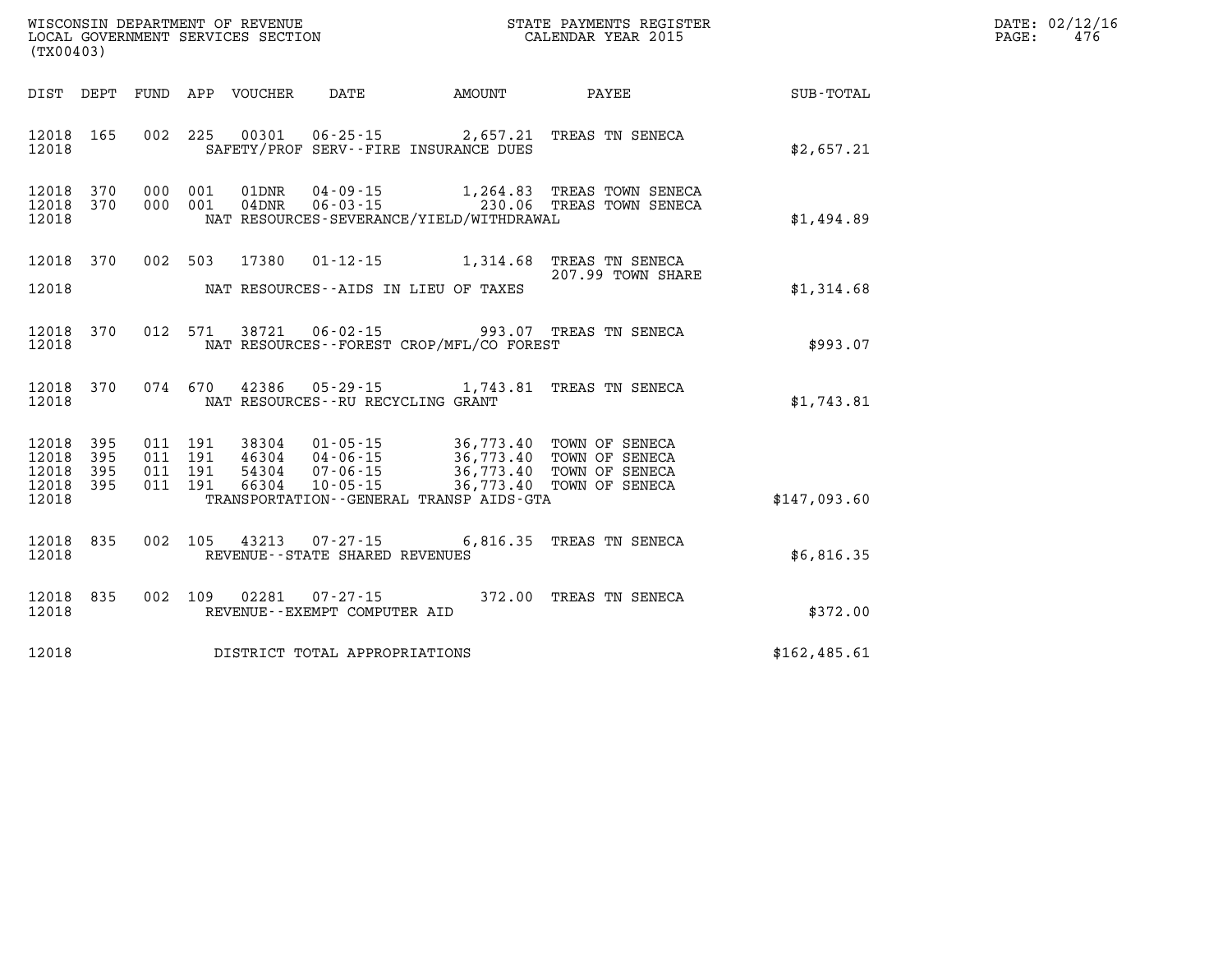| (TX00403)              |           |         |  |                                   |                                                                                                  |                                                |              | DATE: 02/12/16<br>PAGE:<br>477 |
|------------------------|-----------|---------|--|-----------------------------------|--------------------------------------------------------------------------------------------------|------------------------------------------------|--------------|--------------------------------|
|                        |           |         |  |                                   | DIST DEPT FUND APP VOUCHER DATE AMOUNT                                                           | <b>PAYEE</b> PAYEE                             | SUB-TOTAL    |                                |
| 12020 165<br>12020     |           |         |  |                                   | 002 225 00302 06-25-15 1,432.71 TREAS TN UTICA<br>SAFETY/PROF SERV--FIRE INSURANCE DUES          |                                                | \$1,432.71   |                                |
| 12020                  | 12020 370 |         |  |                                   | NAT RESOURCES-SEVERANCE/YIELD/WITHDRAWAL                                                         | 000 001 01DNR 04-09-15 679.42 TREAS TOWN UTICA | \$679.42     |                                |
| 12020                  | 12020 370 |         |  |                                   | 012 571 38722 06-02-15 847.35 TREAS TN UTICA<br>NAT RESOURCES--FOREST CROP/MFL/CO FOREST         |                                                | \$847.35     |                                |
| 12020                  | 12020 370 |         |  |                                   | 074 670 42387 05-29-15 611.12 TREAS TN UTICA<br>NAT RESOURCES--RU RECYCLING GRANT                |                                                | \$611.12     |                                |
| 12020 395<br>12020 395 | 12020 395 | 011 191 |  |                                   | 011 191 38305 01-05-15 42,575.67 TOWN OF UTICA<br>011 191 46305 04-06-15 42,575.67 TOWN OF UTICA |                                                |              |                                |
| 12020 395<br>12020     |           | 011 191 |  |                                   | TRANSPORTATION--GENERAL TRANSP AIDS-GTA                                                          |                                                | \$170,302.68 |                                |
| 12020                  | 12020 395 |         |  |                                   | 011 278 50387 06-10-15 49,500.00 TREAS TN UTICA<br>TRANSPORTATION - - LRIP/TRIP/MSIP GRANTS      |                                                | \$49,500.00  |                                |
| 12020                  | 12020 835 |         |  | REVENUE - - STATE SHARED REVENUES | 002 105 43214 07-27-15 10,115.08 TREAS TN UTICA                                                  |                                                | \$10, 115.08 |                                |
| 12020                  | 12020 835 |         |  | REVENUE--EXEMPT COMPUTER AID      | 002 109 02282 07-27-15 4.00 TREAS TN UTICA                                                       |                                                | \$4.00       |                                |
| 12020                  |           |         |  | DISTRICT TOTAL APPROPRIATIONS     |                                                                                                  |                                                | \$233,492.36 |                                |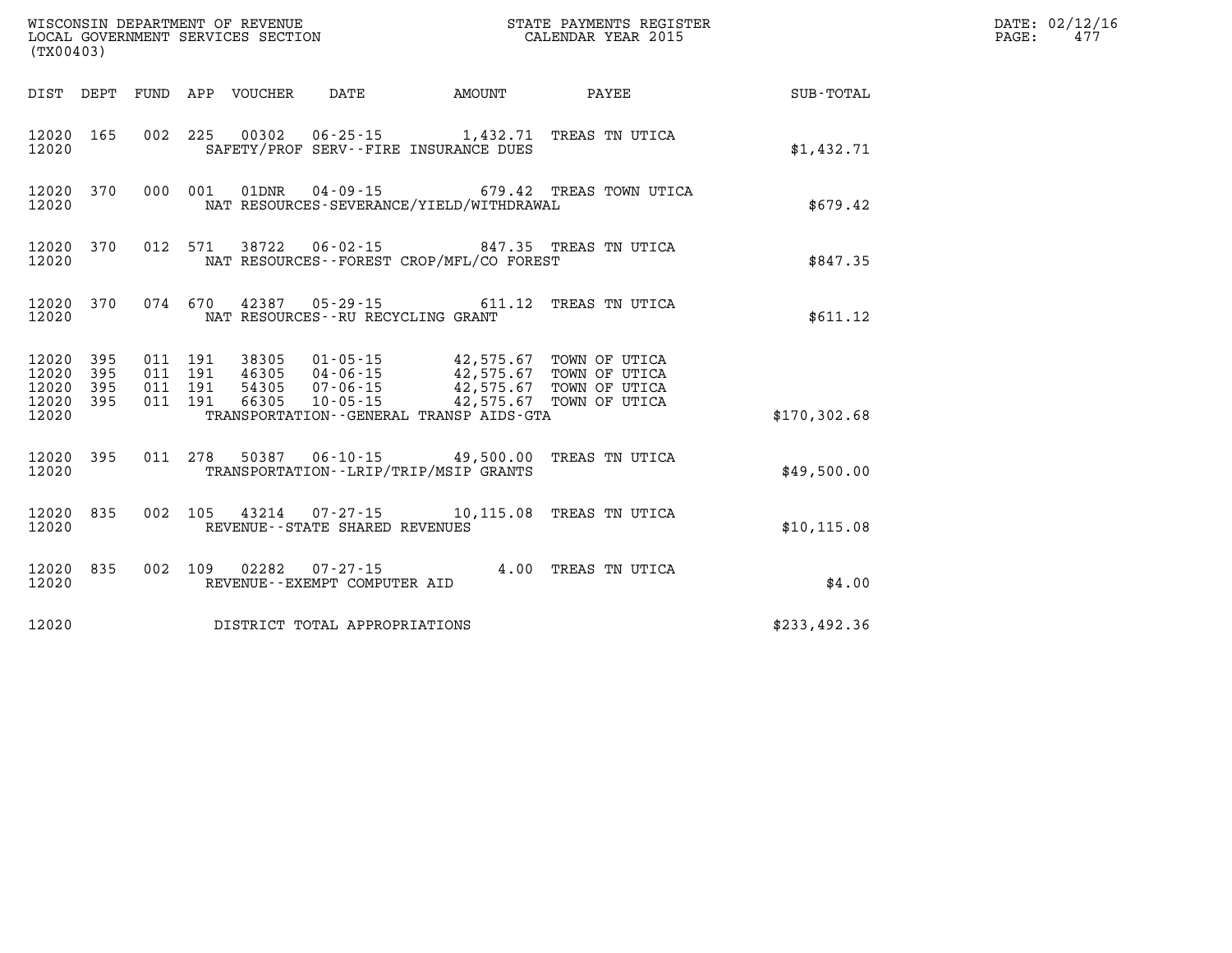| (TX00403)                                             |           |                                          |         |               |                                                             |                                              |                                                                                                                                                                                          |               | DATE: 02/12/16<br>478<br>$\mathtt{PAGE:}$ |
|-------------------------------------------------------|-----------|------------------------------------------|---------|---------------|-------------------------------------------------------------|----------------------------------------------|------------------------------------------------------------------------------------------------------------------------------------------------------------------------------------------|---------------|-------------------------------------------|
|                                                       |           |                                          |         |               |                                                             | DIST DEPT FUND APP VOUCHER DATE AMOUNT PAYEE |                                                                                                                                                                                          | SUB-TOTAL     |                                           |
| 12022 165<br>12022                                    |           |                                          |         |               |                                                             | SAFETY/PROF SERV--FIRE INSURANCE DUES        | 002 225 00303 06-25-15 855.86 TREAS TN WAUZEKA                                                                                                                                           | \$855.86      |                                           |
| 12022                                                 | 12022 370 |                                          |         | 000 001 04DNR |                                                             | NAT RESOURCES-SEVERANCE/YIELD/WITHDRAWAL     | 06-03-15 216.76 TREAS TOWN WAUZEKA                                                                                                                                                       | \$216.76      |                                           |
| 12022                                                 | 12022 370 |                                          |         | 002 503 17381 |                                                             | NAT RESOURCES--AIDS IN LIEU OF TAXES         | 01-12-15 15,730.47 TREAS TN WAUZEKA                                                                                                                                                      | \$15,730.47   |                                           |
| 12022                                                 | 12022 370 |                                          | 012 571 | 38723         |                                                             | NAT RESOURCES--FOREST CROP/MFL/CO FOREST     | 06-02-15 512.08 TREAS TN WAUZEKA                                                                                                                                                         | \$512.08      |                                           |
| 12022                                                 | 12022 370 |                                          | 012 579 |               |                                                             | NAT RESOURCES--AIDS IN LIEU OF TAXES         | 20102  04-03-15  2,475.90 TREAS TN WAUZEKA                                                                                                                                               | \$2,475.90    |                                           |
| 12022                                                 | 12022 370 |                                          |         |               | NAT RESOURCES--RU RECYCLING GRANT                           |                                              | 074 670 42388 05-29-15 309.13 TREAS TN WAUZEKA                                                                                                                                           | \$309.13      |                                           |
| 12022                                                 | 12022 395 |                                          | 011 174 |               | TRANSPORTATION--FLOOD DAMAGE AID                            |                                              | 63155  10-19-15  81,908.20  TREAS TN WAUZEKA                                                                                                                                             | \$81,908.20   |                                           |
| 12022<br>12022 395<br>12022 395<br>12022 395<br>12022 | 395       | 011 191<br>011 191<br>011 191<br>011 191 |         |               |                                                             | TRANSPORTATION - - GENERAL TRANSP AIDS - GTA | 38306  01-05-15  26,368.95  TOWN OF WAUZEKA<br>46306  04-06-15  26,368.95  TOWN OF WAUZEKA<br>54306  07-06-15  26,368.95  TOWN OF WAUZEKA<br>66306  10-05-15  26,368.95  TOWN OF WAUZEKA | \$105,475.80  |                                           |
| 12022 835<br>12022                                    |           |                                          |         |               | 002 105 43215 07-27-15<br>REVENUE - - STATE SHARED REVENUES |                                              | 7,793.12 TREAS TN WAUZEKA                                                                                                                                                                | \$7,793.12    |                                           |
| 12022                                                 | 12022 835 |                                          |         |               | 002 109 02283 07-27-15<br>REVENUE--EXEMPT COMPUTER AID      |                                              | 7.00 TREAS TN WAUZEKA                                                                                                                                                                    | \$7.00        |                                           |
| 12022                                                 |           |                                          |         |               | DISTRICT TOTAL APPROPRIATIONS                               |                                              |                                                                                                                                                                                          | \$215, 284.32 |                                           |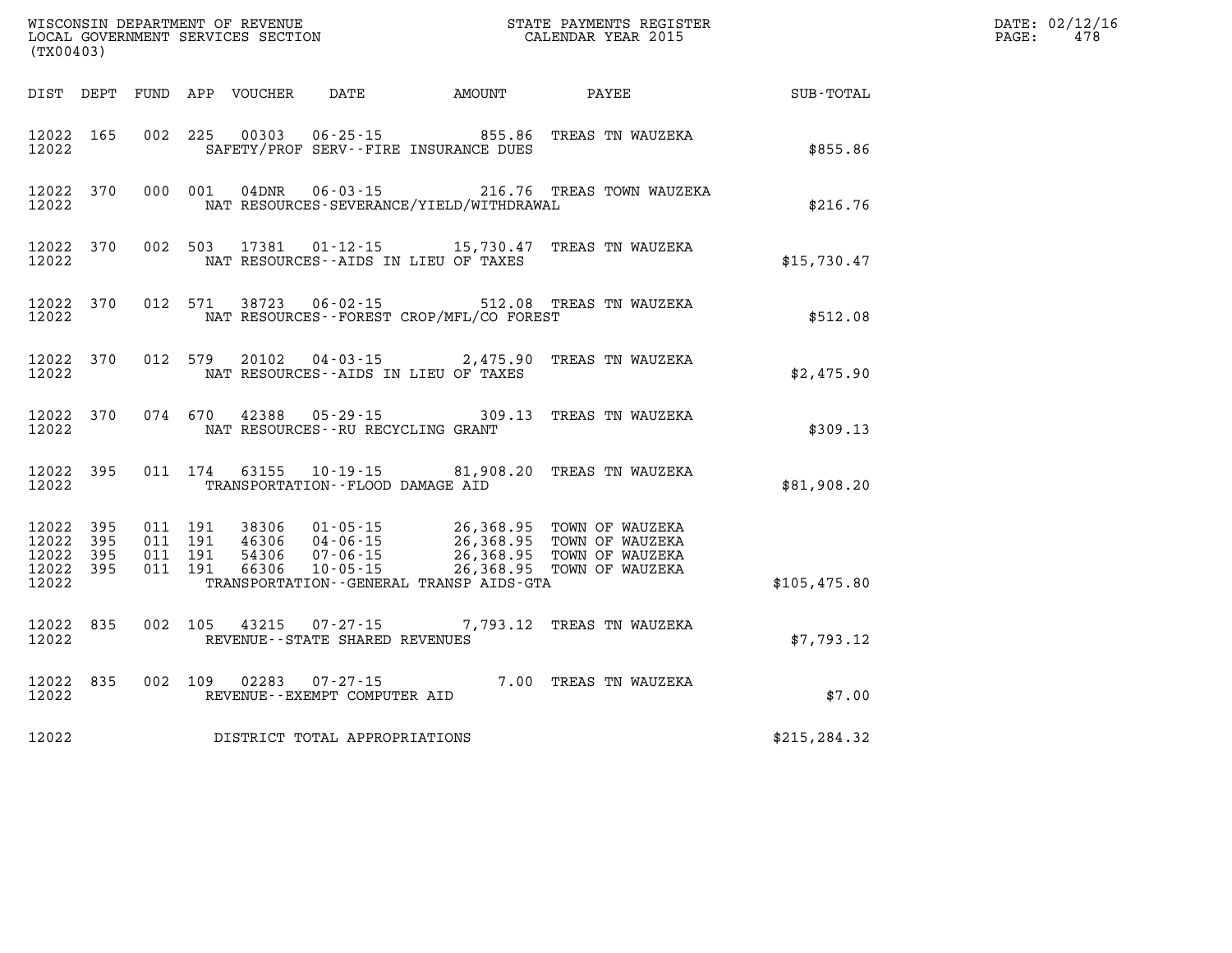| WISCONSIN DEPARTMENT OF REVENUE   | STATE PAYMENTS REGISTER | $\mathtt{DATE}$ : | .: 02/12/16     |
|-----------------------------------|-------------------------|-------------------|-----------------|
| LOCAL GOVERNMENT SERVICES SECTION | CALENDAR YEAR 2015      | PAGE:             | 47 <sup>c</sup> |

| (TX00403)              |                                                | LOCAL GOVERNMENT SERVICES SECTION CALENDAR YEAR 2015                                                                                                                                                                                                                                     |             | PAGE: | 479 |
|------------------------|------------------------------------------------|------------------------------------------------------------------------------------------------------------------------------------------------------------------------------------------------------------------------------------------------------------------------------------------|-------------|-------|-----|
|                        |                                                | DIST DEPT FUND APP VOUCHER DATE AMOUNT PAYEE SUB-TOTAL                                                                                                                                                                                                                                   |             |       |     |
| 12106                  | SAFETY/PROF SERV--FIRE INSURANCE DUES          | 12106 165 002 225 00304 06-25-15 200.52 TREAS VIL BELL CENTER                                                                                                                                                                                                                            | \$200.52    |       |     |
| 12106                  | NAT RESOURCES-SEVERANCE/YIELD/WITHDRAWAL       | 12106 370 000 001 01DNR 04-09-15 314.17 TREAS VILL BELL CENTER                                                                                                                                                                                                                           | \$314.17    |       |     |
|                        |                                                | 12106 370 002 503 17382 01-12-15 9,183.64 TREAS VIL BELL CENTER<br>99.44 TOWN SHARE<br>99.44 TOWN SHARE                                                                                                                                                                                  |             |       |     |
|                        | 12106 MAT RESOURCES--AIDS IN LIEU OF TAXES     |                                                                                                                                                                                                                                                                                          | \$9,183.64  |       |     |
|                        | 12106 MAT RESOURCES--FOREST CROP/MFL/CO FOREST | 12106 370 012 571 38724 06-02-15 116.70 TREAS VIL BELL CENTER                                                                                                                                                                                                                            | \$116.70    |       |     |
|                        | 12106 MAT RESOURCES--RU RECYCLING GRANT        | 12106 370 074 670 42389 05-29-15 102.25 TREAS VIL BELL CENTER                                                                                                                                                                                                                            | \$102.25    |       |     |
| 12106 395<br>12106 395 |                                                |                                                                                                                                                                                                                                                                                          |             |       |     |
| 12106 395<br>12106 395 |                                                | 011 191 38307 01-05-15 5,961.91 VILLAGE OF BELL CENTER<br>011 191 46307 04-06-15 5,961.91 VILLAGE OF BELL CENTER<br>011 191 54307 07-06-15 5,961.91 VILLAGE OF BELL CENTER<br>011 191 66307 10-05-15 5,961.93 VILLAGE OF BELL CENTER<br>12106 TRANSPORTATION - GENERAL TRANSP AIDS - GTA | \$23.847.66 |       |     |
|                        | 12106 REVENUE - - STATE SHARED REVENUES        | 12106 835 002 105 43216 07-27-15 5,402.19 TREAS VIL BELL CENTER                                                                                                                                                                                                                          | \$5,402.19  |       |     |
|                        | 12106 DISTRICT TOTAL APPROPRIATIONS            |                                                                                                                                                                                                                                                                                          | \$39,167.13 |       |     |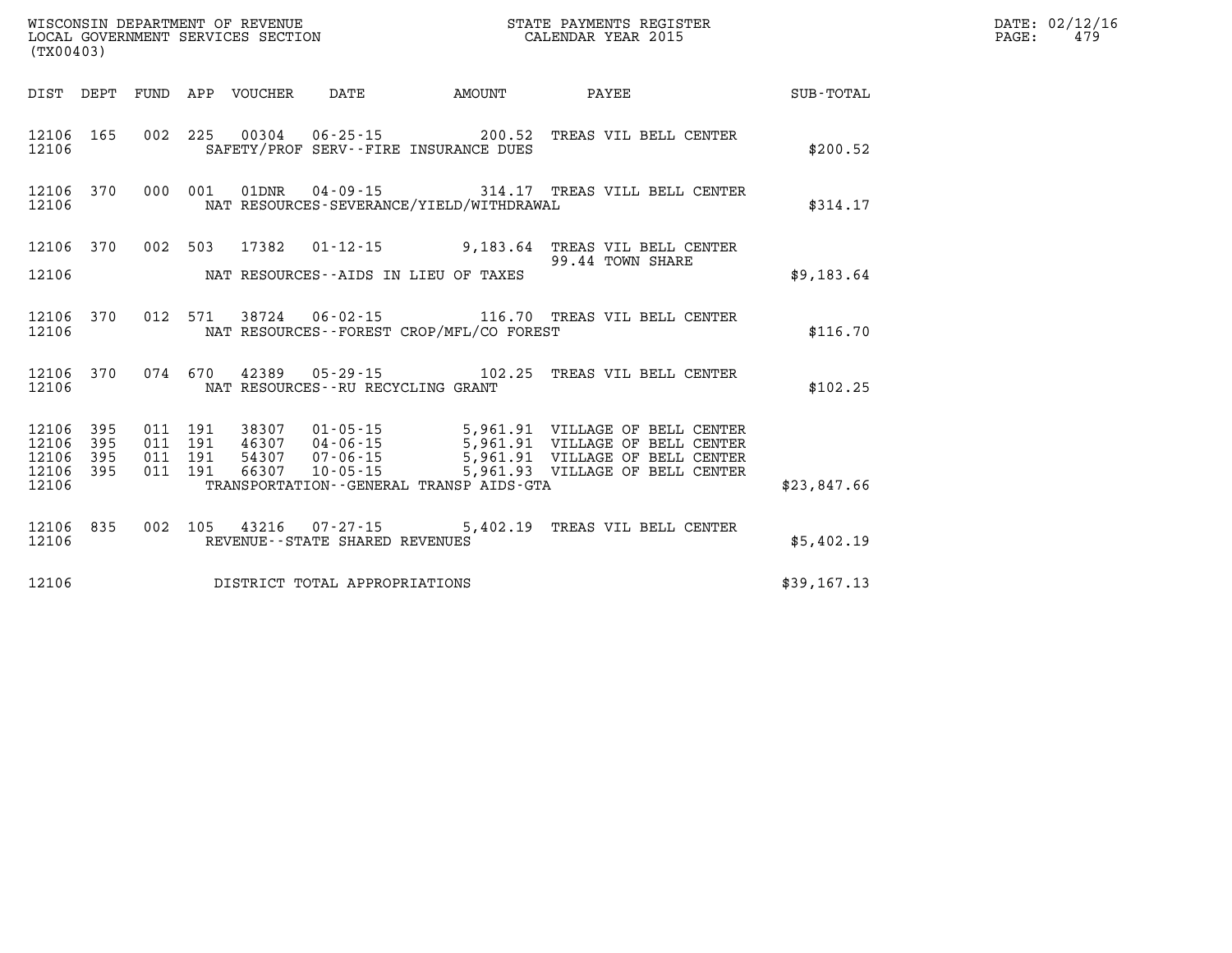| (TX00403)               |                   |  |                                 |                                   |                                                                                                                                                                                                                      | STATE PAYMENTS REGISTER |             | $\mathtt{PAGE:}$ | DATE: 02/12/16<br>480 |
|-------------------------|-------------------|--|---------------------------------|-----------------------------------|----------------------------------------------------------------------------------------------------------------------------------------------------------------------------------------------------------------------|-------------------------|-------------|------------------|-----------------------|
|                         |                   |  | DIST DEPT FUND APP VOUCHER DATE |                                   | AMOUNT                                                                                                                                                                                                               | PAYEE                   | SUB-TOTAL   |                  |                       |
| 12121 165<br>12121      |                   |  |                                 |                                   | 002 225 00305 06-25-15 687.77 TREAS VIL EASTMAN<br>SAFETY/PROF SERV--FIRE INSURANCE DUES                                                                                                                             |                         | \$687.77    |                  |                       |
| 12121 370<br>12121      |                   |  |                                 |                                   | 012 571 38726 06-02-15 2.80 TREAS VIL EASTMAN<br>NAT RESOURCES - - FOREST CROP/MFL/CO FOREST                                                                                                                         |                         | \$2.80      |                  |                       |
| 12121 370<br>12121      |                   |  |                                 | NAT RESOURCES--RU RECYCLING GRANT | 074 670 42390 05-29-15 1,231.76 TREAS VIL EASTMAN                                                                                                                                                                    |                         | \$1,231.76  |                  |                       |
| 12121<br>12121<br>12121 | 395<br>395<br>395 |  |                                 |                                   | 011 191 38308 01-05-15 4,333.78 VILLAGE OF EASTMAN<br>011 191 46308 04-06-15 4,333.78 VILLAGE OF EASTMAN<br>011 191 54308 07-06-15 4,333.78 VILLAGE OF EASTMAN<br>011 191 66308 10-05-15 4,333.78 VILLAGE OF EASTMAN |                         |             |                  |                       |
| 12121 395<br>12121      |                   |  |                                 |                                   | TRANSPORTATION--GENERAL TRANSP AIDS-GTA                                                                                                                                                                              |                         | \$17,335.12 |                  |                       |
| 12121 835<br>12121      |                   |  |                                 | REVENUE - - STATE SHARED REVENUES | 002 105 43217 07-27-15 11,191.51 TREAS VIL EASTMAN                                                                                                                                                                   |                         | \$11,191.51 |                  |                       |
| 12121                   | 12121 835         |  |                                 | REVENUE--EXEMPT COMPUTER AID      | 002 109 02284 07-27-15 35.00 TREAS VIL EASTMAN                                                                                                                                                                       |                         | \$35.00     |                  |                       |
| 12121                   |                   |  |                                 | DISTRICT TOTAL APPROPRIATIONS     |                                                                                                                                                                                                                      |                         | \$30,483.96 |                  |                       |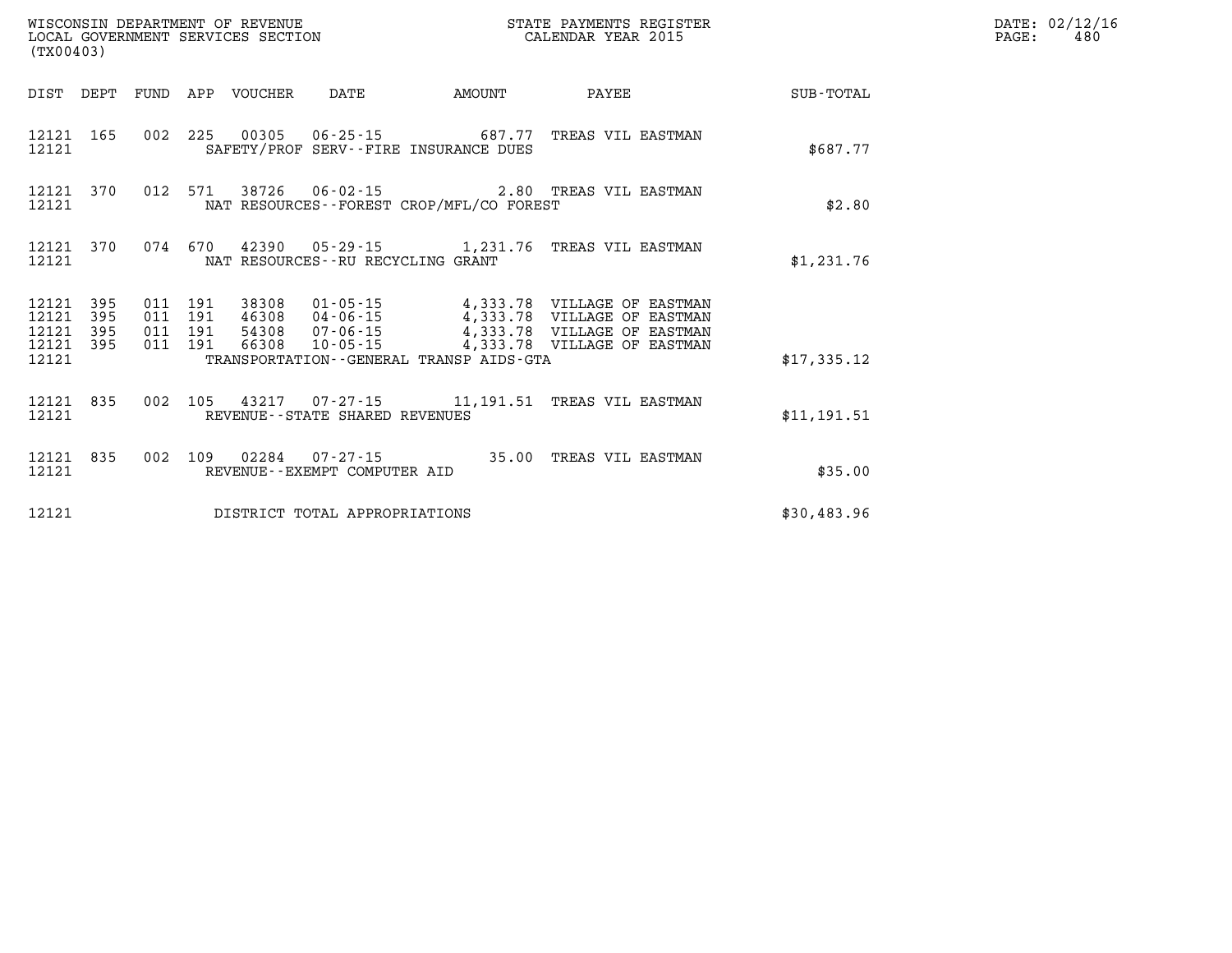| (TX00403) |                               |                   |                                 | WISCONSIN DEPARTMENT OF REVENUE<br>LOCAL GOVERNMENT SERVICES SECTION |                                            | STATE PAYMENTS REGISTER<br>CALENDAR YEAR 2015                                                                                                                                                                                    |             |  |  |  |
|-----------|-------------------------------|-------------------|---------------------------------|----------------------------------------------------------------------|--------------------------------------------|----------------------------------------------------------------------------------------------------------------------------------------------------------------------------------------------------------------------------------|-------------|--|--|--|
|           |                               |                   | DIST DEPT FUND APP VOUCHER DATE |                                                                      | <b>AMOUNT</b>                              | PAYEE                                                                                                                                                                                                                            | SUB-TOTAL   |  |  |  |
| 12126     |                               |                   |                                 |                                                                      | SAFETY/PROF SERV--FIRE INSURANCE DUES      | 12126 165 002 225 00306 06-25-15 712.03 TREAS VIL FERRYVILLE                                                                                                                                                                     | \$712.03    |  |  |  |
| 12126     |                               |                   |                                 |                                                                      | NAT RESOURCES--FOREST CROP/MFL/CO FOREST   | 12126 370 012 571 38727 06-02-15 20.55 TREAS VIL FERRYVILLE                                                                                                                                                                      | \$20.55     |  |  |  |
| 12126     | 12126 370                     |                   |                                 |                                                                      | NAT RESOURCES--RU RECYCLING GRANT          | 074 670 42391 05-29-15 307.54 TREAS VIL FERRYVILLE                                                                                                                                                                               | \$307.54    |  |  |  |
| 12126     | 395<br>12126 395<br>12126 395 | 12126 395 011 191 |                                 |                                                                      |                                            | 011 191 38309 01-05-15 3,691.36 VILLAGE OF FERRYVILLE<br>011 191 46309 04-06-15 3,691.36 VILLAGE OF FERRYVILLE<br>011 191 66309 10-05-15 3,691.36 VILLAGE OF FERRYVILLE<br>011 191 66309 10-05-15 3,691.38 VILLAGE OF FERRYVILLE |             |  |  |  |
| 12126     |                               |                   |                                 |                                                                      | TRANSPORTATION - - GENERAL TRANSP AIDS-GTA |                                                                                                                                                                                                                                  | \$14,765.46 |  |  |  |
| 12126     |                               |                   |                                 | REVENUE--STATE SHARED REVENUES                                       |                                            | 12126 835 002 105 43218 07-27-15 6,483.89 TREAS VIL FERRYVILLE                                                                                                                                                                   | \$6,483.89  |  |  |  |
| 12126     | 12126 835<br>12126 835        | 002 109           |                                 | REVENUE--EXEMPT COMPUTER AID                                         |                                            | 002 109 02285 07-27-15 43.00 TREAS VIL FERRYVILLE<br>002 109 05059 07-27-15 156.00 TREAS VIL FERRYVILLE                                                                                                                          | \$199.00    |  |  |  |
| 12126     |                               |                   |                                 | DISTRICT TOTAL APPROPRIATIONS                                        |                                            |                                                                                                                                                                                                                                  | \$22,488.47 |  |  |  |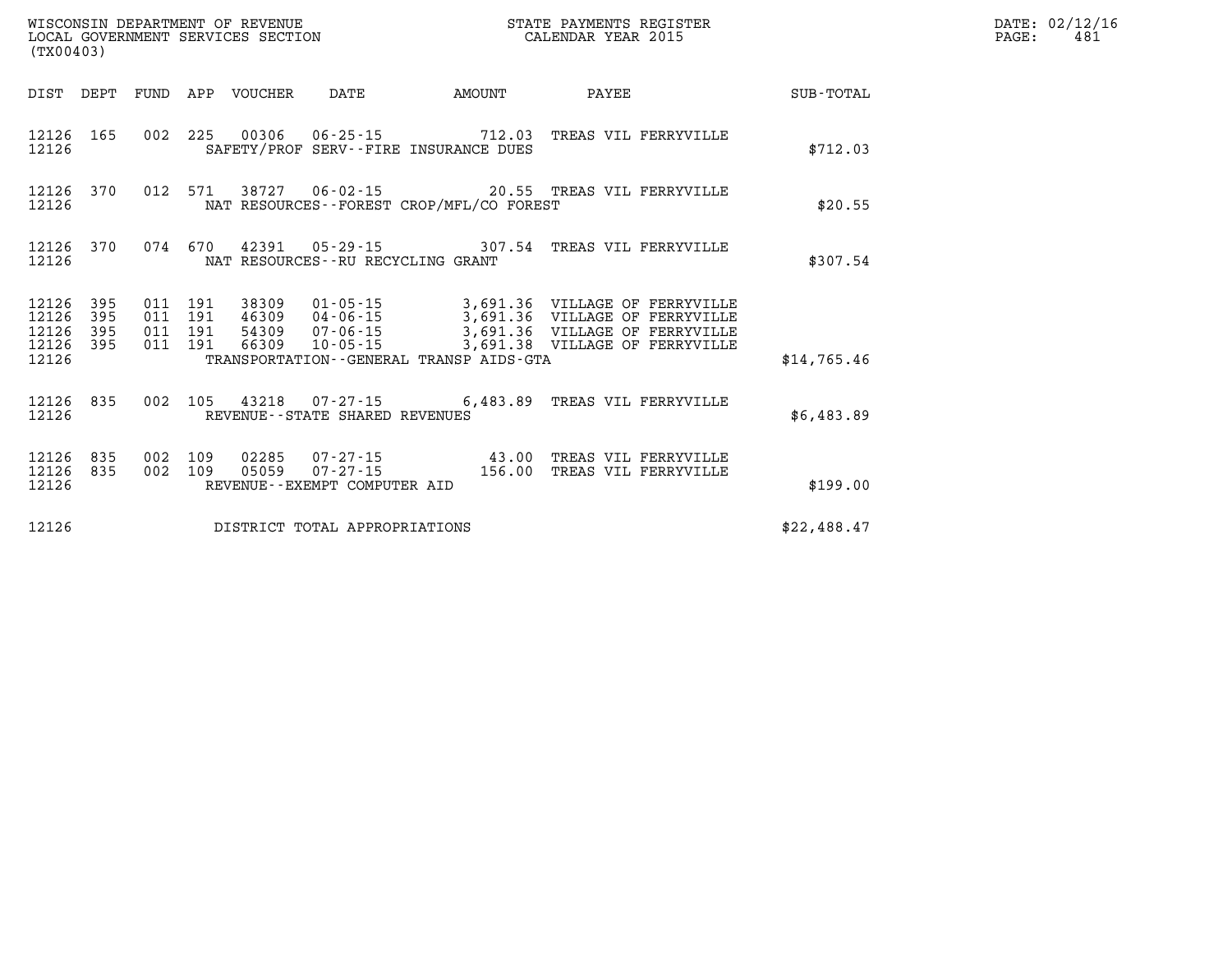| DATE: | 02/12/16 |
|-------|----------|
| PAGE: | 482      |

| (TX00403) |                                                |                                                                                                                                                                                                                                                                                                                                                                          |               | DATE: 02/12/1<br>$\mathtt{PAGE:}$<br>482 |
|-----------|------------------------------------------------|--------------------------------------------------------------------------------------------------------------------------------------------------------------------------------------------------------------------------------------------------------------------------------------------------------------------------------------------------------------------------|---------------|------------------------------------------|
|           |                                                | DIST DEPT FUND APP VOUCHER DATE AMOUNT PAYEE SUB-TOTAL                                                                                                                                                                                                                                                                                                                   |               |                                          |
|           | 12131 SAFETY/PROF SERV--FIRE INSURANCE DUES    | 12131 165 002 225 00307 06-25-15 848.73 TREAS VIL GAYS MILLS                                                                                                                                                                                                                                                                                                             | \$848.73      |                                          |
|           | 12131 NAT RESOURCES--FOREST CROP/MFL/CO FOREST | 12131 370 012 571 38728 06-02-15<br>\$79.79 TREAS VIL GAYS MILLS \$79.79 PREST                                                                                                                                                                                                                                                                                           |               |                                          |
|           | 12131 NAT RESOURCES--RU RECYCLING GRANT        | 12131 370 074 670 42392 05-29-15 2,131.41 TREAS VIL GAYS MILLS                                                                                                                                                                                                                                                                                                           | \$2, 131.41   |                                          |
|           |                                                | $\begin{tabular}{cccc} 12131 & 395 & 011 & 191 & 38310 & 01-05-15 & 16,434.06 & VILLAGE OF GAYS MILLS \\ 12131 & 395 & 011 & 191 & 46310 & 04-06-15 & 16,434.06 & VILLAGE OF GAYS MILLS \\ 12131 & 395 & 011 & 191 & 54310 & 07-06-15 & 16,434.06 & VILLAGE OF GAYS MILLS \\ 12131 & 395 & 011 & 191 & 66310 & 10$<br>12131 TRANSPORTATION - - GENERAL TRANSP AIDS - GTA | \$65,736.27   |                                          |
|           | 12131 MILITARY AFFAIRS-EMER MGMT-DISASTER RECO | 12131 465 002 305 00113 08-21-15 2,247.21 TREAS VIL GAYS MILLS<br>12131 465 002 305 00962 01-15-15 16,923.78 TREAS VIL GAYS MILLS                                                                                                                                                                                                                                        | \$19,170.99   |                                          |
|           | 12131 MILITARY AFFAIRS-EMERGENCY MGMT-FED FUND | $\begin{array}{cccccccc} 12131 & 465 & 002 & 342 & 00113 & 08-21-15 & & 13,483.22 & \text{TREAS VIL GAYS MILLS} \\ 12131 & 465 & 002 & 342 & 00962 & 01-15-15 & & 101,542.69 & \text{TREAS VIL GAYS MILLS} \end{array}$<br>AS VIL GAYS MILLS<br>                                                                                                                         | \$115,025.91  |                                          |
|           | 12131 REVENUE - STATE SHARED REVENUES          | 12131 835 002 105 43219 07-27-15 34,797.85 TREAS VIL GAYS MILLS                                                                                                                                                                                                                                                                                                          | \$34,797.85   |                                          |
|           | 12131 REVENUE - - EXEMPT COMPUTER AID          | $\begin{array}{cccc} 12131 & 835 & 002 & 109 & 02286 & 07\cdot 27\cdot 15 & 142.00 & \text{TREAS VIL GAYS MILLS} \\ 12131 & 835 & 002 & 109 & 05060 & 07\cdot 27\cdot 15 & 1,690.00 & \text{TREAS VIL GAYS MILLS} \end{array}$                                                                                                                                           | \$1,832.00    |                                          |
|           |                                                |                                                                                                                                                                                                                                                                                                                                                                          | \$783.73      |                                          |
|           | 12131 DISTRICT TOTAL APPROPRIATIONS            |                                                                                                                                                                                                                                                                                                                                                                          | \$240, 406.68 |                                          |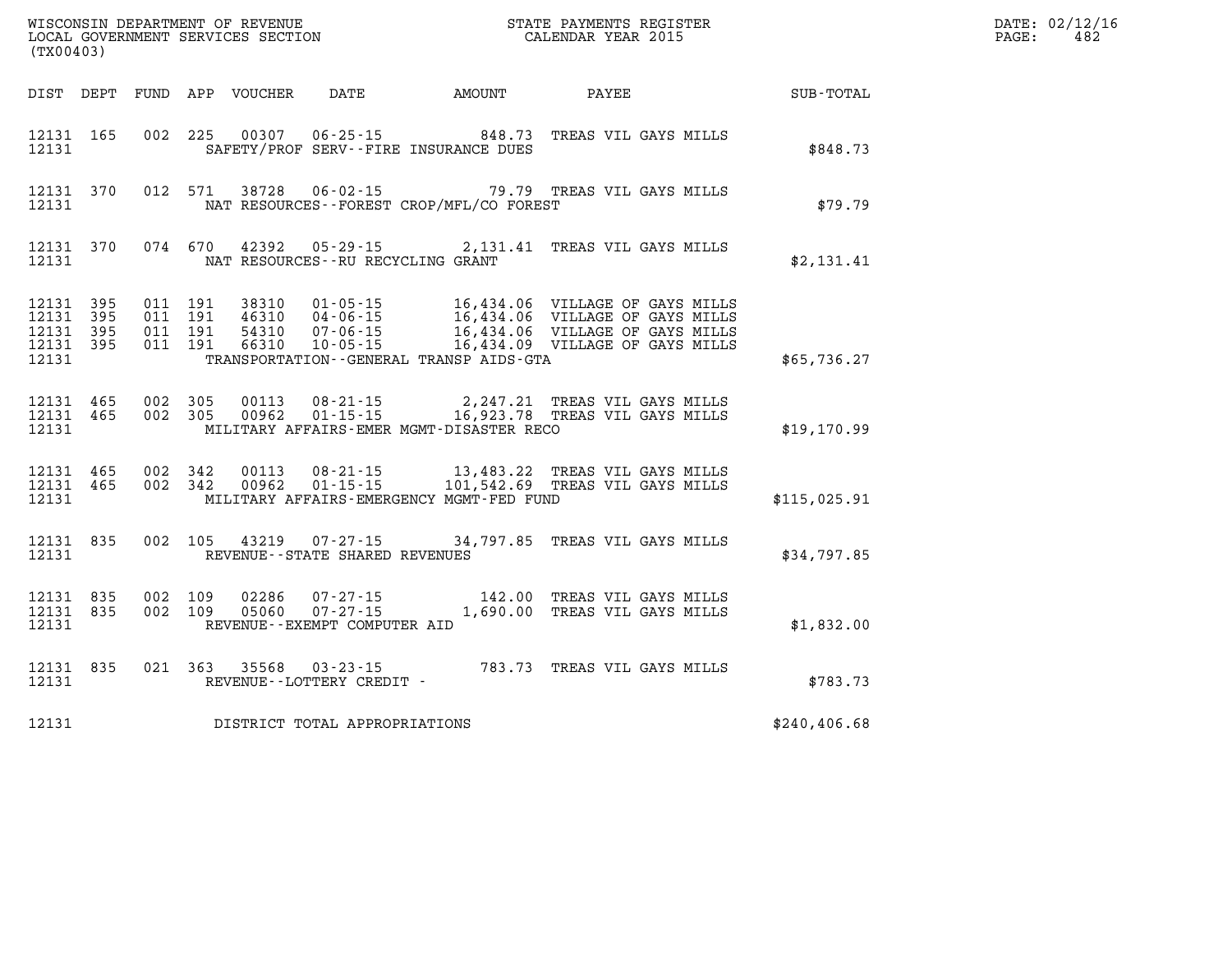| (TX00403)                                                                                                   |                                                                                               |        |              |             | DATE: 02/12/16<br>PAGE:<br>483 |
|-------------------------------------------------------------------------------------------------------------|-----------------------------------------------------------------------------------------------|--------|--------------|-------------|--------------------------------|
| DIST DEPT                                                                                                   | FUND APP VOUCHER DATE                                                                         | AMOUNT | <b>PAYEE</b> | SUB-TOTAL   |                                |
| 12146 165<br>12146                                                                                          | 002 225 00308 06-25-15 333.95 TREAS VIL LYNXVILLE<br>SAFETY/PROF SERV--FIRE INSURANCE DUES    |        |              | \$333.95    |                                |
| 12146 370<br>12146                                                                                          | 012 571 38729 06-02-15 8.06 TREAS VIL LYNXVILLE<br>NAT RESOURCES--FOREST CROP/MFL/CO FOREST   |        |              | \$8.06      |                                |
| 12146 370<br>12146                                                                                          | 074  670  42393  05-29-15  619.84  TREAS VIL LYNXVILLE<br>NAT RESOURCES -- RU RECYCLING GRANT |        |              | \$619.84    |                                |
| 395<br>011 191<br>12146<br>12146<br>191<br>395<br>011<br>12146<br>395<br>011<br>191<br>12146 395<br>011 191 | 38311<br>46311<br>54311<br>66311                                                              |        |              |             |                                |
| 12146                                                                                                       | TRANSPORTATION--GENERAL TRANSP AIDS-GTA                                                       |        |              | \$8,411.64  |                                |
| 12146 835<br>12146                                                                                          | 002 105 43220 07-27-15 5,491.07 TREAS VIL LYNXVILLE<br>REVENUE--STATE SHARED REVENUES         |        |              | \$5,491.07  |                                |
| 12146 835<br>002 109<br>12146                                                                               | 02287  07-27-15  2.00 TREAS VIL LYNXVILLE<br>REVENUE--EXEMPT COMPUTER AID                     |        |              | \$2.00      |                                |
| 12146                                                                                                       | DISTRICT TOTAL APPROPRIATIONS                                                                 |        |              | \$14,866.56 |                                |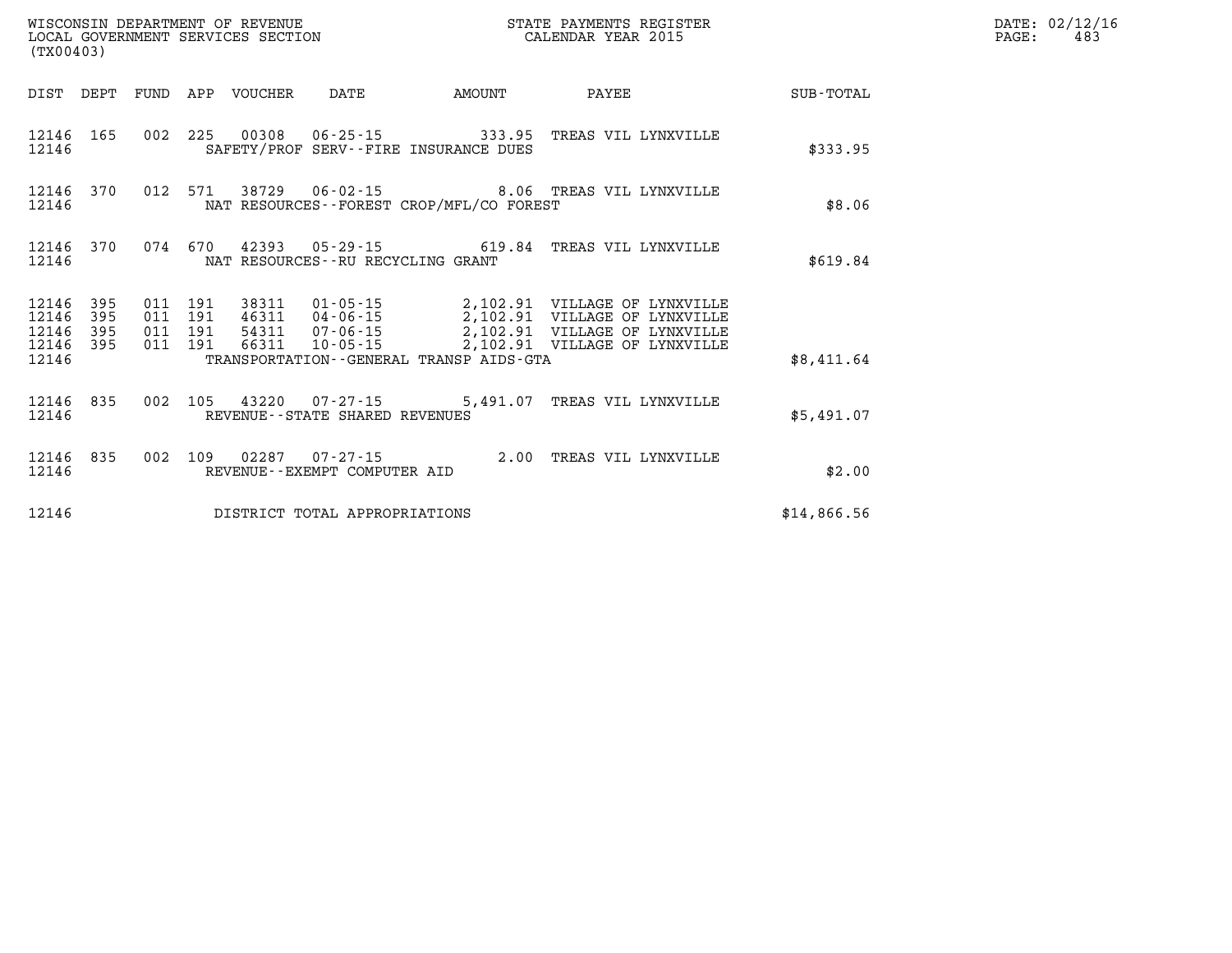| WISCONSIN DEPARTMENT OF REVENUE   | STATE PAYMENTS REGISTER |      | DATE: 02/12/16 |
|-----------------------------------|-------------------------|------|----------------|
| LOCAL GOVERNMENT SERVICES SECTION | CALENDAR YEAR 2015      | PAGE | 484            |

| (TX00403)                                                                |                                        |                    |                                                     | LOCAL GOVERNMENT SERVICES SECTION                           |                                      | CALENDAR YEAR 2015                                                                                                                                                                                                                                                                                             |  |                  |              | PAGE: | 484 |
|--------------------------------------------------------------------------|----------------------------------------|--------------------|-----------------------------------------------------|-------------------------------------------------------------|--------------------------------------|----------------------------------------------------------------------------------------------------------------------------------------------------------------------------------------------------------------------------------------------------------------------------------------------------------------|--|------------------|--------------|-------|-----|
|                                                                          |                                        |                    |                                                     |                                                             |                                      | DIST DEPT FUND APP VOUCHER DATE AMOUNT PAYEE                                                                                                                                                                                                                                                                   |  | <b>SUB-TOTAL</b> |              |       |     |
| 12151 165<br>12151                                                       |                                        |                    |                                                     |                                                             |                                      | 002  225  00309  06-25-15  258.28  TREAS VIL MT STERLING<br>SAFETY/PROF SERV--FIRE INSURANCE DUES                                                                                                                                                                                                              |  |                  | \$258.28     |       |     |
| 12151 370<br>12151                                                       |                                        |                    |                                                     |                                                             | NAT RESOURCES - - RU RECYCLING GRANT | 074 670 42394 05-29-15 536.62 TREAS VIL MT STERLING                                                                                                                                                                                                                                                            |  |                  | \$536.62     |       |     |
| 12151 395<br>12151<br>12151<br>12151 395<br>12151                        | 395<br>395                             |                    | 011 191<br>011 191<br>011 191<br>011 191            | 38312<br>46312<br>54312<br>66312                            | $10 - 05 - 15$                       | TRANSPORTATION - - GENERAL TRANSP AIDS - GTA                                                                                                                                                                                                                                                                   |  |                  | \$3,457.14   |       |     |
| 12151<br>12151<br>12151<br>12151<br>12151<br>12151<br>12151 505<br>12151 | 505<br>505<br>505<br>505<br>505<br>505 | 002 743<br>002 743 | 002 743<br>002 743<br>002 743<br>002 743<br>002 743 | 00571<br>00571<br>01403<br>01403<br>09113<br>09607<br>09607 | DOA--HOUSING ASSISTANCE GRANTS       | 08-14-15 2,250.00 TREAS VIL MT STERLING<br>08-14-15 65,000.00 TREAS VIL MT STERLING<br>09-16-15 34,440.00 TREAS VIL MT STERLING<br>09-16-15 34,440.00 TREAS VIL MT STERLING<br>06-22-15 50,000.00 TREAS VIL MT STERLING<br>07-08-15 2,000.00 TREAS VIL MT STERLING<br>07-08-15 25,384.00 TREAS VIL MT STERLING |  |                  | \$179,574.00 |       |     |
| 12151 835<br>12151                                                       |                                        |                    |                                                     |                                                             | REVENUE--STATE SHARED REVENUES       | 002 105 43221 07-27-15 6,953.69 TREAS VIL MT STERLING                                                                                                                                                                                                                                                          |  |                  | \$6,953.69   |       |     |
| 12151 835<br>12151                                                       |                                        |                    |                                                     | 002 109 02288                                               |                                      | 109 02288 07-27-15 2.00 TREAS VIL MT STERLING<br>REVENUE--EXEMPT COMPUTER AID                                                                                                                                                                                                                                  |  |                  | \$2.00       |       |     |
| 12151                                                                    |                                        |                    |                                                     |                                                             | DISTRICT TOTAL APPROPRIATIONS        |                                                                                                                                                                                                                                                                                                                |  |                  | \$190,781.73 |       |     |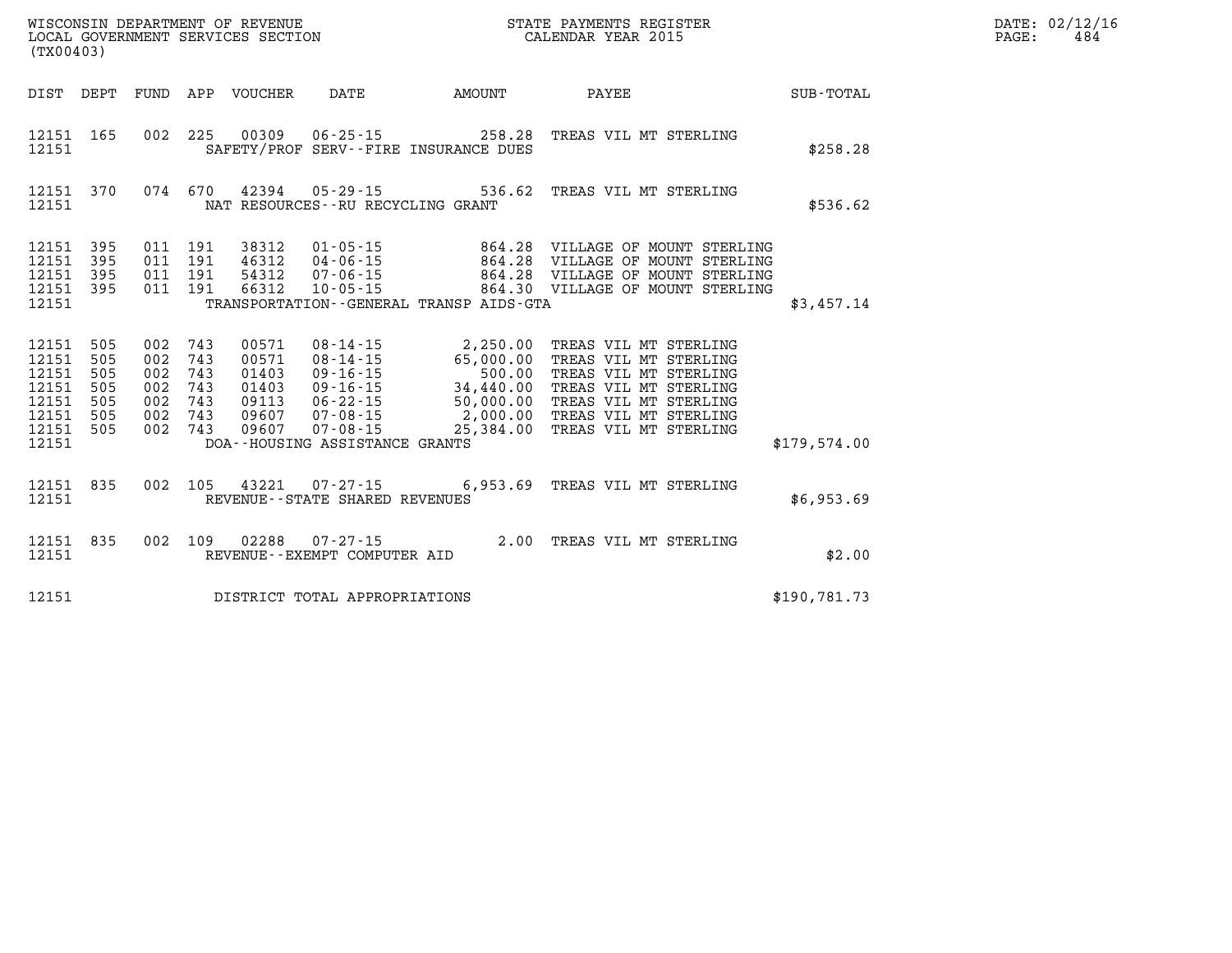|                                               | WISCONSIN DEPARTMENT OF REVENUE<br>LOCAL GOVERNMENT SERVICES SECTION<br>(TYA0442)<br>STATE PAYMENTS REGISTER<br>CALENDAR YEAR 2015<br>(TX00403) |                          |                          |       |                                     |                                                                    |                                                                                                      |             |  |  |  |
|-----------------------------------------------|-------------------------------------------------------------------------------------------------------------------------------------------------|--------------------------|--------------------------|-------|-------------------------------------|--------------------------------------------------------------------|------------------------------------------------------------------------------------------------------|-------------|--|--|--|
|                                               |                                                                                                                                                 |                          |                          |       |                                     | DIST DEPT FUND APP VOUCHER DATE AMOUNT PAYEE                       |                                                                                                      | SUB-TOTAL   |  |  |  |
| 12181<br>12181                                | 165                                                                                                                                             | 002                      |                          |       |                                     | 225 00310 06-25-15 809.60<br>SAFETY/PROF SERV--FIRE INSURANCE DUES | TREAS VIL SOLDIERS GROVE                                                                             | \$809.60    |  |  |  |
| 12181                                         | 12181 370                                                                                                                                       | 000                      | 001                      |       |                                     |                                                                    | 01   01DNR   04-09-15   2,539.02   TREAS VILL SOLDIER GROVE NAT RESOURCES-SEVERANCE/YIELD/WITHDRAWAL | \$2,539.02  |  |  |  |
| 12181                                         | 12181 370                                                                                                                                       | 012                      | 571                      | 38730 |                                     | NAT RESOURCES - - FOREST CROP/MFL/CO FOREST                        | 06-02-15 68.33 TREAS VIL SOLDIERS GROVE                                                              | \$68.33     |  |  |  |
| 12181<br>12181                                | 370                                                                                                                                             |                          |                          |       |                                     | NAT RESOURCES -- RU RECYCLING GRANT                                | 074 670 42395 05-29-15 835.44 TREAS VIL SOLDIERS GROVE                                               | \$835.44    |  |  |  |
| 12181<br>12181<br>12181 395<br>12181<br>12181 | 395<br>395<br>395                                                                                                                               | 011<br>011<br>011<br>011 | 191<br>191<br>191<br>191 |       |                                     | TRANSPORTATION--GENERAL TRANSP AIDS-GTA                            |                                                                                                      | \$22,196.16 |  |  |  |
| 12181<br>12181                                | 835                                                                                                                                             | 002                      |                          |       | REVENUE - - STATE SHARED REVENUES   |                                                                    | 105 43222 07-27-15 34,575.54 TREAS VIL SOLDIERS GROVE                                                | \$34,575.54 |  |  |  |
| 12181<br>12181                                | 835                                                                                                                                             | 002                      | 109                      | 02289 | REVENUE--EXEMPT COMPUTER AID        | $07 - 27 - 15$ 16.00                                               | TREAS VIL SOLDIERS GROVE                                                                             | \$16.00     |  |  |  |
| 12181<br>12181                                | 835                                                                                                                                             |                          |                          |       | REVENUE--LOTTERY CREDIT -           | 021 363 35569 03-23-15 862.08                                      | TREAS VIL SOLDIERS GROVE                                                                             | \$862.08    |  |  |  |
|                                               |                                                                                                                                                 |                          |                          |       | 12181 DISTRICT TOTAL APPROPRIATIONS |                                                                    |                                                                                                      | \$61,902.17 |  |  |  |

**DATE: 02/12/16<br>PAGE: 485**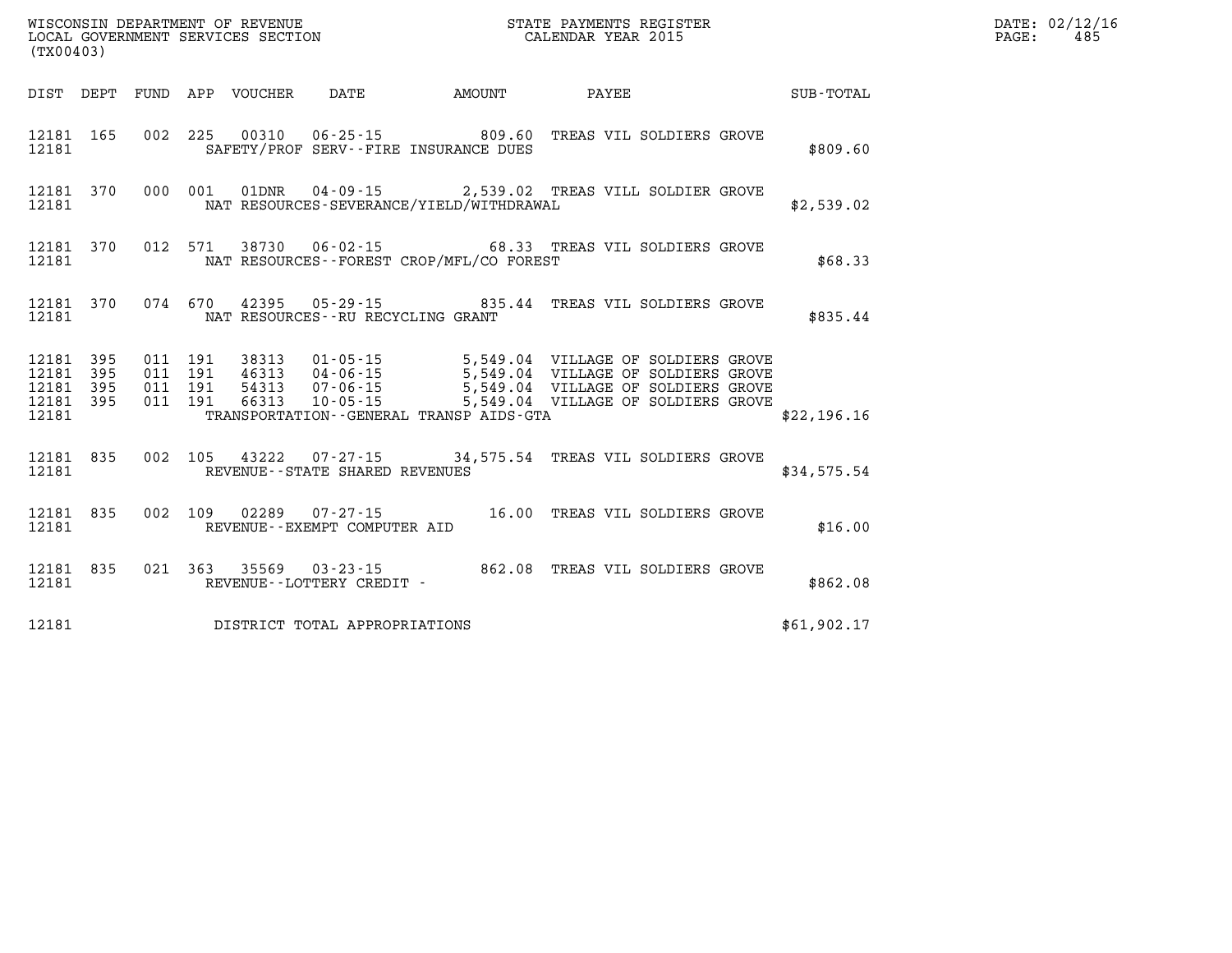| (TX00403)                                                 |           |                                          |         |                         | WISCONSIN DEPARTMENT OF REVENUE<br>LOCAL GOVERNMENT SERVICES SECTION TERM CONFINENTS REGISTER<br>CALENDAR YEAR 2015 |                                              | DATE: 02/12/16<br>$\mathtt{PAGE:}$<br>486                                                                                                                                                        |                  |  |
|-----------------------------------------------------------|-----------|------------------------------------------|---------|-------------------------|---------------------------------------------------------------------------------------------------------------------|----------------------------------------------|--------------------------------------------------------------------------------------------------------------------------------------------------------------------------------------------------|------------------|--|
|                                                           |           |                                          |         |                         |                                                                                                                     | DIST DEPT FUND APP VOUCHER DATE AMOUNT PAYEE |                                                                                                                                                                                                  | <b>SUB-TOTAL</b> |  |
| 12182                                                     | 12182 165 |                                          |         |                         |                                                                                                                     | SAFETY/PROF SERV--FIRE INSURANCE DUES        | 002 225 00311 06-25-15 164.09 TREAS VIL STEUBEN                                                                                                                                                  | \$164.09         |  |
| 12182                                                     | 12182 370 |                                          |         | 000 001 01DNR           |                                                                                                                     | NAT RESOURCES-SEVERANCE/YIELD/WITHDRAWAL     | 04-09-15 1,576.76 TREAS VILL STEUBEN                                                                                                                                                             | \$1,576.76       |  |
| 12182                                                     |           |                                          |         |                         |                                                                                                                     | NAT RESOURCES--AIDS IN LIEU OF TAXES         | 12182 370 002 503 17383 01-12-15 8,453.19 TREAS VIL STEUBEN<br>2606.02 TOWN SHARE                                                                                                                | \$8,453.19       |  |
| 12182                                                     |           |                                          |         |                         |                                                                                                                     | NAT RESOURCES - - FOREST CROP/MFL/CO FOREST  | 12182 370 012 571 38731 06-02-15 183.32 TREAS VIL STEUBEN                                                                                                                                        | \$183.32         |  |
| 12182                                                     | 12182 370 |                                          |         |                         | NAT RESOURCES--RU RECYCLING GRANT                                                                                   |                                              | 074 670 42396 05-29-15 646.25 TREAS VIL STEUBEN                                                                                                                                                  | \$646.25         |  |
| 12182                                                     |           |                                          |         | 12182 370 095 519 00541 |                                                                                                                     | NAT RESOURCES--URBAN NON-POINT GRANTS        | 09-23-15 35,614.60 TREAS VIL STEUBEN                                                                                                                                                             | \$35,614.60      |  |
| 12182 395<br>12182 395<br>12182 395<br>12182 395<br>12182 |           | 011 191<br>011 191<br>011 191<br>011 191 |         |                         |                                                                                                                     | TRANSPORTATION--GENERAL TRANSP AIDS-GTA      | 38314  01-05-15  4,805.86  VILLAGE OF STEUBEN<br>46314  04-06-15  4,805.86  VILLAGE OF STEUBEN<br>54314  07-06-15  4,805.86  VILLAGE OF STEUBEN<br>66314  10-05-15  4,805.88  VILLAGE OF STEUBEN | \$19, 223.46     |  |
| 12182                                                     | 12182 465 |                                          |         |                         |                                                                                                                     | MILITARY AFFAIRS-EMER MGMT-DISASTER RECO     | 002 305 01047 01-30-15 554.37 TREAS VIL STEUBEN                                                                                                                                                  | \$554.37         |  |
| 12182                                                     | 12182 465 |                                          |         |                         |                                                                                                                     | MILITARY AFFAIRS-EMERGENCY MGMT-FED FUND     | 002 342 01047 01-30-15 3,326.19 TREAS VIL STEUBEN                                                                                                                                                | \$3,326.19       |  |
| 12182                                                     | 12182 835 |                                          |         |                         | 002 105 43223 07-27-15<br>REVENUE--STATE SHARED REVENUES                                                            |                                              | 5,349.82 TREAS VIL STEUBEN                                                                                                                                                                       | \$5,349.82       |  |
| 12182                                                     | 12182 835 |                                          | 002 109 |                         | REVENUE--EXEMPT COMPUTER AID                                                                                        |                                              | 02290  07-27-15  8.00 TREAS VIL STEUBEN                                                                                                                                                          | \$8.00           |  |
| 12182                                                     |           |                                          |         |                         | DISTRICT TOTAL APPROPRIATIONS                                                                                       |                                              |                                                                                                                                                                                                  | \$75,100.05      |  |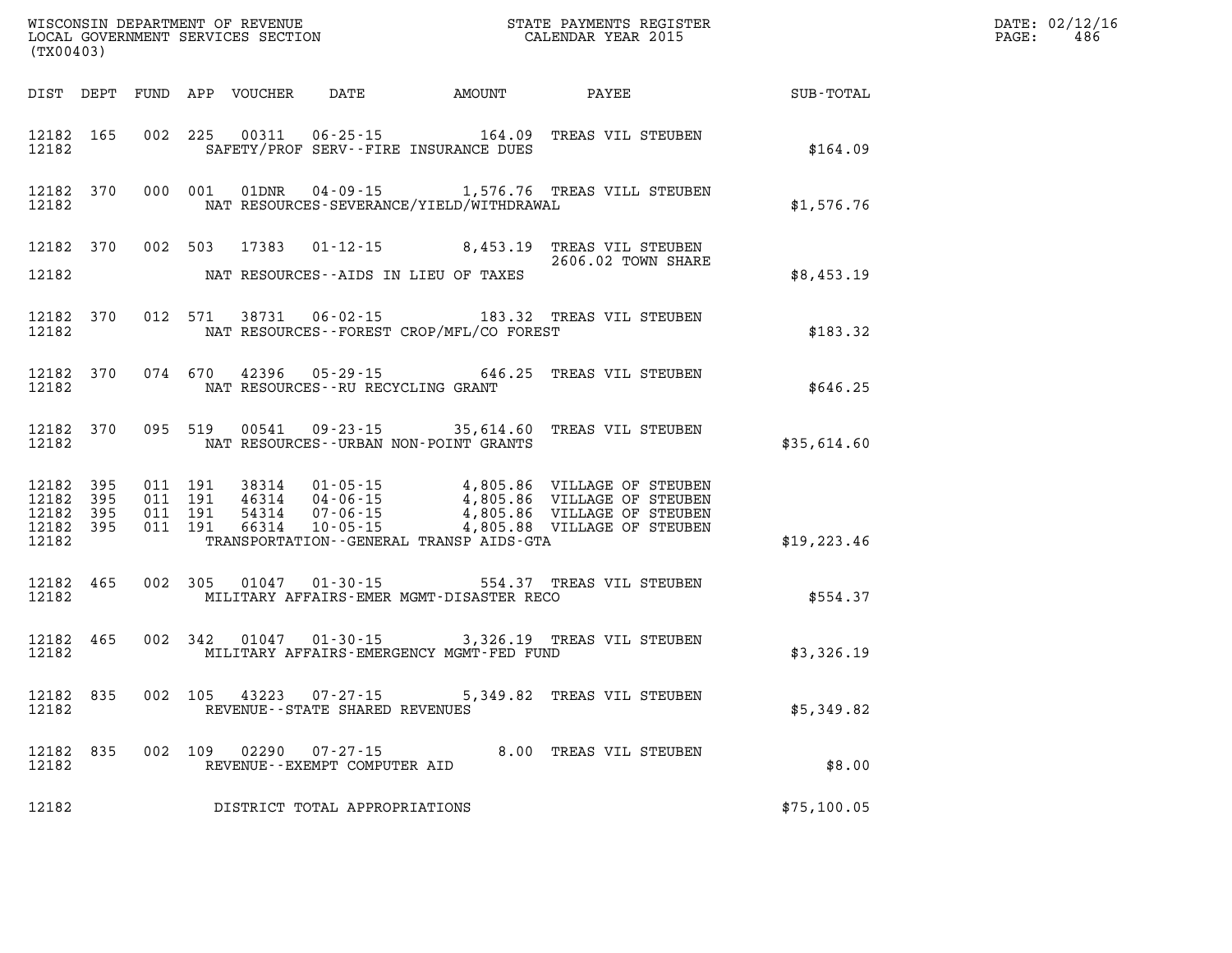| (TX00403)               |            |                |            | WISCONSIN DEPARTMENT OF REVENUE<br>LOCAL GOVERNMENT SERVICES SECTION |                                   |                                                                    | STATE PAYMENTS REGISTER<br>CALENDAR YEAR 2015                                |             | DATE: 02/12/16<br>$\mathtt{PAGE}$ :<br>487 |
|-------------------------|------------|----------------|------------|----------------------------------------------------------------------|-----------------------------------|--------------------------------------------------------------------|------------------------------------------------------------------------------|-------------|--------------------------------------------|
|                         |            |                |            | DIST DEPT FUND APP VOUCHER                                           | DATE                              | AMOUNT                                                             | PAYEE                                                                        | SUB-TOTAL   |                                            |
| 12191 165<br>12191      |            | 002            |            |                                                                      |                                   | 225 00312 06-25-15 831.70<br>SAFETY/PROF SERV--FIRE INSURANCE DUES | TREAS VIL WAUZEKA                                                            | \$831.70    |                                            |
|                         | 12191 370  |                |            |                                                                      |                                   |                                                                    | 002 503 17384 01-12-15 11,622.92 TREAS VIL WAUZEKA<br>3002.27 VILL SHARE     |             |                                            |
| 12191                   |            |                |            |                                                                      |                                   | NAT RESOURCES--AIDS IN LIEU OF TAXES                               |                                                                              | \$11,622.92 |                                            |
| 12191                   | 12191 370  |                |            |                                                                      | NAT RESOURCES--RU RECYCLING GRANT |                                                                    | 074 670 42397 05-29-15 2,428.17 TREAS VIL WAUZEKA                            | \$2,428.17  |                                            |
| 12191 395<br>12191      | 395        | 011<br>011     | 191<br>191 | 38315<br>46315                                                       |                                   |                                                                    | 01-05-15 8,916.41 VILLAGE OF WAUZEKA<br>04-06-15 8,916.41 VILLAGE OF WAUZEKA |             |                                            |
| 12191<br>12191<br>12191 | 395<br>395 | 011 191<br>011 | 191        | 54315<br>66315                                                       | $10 - 05 - 15$                    | TRANSPORTATION - - GENERAL TRANSP AIDS - GTA                       | 8,916.43 VILLAGE OF WAUZEKA                                                  | \$35,665.66 |                                            |
| 12191                   | 12191 395  |                |            |                                                                      |                                   | TRANSPORTATION - - LRIP/TRIP/MSIP GRANTS                           | 011 278 50388 06-10-15 11,495.28 TREAS VIL WAUZEKA                           | \$11,495.28 |                                            |

**12191 835 002 105 43224 07-27-15 14,374.31 TREAS VIL WAUZEKA 12191 REVENUE--STATE SHARED REVENUES \$14,374.31** 

|       |  |  | 12191 835 002 109 02291 07-27-15 | 46.00 TREAS VIL WAUZEKA |         |
|-------|--|--|----------------------------------|-------------------------|---------|
|       |  |  | 12191 835 002 109 05061 07-27-15 | 42.00 TREAS VIL WAUZEKA |         |
| 12191 |  |  | REVENUE--EXEMPT COMPUTER AID     |                         | \$88.00 |

**12191 835 021 363 35570 03-23-15 1,281.36 TREAS VIL WAUZEKA 12191 REVENUE--LOTTERY CREDIT - \$1,281.36** 

**12191 DISTRICT TOTAL APPROPRIATIONS \$77,787.40**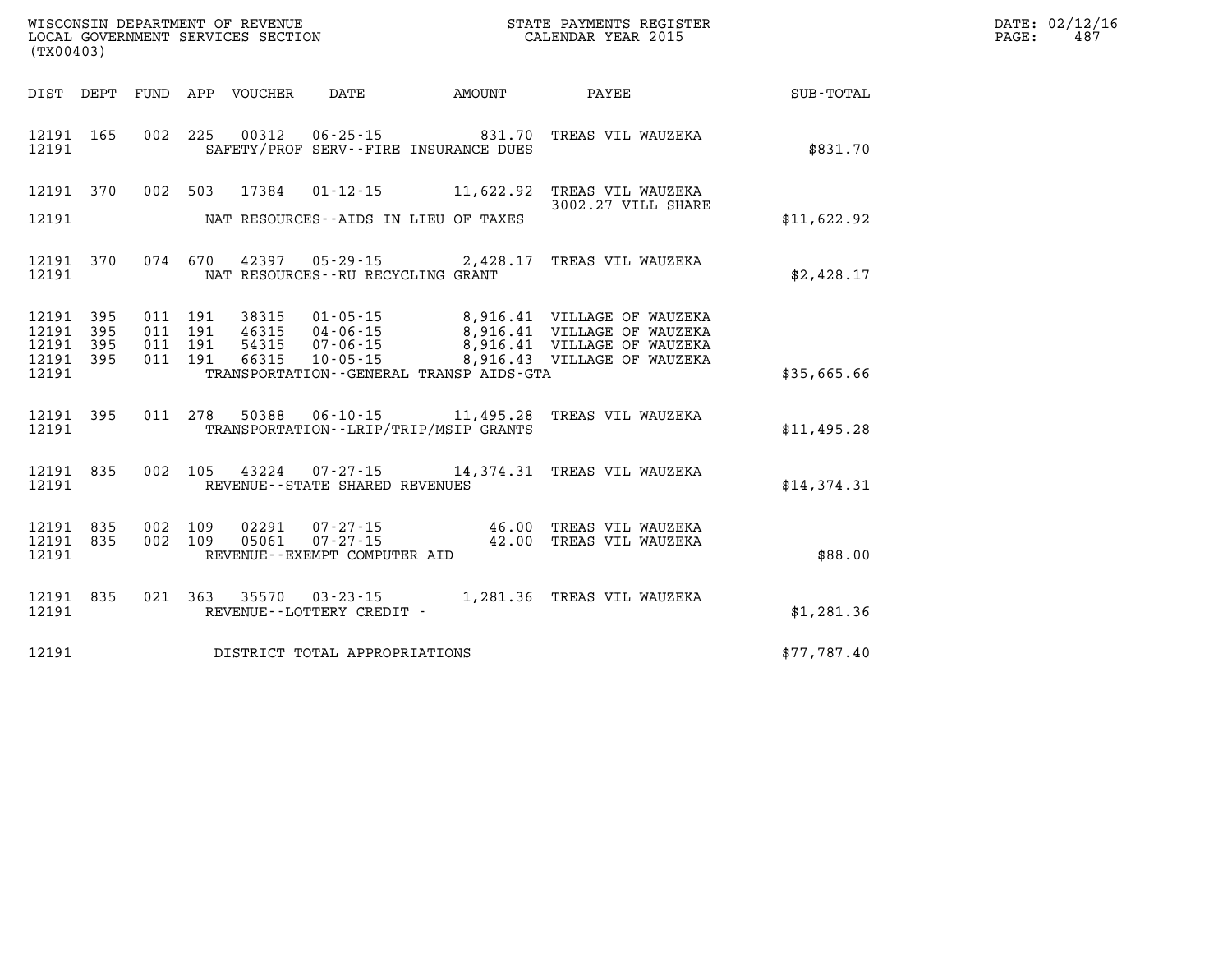| DATE: | 02/12/16 |
|-------|----------|
| PAGE: | 488      |

| (TX00403)                                    |                                      |         |                                                     |                                           |                                                                                        |                                             | DATE: 02/12/1<br>$\mathtt{PAGE:}$<br>488                                                                                                                                                                                                                                                                                                       |                                                        |  |
|----------------------------------------------|--------------------------------------|---------|-----------------------------------------------------|-------------------------------------------|----------------------------------------------------------------------------------------|---------------------------------------------|------------------------------------------------------------------------------------------------------------------------------------------------------------------------------------------------------------------------------------------------------------------------------------------------------------------------------------------------|--------------------------------------------------------|--|
|                                              |                                      |         |                                                     |                                           |                                                                                        |                                             |                                                                                                                                                                                                                                                                                                                                                | DIST DEPT FUND APP VOUCHER DATE AMOUNT PAYEE SUB-TOTAL |  |
| 12271                                        | 12271 165                            |         |                                                     |                                           |                                                                                        | SAFETY/PROF SERV--FIRE INSURANCE DUES       | 002 225 00313 06-25-15 13,636.39 TREAS CITY PRAIRIE DU CHI                                                                                                                                                                                                                                                                                     | \$13,636.39                                            |  |
|                                              |                                      |         |                                                     |                                           |                                                                                        |                                             | 12271 370 002 503 17385 01-12-15 1,605.82 TREAS CITY PRAIRIE DU CHI<br>477.70 CITY SHARE                                                                                                                                                                                                                                                       |                                                        |  |
|                                              |                                      |         |                                                     |                                           |                                                                                        | 12271 NAT RESOURCES--AIDS IN LIEU OF TAXES  |                                                                                                                                                                                                                                                                                                                                                | \$1,605.82                                             |  |
|                                              | 12271 370<br>12271                   |         |                                                     | NAT RESOURCES--                           |                                                                                        |                                             | 002 621 00175 03-09-15 .00 TREAS CITY PRAIRIE DU CHI                                                                                                                                                                                                                                                                                           | \$0.00                                                 |  |
|                                              | 12271                                |         |                                                     |                                           |                                                                                        | NAT RESOURCES--WATER QUALITY PROGRAMS       | 12271 370 002 685 00175 03-09-15 130,000.00 TREAS CITY PRAIRIE DU CHI                                                                                                                                                                                                                                                                          | \$130,000.00                                           |  |
|                                              |                                      |         |                                                     |                                           |                                                                                        | 12271 NAT RESOURCES--URBAN NON-POINT GRANTS | $\begin{array}{cccc} 12271 & 370 & 074 & 658 & 01482 & 01\cdot 08\cdot 15 & 735.00 & \text{TREAS CITY PRAIRIE DU CHI} \\ 12271 & 370 & 074 & 658 & 02008 & 03\cdot 16\cdot 15 & 3,847.00 & \text{TREAS CITY PRAIRIE DU CHI} \\ 12271 & 370 & 074 & 658 & 02186 & 03\cdot 30\cdot 15 & 2,100.00 & \text{TREAS CITY PRAIRIE DU CHI} \end{array}$ | \$6,682.00                                             |  |
|                                              |                                      |         |                                                     |                                           |                                                                                        | 12271 NAT RESOURCES--RU RECYCLING GRANT     | 12271 370 074 670 42398 05-29-15 18,425.69 TREAS CITY PRAIRIE DU CHI                                                                                                                                                                                                                                                                           | \$18,425.69                                            |  |
|                                              | 12271                                |         |                                                     |                                           |                                                                                        | NAT RESOURCES--URBAN NON-POINT GRANTS       | 12271 370 095 519 01482 01-08-15 76,261.58 TREAS CITY PRAIRIE DU CHI<br>12271 370 095 519 02008 03-16-15 21,987.27 TREAS CITY PRAIRIE DU CHI<br>12271 370 095 519 02186 03-30-15 5,460.89 TREAS CITY PRAIRIE DU CHI<br>12271 370 095 51                                                                                                        | \$117,611.74                                           |  |
| 12271 395<br>12271 395<br>12271 395<br>12271 | 12271 395                            |         |                                                     |                                           |                                                                                        |                                             | 011 162 40014 01-05-15 14,843.69 CITY OF PRAIRIE DU CHIEN<br>011 162 48014 04-06-15 14,843.69 CITY OF PRAIRIE DU CHIEN<br>011 162 68014 10-05-15 14,843.69 CITY OF PRAIRIE DU CHIEN<br>011 162 68014 10-05-15 14,843.72 CITY OF PRAIRIE<br>TRANSPORTATION--CONNECTING HIGHWAY AIDS                                                             | \$59,374.79                                            |  |
| 12271 395<br>12271<br>12271<br>12271         | - 395<br>395                         | 011 177 | 011 177<br>011 177                                  | 58006<br>60006<br>62006                   | $06 - 25 - 15$<br>$07 - 06 - 15$<br>$09 - 30 - 15$<br>TRANSPORTATION - - TRANSIT AID   |                                             | 12271 395 011 177 43802 04-01-15 16,730.00 TREAS CITY PRAIRIE DU CHI<br>32,797.00 CITY OF PRAIRIE DU CHIEN<br>32,797.00 CITY OF PRAIRIE DU CHIEN<br>32,797.00 CITY OF PRAIRIE DU CHIEN                                                                                                                                                         | \$115, 121.00                                          |  |
| 12271<br>12271<br>12271<br>12271<br>12271    | -395<br>-395<br>395<br>-395<br>- 395 |         | 011 182<br>011 182<br>011 182<br>011 182<br>011 182 | 40064<br>40065<br>44726<br>58501<br>64959 | $02 - 20 - 15$<br>$02 - 20 - 15$<br>$04 - 13 - 15$<br>$09 - 01 - 15$<br>$11 - 05 - 15$ |                                             | 50,196.00 TREAS CITY PRAIRIE DU CHI<br>26,202.00 TREAS CITY PRAIRIE DU CHI<br>62,994.17 TREAS CITY PRAIRIE DU CHI<br>152,630.00 TREAS CITY PRAIRIE DU CHI<br>63,220.00 TREAS CITY PRAIRIE DU CHI                                                                                                                                               |                                                        |  |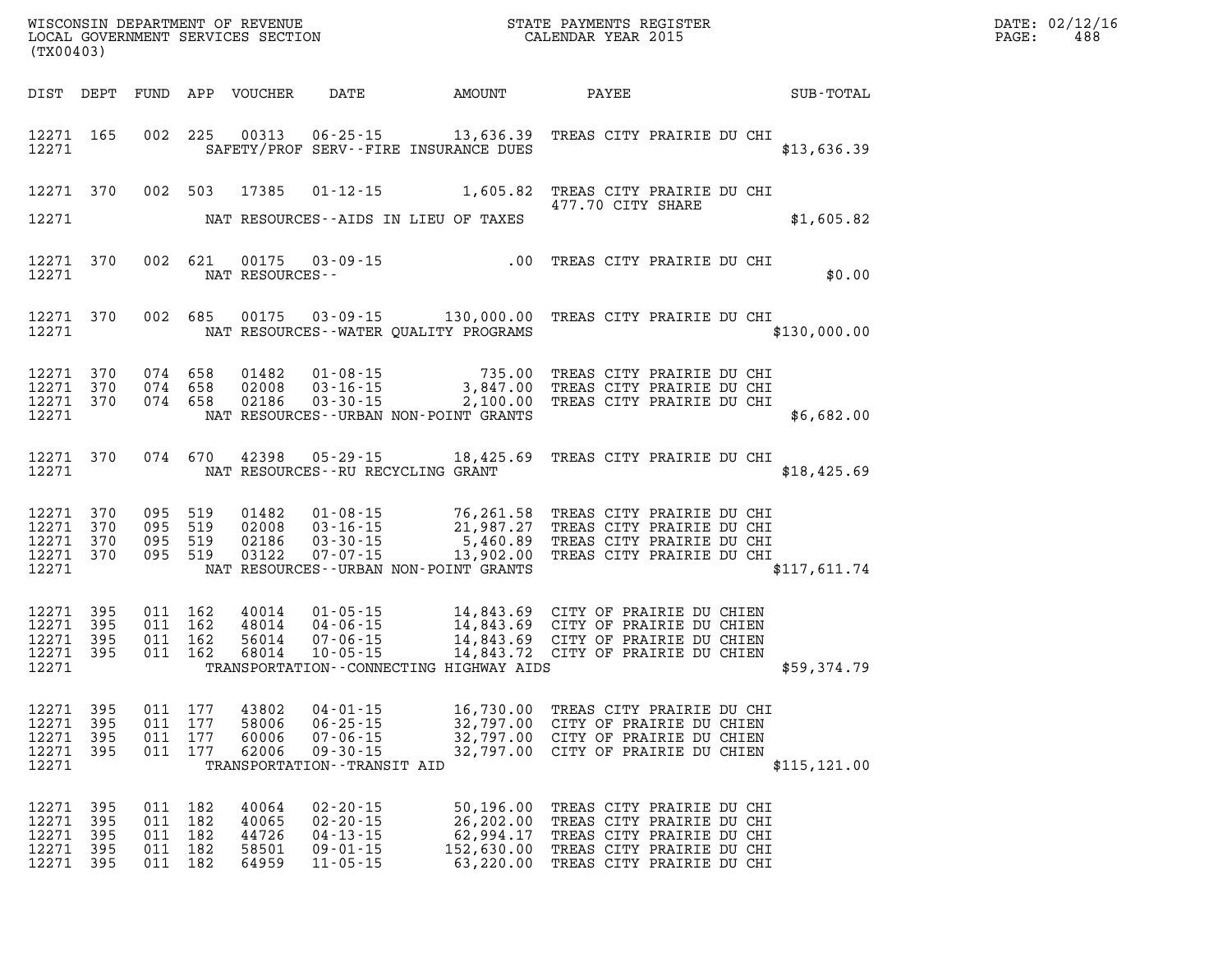| (TX00403)                                                                                                                                                             |                                                                    |                                                                                                                                                              |                                                                  |                                                                                                                                                                                                                                                                                                                                                   |                                                                                                                                                                                                                                                                                                |                |
|-----------------------------------------------------------------------------------------------------------------------------------------------------------------------|--------------------------------------------------------------------|--------------------------------------------------------------------------------------------------------------------------------------------------------------|------------------------------------------------------------------|---------------------------------------------------------------------------------------------------------------------------------------------------------------------------------------------------------------------------------------------------------------------------------------------------------------------------------------------------|------------------------------------------------------------------------------------------------------------------------------------------------------------------------------------------------------------------------------------------------------------------------------------------------|----------------|
| DIST<br>DEPT                                                                                                                                                          | FUND                                                               | APP<br>VOUCHER DATE                                                                                                                                          |                                                                  | AMOUNT                                                                                                                                                                                                                                                                                                                                            | PAYEE                                                                                                                                                                                                                                                                                          | SUB-TOTAL      |
| 12271<br>395<br>12271<br>395<br>12271                                                                                                                                 | 011<br>011                                                         | 182<br>65089<br>68533<br>182                                                                                                                                 |                                                                  | TRANSPORTATION - - TRANSIT AIDS - FEDERAL                                                                                                                                                                                                                                                                                                         | 11-06-15 64,920.00 TREAS CITY PRAIRIE DU CHI<br>12-14-15 62,452.00 TREAS CITY PRAIRIE DU CHI                                                                                                                                                                                                   | \$482,614.17   |
| 12271<br>395<br>12271<br>395<br>12271<br>395<br>12271<br>395<br>12271<br>395<br>12271<br>395<br>12271<br>395<br>12271<br>395<br>12271<br>395<br>12271<br>395<br>12271 | 011<br>011<br>011<br>011<br>011<br>011<br>011<br>011<br>011<br>011 | 185<br>44973<br>185<br>44973<br>185<br>44973<br>185<br>52378<br>185<br>52378<br>185<br>61098<br>185<br>61098<br>185<br>64736<br>185<br>64736<br>185<br>67613 | $04 - 14 - 15$                                                   | 328.35<br>04-14-15<br>04-14-15<br>04-14-15<br>04-14-15<br>05-03-15<br>07-03-15<br>07-03-15<br>07-03-15<br>09-28-15<br>09-28-15<br>09-28-15<br>09-28-15<br>11-03-15<br>1,329.38<br>11-03-15<br>2,204.42<br>103-15<br>2,204.42<br>103-15<br>2,204.42<br>103-15<br>2,204.42<br>103-15<br><br>2,190.54<br>TRANSPORTATION - - HIGHWAY SAFETY - FEDERAL | TREAS CITY PRAIRIE DU CHI<br>TREAS CITY PRAIRIE DU CHI<br>TREAS CITY PRAIRIE DU CHI<br>TREAS CITY PRAIRIE DU CHI<br>TREAS CITY PRAIRIE DU CHI<br>TREAS CITY PRAIRIE DU CHI<br>TREAS CITY PRAIRIE DU CHI<br>TREAS CITY PRAIRIE DU CHI<br>TREAS CITY PRAIRIE DU CHI<br>TREAS CITY PRAIRIE DU CHI | \$6,002.13     |
| 12271<br>395<br>12271<br>395<br>12271<br>395<br>12271<br>395<br>12271                                                                                                 | 011<br>011<br>011<br>011                                           | 191<br>38316<br>191<br>46316<br>191<br>54316<br>66316<br>191                                                                                                 | $01 - 05 - 15$                                                   | 98,359.20<br>TRANSPORTATION - - GENERAL TRANSP AIDS - GTA                                                                                                                                                                                                                                                                                         | CITY OF PRAIRIE DU CHIEN<br>04-06-15 98,359.20 CITY OF PRAIRIE DU CHIEN<br>07-06-15 98,359.20 CITY OF PRAIRIE DU CHIEN<br>10-05-15 98,359.23 CITY OF PRAIRIE DU CHIEN                                                                                                                          | \$393,436.83   |
| 12271<br>455<br>12271                                                                                                                                                 | 002                                                                | 231<br>13                                                                                                                                                    | JUSTICE - - LAW ENFORCEMENT TRAINING                             | $03 - 30 - 15$ 1,760.00                                                                                                                                                                                                                                                                                                                           | TREAS CITY PRAIRIE DU CHI                                                                                                                                                                                                                                                                      | \$1,760.00     |
| 12271<br>835<br>12271                                                                                                                                                 | 002                                                                | 105<br>43225                                                                                                                                                 | $07 - 27 - 15$<br>REVENUE - - STATE SHARED REVENUES              |                                                                                                                                                                                                                                                                                                                                                   | 272,094.83 TREAS CITY PRAIRIE DU CHI                                                                                                                                                                                                                                                           | \$272,094.83   |
| 12271<br>835<br>12271<br>835<br>12271                                                                                                                                 | 002<br>002                                                         | 109<br>02292<br>05062<br>109                                                                                                                                 | $07 - 27 - 15$<br>$07 - 27 - 15$<br>REVENUE--EXEMPT COMPUTER AID |                                                                                                                                                                                                                                                                                                                                                   | 13,904.00 TREAS CITY PRAIRIE DU CHI<br>45,803.00 TREAS CITY PRAIRIE DU CHI                                                                                                                                                                                                                     | \$59,707.00    |
| 12271<br>835<br>12271                                                                                                                                                 | 002                                                                | 501<br>00001                                                                                                                                                 | $02 - 02 - 15$                                                   | 28,051.36<br>DOA-PAYMENT FOR MUNICIPAL SERVICES AID                                                                                                                                                                                                                                                                                               | TREAS CITY PRAIRIE DU CHI                                                                                                                                                                                                                                                                      | \$28,051.36    |
| 835<br>12271<br>12271                                                                                                                                                 | 021                                                                | 363<br>35571                                                                                                                                                 | $03 - 23 - 15$<br>REVENUE - - LOTTERY CREDIT -                   |                                                                                                                                                                                                                                                                                                                                                   | 4,198.98 TREAS CITY PRAIRIE DU CHI                                                                                                                                                                                                                                                             | \$4,198.98     |
| 12271                                                                                                                                                                 |                                                                    |                                                                                                                                                              | DISTRICT TOTAL APPROPRIATIONS                                    |                                                                                                                                                                                                                                                                                                                                                   |                                                                                                                                                                                                                                                                                                | \$1,710,322.73 |

WISCONSIN DEPARTMENT OF REVENUE **STATE PAYMENTS REGISTER**<br>LOCAL GOVERNMENT SERVICES SECTION

LOCAL GOVERNMENT SERVICES SECTION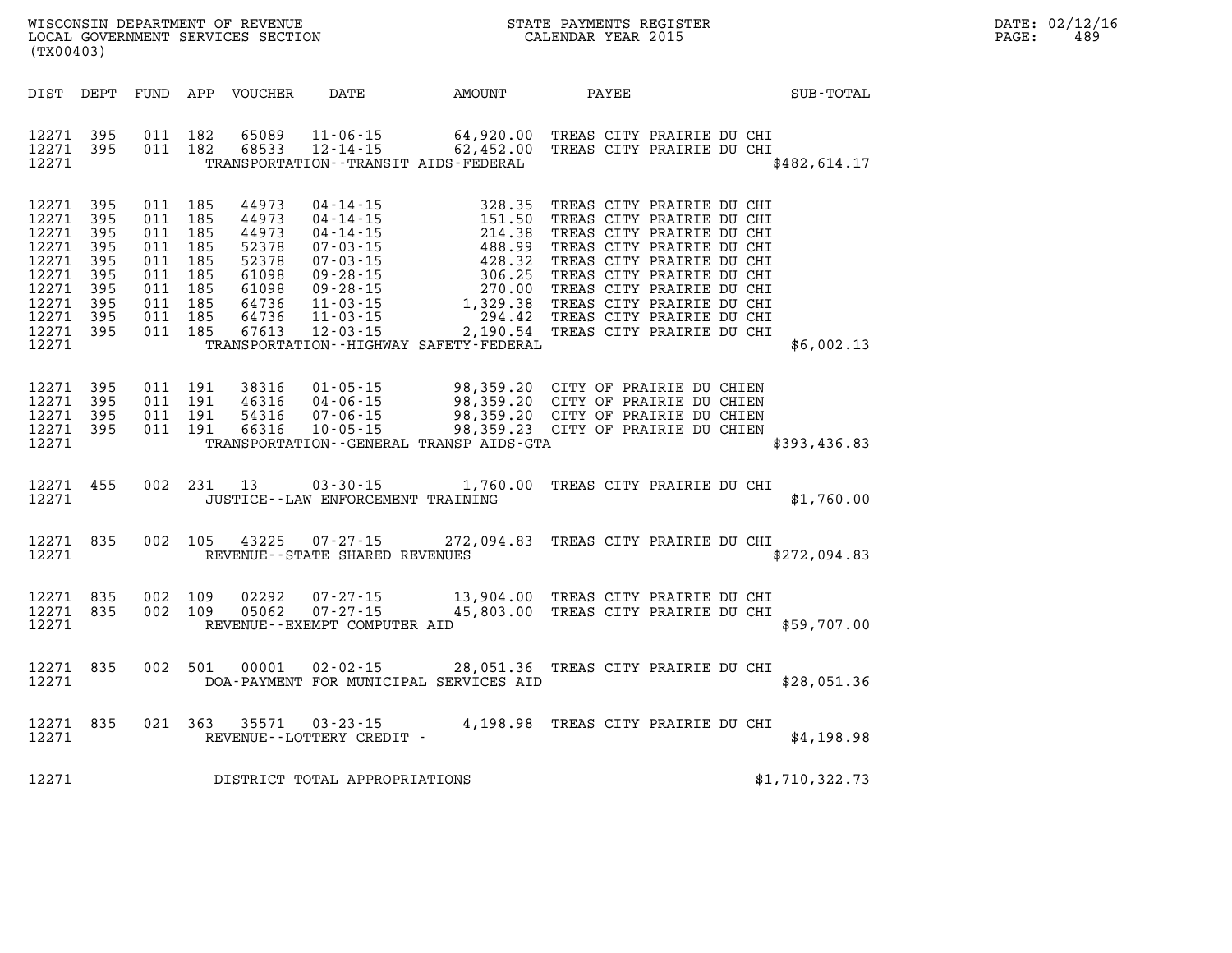| <b>District</b> | District Name (Payee)    | Dept. | <b>Agency Name</b>                   | <b>Fund</b> | Appropriation | <b>IPayment Description</b>         | Voucher  | <b>Date</b>   | <b>Payment Amount</b> |
|-----------------|--------------------------|-------|--------------------------------------|-------------|---------------|-------------------------------------|----------|---------------|-----------------------|
| M12000          | <b>Crawford County</b>   | 11500 | Dept of Ag, Trade & Cons Protc       | 10000       | 70300         | Soil Water Resource Mgmt            | 00002248 | 11/18/2015 \$ | 36,243.00             |
| M12000          | <b>Crawford County</b>   | 11500 | Dept of Ag, Trade & Cons Protc       |             | 27400 76300   | Soil_Water Mgmt_Cnty Staffing       | 00002248 | 11/18/2015 \$ | 70,072.00             |
| M12000          | <b>Crawford County</b>   | 11500 | Dept of Ag, Trade & Cons Protc       |             | 27400 76400   | Soil_Water Mgmt Aids                | 00003439 | 12/16/2015 \$ | 5,992.00              |
| M12000          | Crawford County          | 11500 | Dept of Ag, Trade & Cons Protc       |             | 27400 76400   | Soil_Water Mgmt Aids                | 00003440 | 12/16/2015 \$ | 6,076.00              |
| M12000          | <b>Crawford County</b>   |       | 11500 Dept of Ag, Trade & Cons Protc |             | 36300 WE100   | <b>AGRICULTURE-SOIL &amp; WATER</b> | 00003441 | 12/16/2015 \$ | 7,000.00              |
| M12000          | M12000+620:626           | 11500 | Dept of Ag, Trade & Cons Protc       |             | 36300 WE100   | AGRICULTURE-SOIL & WATER            | 00003442 | 12/16/2015 \$ | 4,626.45              |
| M12000          | <b>Crawford County</b>   | 11500 | Dept of Ag, Trade & Cons Protc       |             | 36300 WE100   | <b>AGRICULTURE-SOIL &amp; WATER</b> | 00003443 | 12/16/2015 \$ | 6,149.50              |
| M12000          | Crawford County          | 11500 | Dept of Ag, Trade & Cons Protc       |             | 36300 WE100   | AGRICULTURE-SOIL & WATER            | 00003444 | 12/16/2015 \$ | 874.30                |
| M12000          | <b>Crawford County</b>   | 11500 | Dept of Ag, Trade & Cons Protc       |             | 36300 WE100   | AGRICULTURE-SOIL & WATER            | 00003445 | 12/16/2015 \$ | 3,629.50              |
| M12000          | <b>Crawford County</b>   | 11500 | Dept of Ag, Trade & Cons Protc       |             | 36300 WE100   | AGRICULTURE-SOIL & WATER            | 00003446 | 12/16/2015 \$ | 14,000.00             |
| M12000          | Crawford County          | 41000 | Department of Corrections            |             | 10000 11600   | Reimbursing counties for proba      | 00009392 | 11/18/2015 \$ | 30,535.68             |
| M12000          | <b>Crawford County</b>   |       | 41000 Department of Corrections      |             | 10000 31300   | Community youth and family aid      | 00005496 | 11/6/2015 \$  | 23,292.83             |
| M12000          | <b>Crawford County</b>   | 41000 | Department of Corrections            |             | 10000 31300   | Community youth and family aid      | 00009582 | 11/19/2015 \$ | 17,899.81             |
| M12000          | <b>Crawford County</b>   | 45500 | Department of Justice                |             | 10000 23100   | Law enforcement train, local        | 00002610 | 12/3/2015 \$  | 160.00                |
| M12000          | Crawford County          | 45500 | Department of Justice                |             | 10000 24100   | Federal aid, state operations       | 00002783 | 12/4/2015 \$  | 1,500.00              |
| M12000          | <b>Crawford County</b>   | 46500 | Department of Military Affairs       | 10000       | 30500         | Disaster recovery aid               | 00003022 | 12/15/2015 \$ | 4,753.25              |
| M12000          | <b>Crawford County</b>   | 46500 | Department of Military Affairs       |             | 10000 30800   | Emergency response equipment        | 00000597 | 10/23/2015 \$ | 7,899.41              |
| M12000          | <b>Crawford County</b>   | 46500 | Department of Military Affairs       | 10000       | 34200         | Federal aid, local assistance       | 00003022 | 12/15/2015 \$ | 28,519.50             |
| M12000          | <b>Crawford County</b>   | 48500 | Department of Veterans Affairs       | 58200       | 28000         | Veterans transportation grant       | 00004054 | 12/21/2015 \$ | 2,567.75              |
| M12000          | <b>Crawford County</b>   | 50500 | Department of Administration         | 10000       | 15500         | Federal aid, local assistance       | 00000192 | 10/5/2015 \$  | 935.62                |
| M12000          | <b>Crawford County</b>   | 50500 | Department of Administration         |             | 10000 15500   | Federal aid, local assistance       | 00002178 | 10/29/2015 \$ | 150.55                |
| M12000          | Crawford County          | 50500 | Department of Administration         |             | 10000 15500   | Federal aid, local assistance       | 00004681 | 12/2/2015 \$  | 4,369.67              |
| M12000          | <b>Crawford County</b>   | 50500 | Department of Administration         |             | 10000 15500   | Federal aid, local assistance       | 00007098 | 12/29/2015 \$ | 3,270.15              |
| M12000          | <b>Crawford County</b>   | 50500 | Department of Administration         |             | 23500 37100   | Low-income assistance grants        | 00004681 | 12/2/2015 \$  | 4,082.01              |
| M12000          | <b>Crawford County</b>   | 50500 | Department of Administration         | 23500       | 37100         | Low-income assistance grants        | 00007098 | 12/29/2015 \$ | 3,079.84              |
| M12000          | <b>Crawford County</b>   | 83500 | Department of Revenue                | 10000       | 10500         | County and Municipal Aid            | 00000637 | 11/16/2015 \$ | 761,788.49            |
| M12002          | Town Of Bridgeport       | 83500 | Department of Revenue                |             | 10000 10500   | County and Municipal Aid            | 00000616 | 11/16/2015 \$ | 9,144.89              |
| M12004          | Town Of Clayton          | 83500 | Department of Revenue                |             | 10000 10500   | County and Municipal Aid            | 00000617 | 11/16/2015 \$ | 31,327.91             |
| M12006          | Town Of Eastman          | 83500 | Department of Revenue                |             | 10000 10500   | County and Municipal Aid            | 00000618 | 11/16/2015 \$ | 31,536.40             |
| M12008          | Town Of Freeman          | 83500 | Department of Revenue                |             | 10000 10500   | County and Municipal Aid            | 00000619 | 11/16/2015 \$ | 24,962.84             |
| M12010          | Haney, Town of           | 83500 | Department of Revenue                |             | 10000 10500   | County and Municipal Aid            | 00000620 | 11/16/2015 \$ | 37,612.09             |
| M12012          | Town Of Marietta         | 83500 | Department of Revenue                |             | 10000 10500   | County and Municipal Aid            | 00000621 | 11/16/2015 \$ | 34,849.95             |
| M12014          | Town Of Prairie Du Chien | 46500 | Department of Military Affairs       |             | 10000 30500   | Disaster recovery aid               | 00002917 | 12/15/2015 \$ | 8,640.21              |
| M12014          | Town Of Prairie Du Chien | 46500 | Department of Military Affairs       |             | 10000 34200   | Federal aid, local assistance       | 00002917 | 12/15/2015 \$ | 51,841.26             |
| M12014          | Town Of Prairie Du Chien | 83500 | Department of Revenue                |             | 10000 10500   | County and Municipal Aid            | 00000622 | 11/16/2015 \$ | 46,195.56             |
| M12016          | Town Of Scott            | 37000 | Dept of Natural Resources            | 10000       | 50300         | Aids in lieu of taxes - gener       | 00009627 | 11/16/2015 \$ | 1,578.68              |
| M12016          | <b>Town Of Scott</b>     | 83500 | Department of Revenue                | 10000       | 10500         | County and Municipal Aid            | 00000623 | 11/16/2015 \$ | 31,742.82             |
| M12018          | Town Of Seneca           | 83500 | Department of Revenue                |             | 10000 10500   | County and Municipal Aid            | 00000624 | 11/16/2015 \$ | 38,852.44             |
| M12020          | Town Of Utica            | 83500 | Department of Revenue                | 10000       | 10500         | County and Municipal Aid            | 00000625 | 11/16/2015 \$ | 57,408.43             |
| M12022          | Town Of Wauzeka          |       | 83500 Department of Revenue          |             | 10000 10500   | County and Municipal Aid            | 00000626 | 11/16/2015 \$ | 45,029.85             |